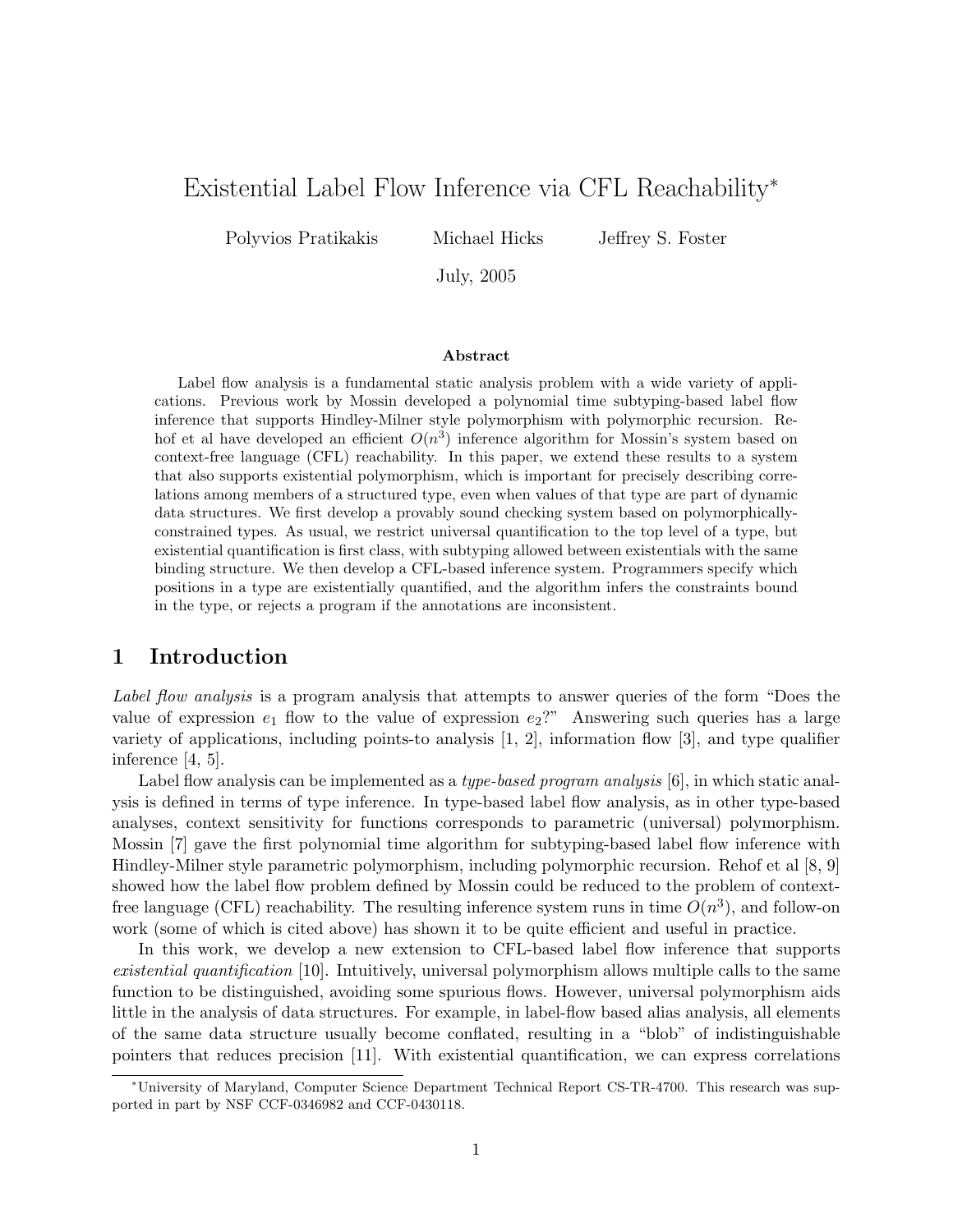among members of a structured type, allowing us to model data structures much more precisely in many useful cases. For example, existentials can be used to correlate an integer length with a buffer having that length [12], to correlate data with the lock that must be held when accessing the data [13], or to correlate an environment with the closure that takes it as an argument [14]. Such correlations are particularly important when the identity of individual data structure elements cannot be discerned, e.g., when they are stored within a tree or list, or when they are generated based on dynamic information. In such a setting, the precision afforded by universal quantification is unavailable.

In the label flow systems presented in this paper, labels  $L$  are attached to types, as is standard. For example,  $int^L$  is the type of an integer with label L. We begin by presenting a sound subtyping-based label-flow system in the style of Mossin that uses *polymorphically constrained types* (Section 3). For example, the identity function can be given the type  $\forall \alpha, \beta | \alpha \leq \beta | \text{int}^{\alpha} \rightarrow \text{int}^{\beta}$ . The subtyping constraint  $\alpha \leq \beta$  indicates that the label on the argument flows to the label on the result. The key technical novelty is that we also allow existential polymorphism. For example, the type  $\exists \alpha, \beta | \alpha \leq \beta | \text{int}^{\alpha} \times (\text{int}^{\beta} \rightarrow \text{int}^{\psi})$  describes a pair in which the first element flows to the domain of the second element. In our system (as in Mossin's system), universally-quantified types obey a Hindley-Milner discipline, and hence they only appear in type environments. In contrast, existential types are first-class so that their values can be stored in variables and passed to functions. Subtyping is permitted between existentials with the same quantification structure (they must have the same  $\alpha$ -convertible quantified labels) but differing constraints. While this restriction reduces the power of the system slightly, it aids in our inference algorithm.

We have proven that our polymorphically-constrained type system is sound (Appendix A), but such type systems are often awkward to implement efficiently in practice. Thus the second key contribution of this work is the development of a label flow inference system (Section 4) based on CFL reachability and instantiation constraints, in the style of Rehof et al. In this system, subtyping constraints no longer appear on types, but rather are stored "off-to-the-side." Instantiation constraints enable efficient inference of universally- and existentially-quantified types. In our system, functions can be parametric in their arguments except for existential packages, which are passed monomorphically. To support inference, programmers provide annotations specifying which labels in a type are existentially quantified, and our algorithm infers needed constraints. It is an open question whether an efficient algorithm exists that does not require programmer assistance. In inference, we further require that existentially bound labels do not interact we free labels. This requirement means that our inference system is slightly weaker than our checking system, but thus far we have found it necessary to produce a correct inference algorithm.

We have proven that our CFL-based inference system is sound (Appendix B) by reducing it to the system based on polymorphically-constrained types. We also present an  $O(n^3)$  inference algorithm that should be efficient in practice.

### 2 Overview

To understand the use of context-free language reachability for label flow, we review past work concerning context-sensitivity via universal polymorphism. Then we sketch how we adapt this scheme to support existential polymorphism as well.

### 2.1 Universal Polymorphism and Label Flow

Consider the following program: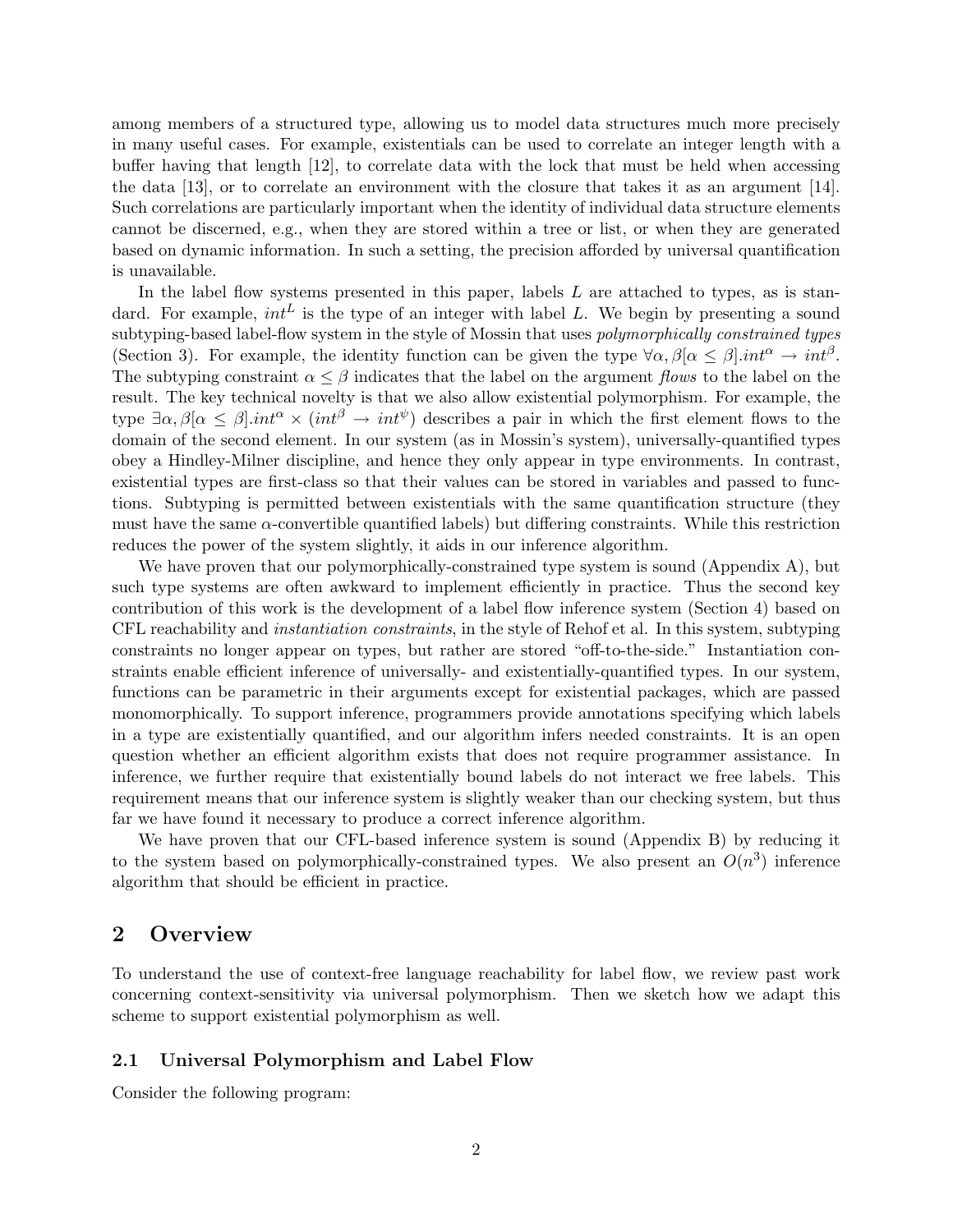let 
$$
id = \lambda a.a
$$
 in  
\n $(id^{i} 1^{L1}) + {}^{L3} ...;$   
\n $(id^{k} 2^{L2}) + {}^{L4} ...$ 

Here we have annotated the values 1 and 2 with labels  $L1$  and  $L2$ , and we have annotated the  $+$ operations with L3 and L4. Our goal is to determine which labeled values will reach or "flow to" each + operation. We perform a simple monomorphic (context-insensitive) flow analysis as follows. We extend the base type of id to a type  $int^{La} \rightarrow int^{Lr}$  annotated with labels. Here La is the label on the argument  $a$  and  $Lr$  is the label on the return. The body of id returns its argument. which we express with a constraint  $La \leq Lr$ . Thus there is "flow" from the label on any integer we pass into id to the integer returned by id. Whenever we call a function, we generate a constraint to capture the flow of values into and out of the function. Here at the first call to id (ignore the superscript on id for now), we make two constraints:  $L_1 \leq L_a$  and  $L_r \leq L_3$ . Putting these constraints together with the previous one, we get

$$
L1 \le La \le Lr \le L3
$$

and thus by transitivity we know that  $L1$  flows to  $L3$ —which answers the question, "What labeled integers might the first argument of  $+^{L3}$  evaluate to?" We can also think of these constraints as edges in a directed graph, where the nodes of the graph are labels and if  $L \leq L'$  then there is an edge from  $L$  to  $L'$ . Thus the above set of constraints is a path through a graph:



Here we have also included edges representing the type structure of id. We call such a graph a  $flow$  $graph.<sup>1</sup>$ 

Notice that if we continue this process for the second call to id, we get sound but conservative flow. The second call generates the constraints  $L2 \leq La$  and  $Lr \leq L4$ . Putting this together with the previous constraints yields the following graph:



here we see that  $L2$  flows to  $L4$ , which will happen at run time, but the graph also suggests that  $L1$  flows to  $L4$  and  $L2$  flows to  $L3$ , which cannot actually happen. The analysis has lost precision by conflating the two calls together.

This loss of precision can be corrected by adding *context sensitivity* or *universal polymorphism* to the analysis so that we can differentiate between the flow generated by each call to id. Formally, we can give id a polymorphically constrained type  $\forall La, Lr| La \leq Lr|. int^{La} \rightarrow int^{Lr}$ , meaning that when this function is called, it produces flow from  $La$  to  $Lr$  according to its actual arguments. Every time id is called in the program body, its type and constraints are *instantiated* to that specific context in which it is called. At the call id<sub>1</sub>, we instantiate the constraint as  $\{La \leq Lr\}$ [La  $\mapsto L1, Lr \mapsto L3$ ], which yields the constraint  $L_1 \leq L_3$ . At the call  $\mathrm{id}_2$ , we instantiate  $La$  to  $L_2$  and  $L_r$  to  $L_4$ , yielding the constraint  $L2 \leq L4$ . Since we made two copies of the constraints for the two different calls, there is no longer any spurious flow. We have effectively inlined the constraints at each call site.

 $1$ To aid clarity, we draw constraint graphs in color, so viewing the electronic version of this paper may be helpful.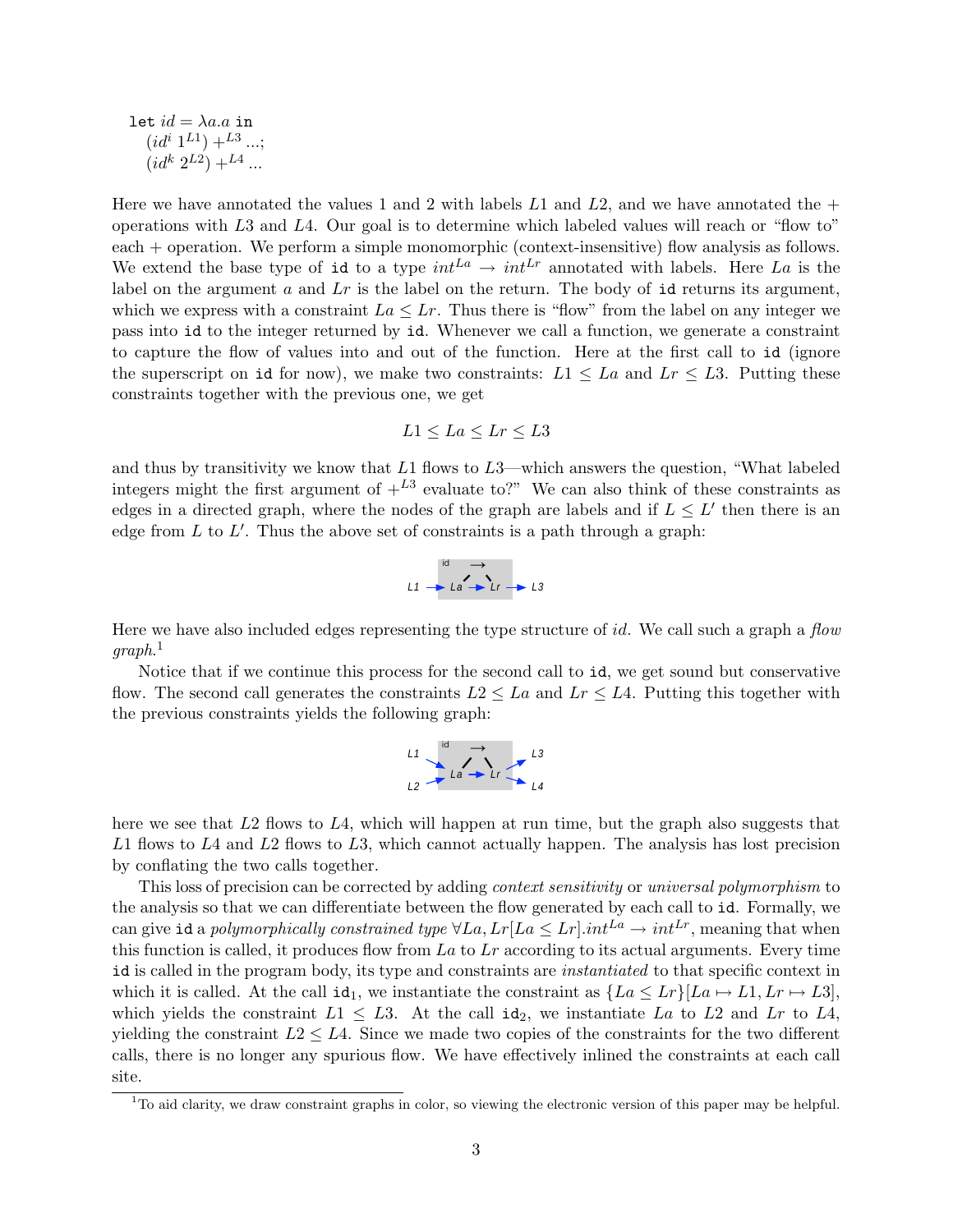While this technique is effective, it requires explicit constraint copying (to inline them at each call site), which can be difficult to implement, especially if we wish to support polymorphic recursion. An alternative technique is to label edges in the constraint graph and perform CFL reachability to compute flow, as suggested by Rehof et al [8, 9]. In this solution, we label edges at call sites with parentheses indexed by the call. For the example program, we would produce the following flow graph:



In this graph, normal flow is shown using unlabeled edges. Data flow for calls is modeled using edges labeled with indexed parentheses. Here edges from the call  $id^i$  are labeled with  $\binom{i}{i}$  for inputs and  $i_j$  for outputs, and similarly for the call  $id^k$ . When we look for paths through the graph, we only accept paths that do not have mismatched parentheses. In this case, the paths from L1 to L3 and from L2 to L4 are matched, while the other paths are mismatched and hence not considered. Intuitively, they correspond to unrealizable call-return sequences [15]. The result is a system that supports universal polymorphism.

#### 2.2 Existential Polymorphism and Label Flow

The contribution of this paper is to show how to encode existential quantification into CFL reachability graphs. As a result, we are able to model uses of certain data structures more precisely. Consider the example shown in Figure 1. In this program, we create two functions  $f$  and  $g$  that add an unspecified value to their argument. We have labeled the  $+$  operators in these functions with labels L3 and L4, respectively. As usual, we wish to determine what integers may flow to these operators, i.e., what integers are passed in as arguments  $a$  and  $b$ . In the third line of this program we create existentially-quantified pairs using pack operations in which  $f$  is paired with 1 (labeled L1) and g with 2 (labeled L2). Using an if, we then conflate these two pairs by binding to p. In the last line we use p by applying its first component to its second component.<sup>2</sup>



Figure 1: Example Program and Flow Graph

Notice that in this case, no matter which pair  $p$  is assigned, the function  $f$  is only ever applied to 1, and the function g is only ever applied to 2. Figure 1 also shows the constraint graph generated for this example program. Similarly to universal types, we model existential types using edges

 $2$ Our examples use pattern matching combined with unpack for simplicity of presentation, but the formal language in Section 3 uses projection and unpack operators.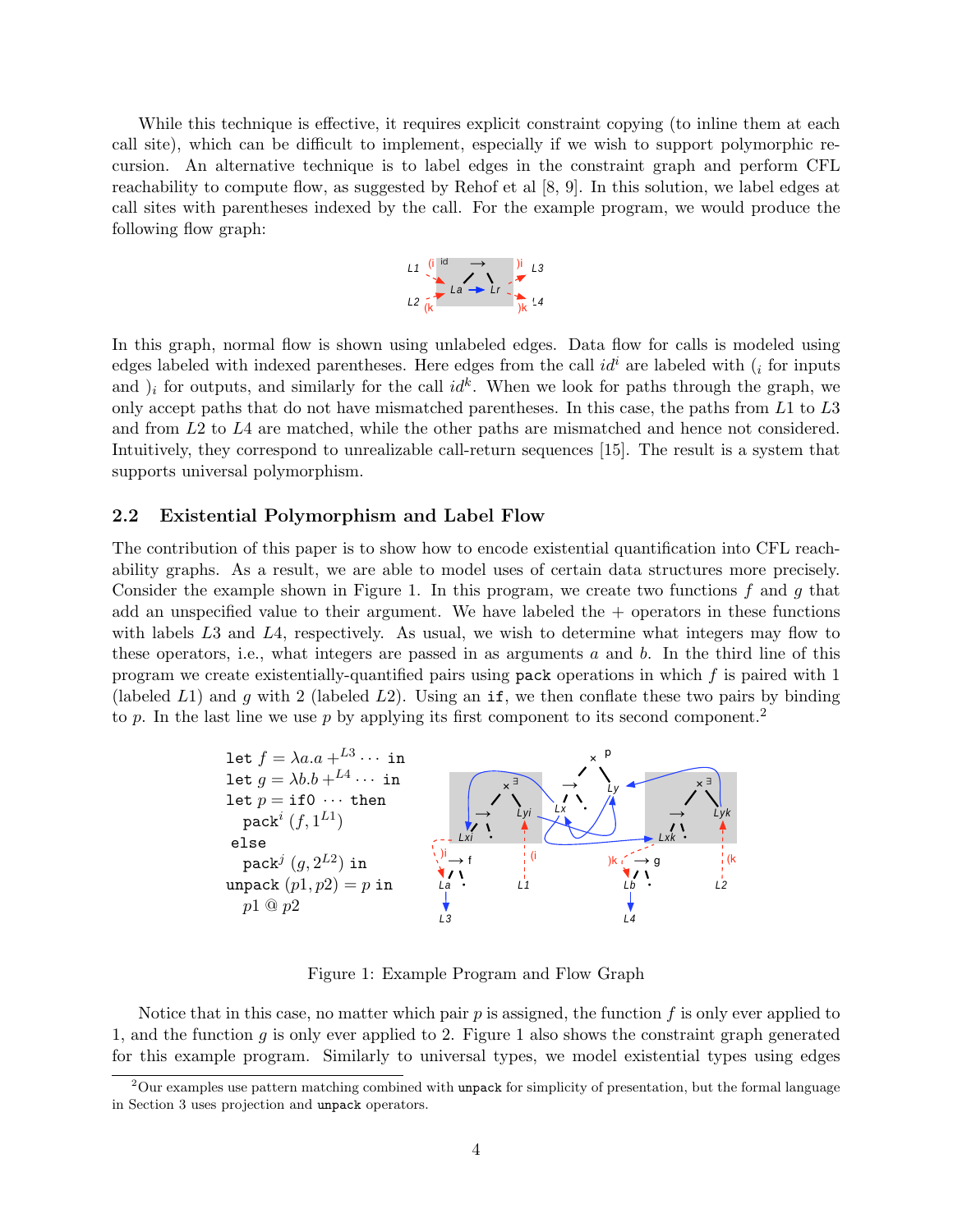$$
e ::= n^L | x | \lambda^L x.e | e_1 @^L e_2 | \text{if} 0^L e_0 \text{ then } e_1 \text{ else } e_2 | (e_1, e_2)^L | e^L j
$$
  
\n
$$
| \text{let } f = e_1 \text{ in } e_2 | \text{fix } f.e_1 | f^i | \text{pack}^{L,i} e | \text{unpack}^{L} x = e_1 \text{ in } e_2
$$
  
\n
$$
L ::= \langle \text{constant labels} \rangle
$$

Figure 2: Language Syntax

labeled with subscripted parentheses. In this case, when we pack the pair  $(f, 1)$ , instead of normal flow edges we generate edges labeled by *i*-parentheses, and similarly we generate edges labeled with j-parentheses when we pack the pair  $(g, 2)$ .

To compute the flow for this graph, we again propagate labels along paths with no mismatched parentheses. For example, in this graph there is a path

$$
L2 \to^{(j} \bullet \to \cdots \to \bullet \to^{)j} b \to L4
$$

from which we can conclude that  $L2$ , i.e., the value 2, may flow to  $L4$ , i.e., the addition operation in  $g$ . There is similarly a path from  $L1$  to  $L3$ .

However, notice crucially that there is no path from  $L2$  to  $L3$ . This corresponds to our observation that f is never applied to 2. Similarly there is no path from  $L1$  to  $L4$ . In a label flow system without existentials, the edges labeled with parentheses would have been unlabeled, resulting in spurious flow. Thus in this case, existential quantification permits conflating two existential packages without losing precision about the use of their members.

Intuitively, for universal quantification, we were able to generalize the type of id because id is polymorphic in the label it is called with—whatever it is called with, it returns. For this example with existential polymorphism, we could generalize the type of the pairs because the rest of the program is polymorphic in the pairs—whichever pair is used by the program, the first element is always applied to the second. It is this duality that allows us to encode both universal and existential polymorphism using the same technique.

## 3 Label Flow with Polymorphically Constrained Types

We begin studying label flow in the context of a traditional polymorphically-constrained type system Copy, which is Mossin's label flow system extended to model existential types. Note that our system supports label polymorphism but not polymorphism in the type structure.

Figure 2 shows the language used throughout the paper. In this language, constructors and destructors are annotated with constant labels L. (In this system we write function application with  $\omega$  to provide a position on which to write a label.) The goal of our type system is to determine which constructor labels flow to which destructor labels. For example, in the expression  $(\lambda^L x.e) @^{L'} e'$ , the label L flows to the label L'. Expressions include binding constructs let and fix, which introduce universal polymorphism. Each use of a universally quantified function  $f^i$  is indexed by an instantiation site i. Expressions also include existential packages, which are created with indexed pack<sup> $i$ </sup> and consumed with unpack. Instantiation sites are ignored in this section, but are used in Section 4.

Figure 3 shows the types used in the Copy system, which include integers, functions, pairs and existentially quantified types. All types are annotated with flow labels l, which may be either constant labels L from the program text or label variables  $\alpha$ . Universally-quantified functions are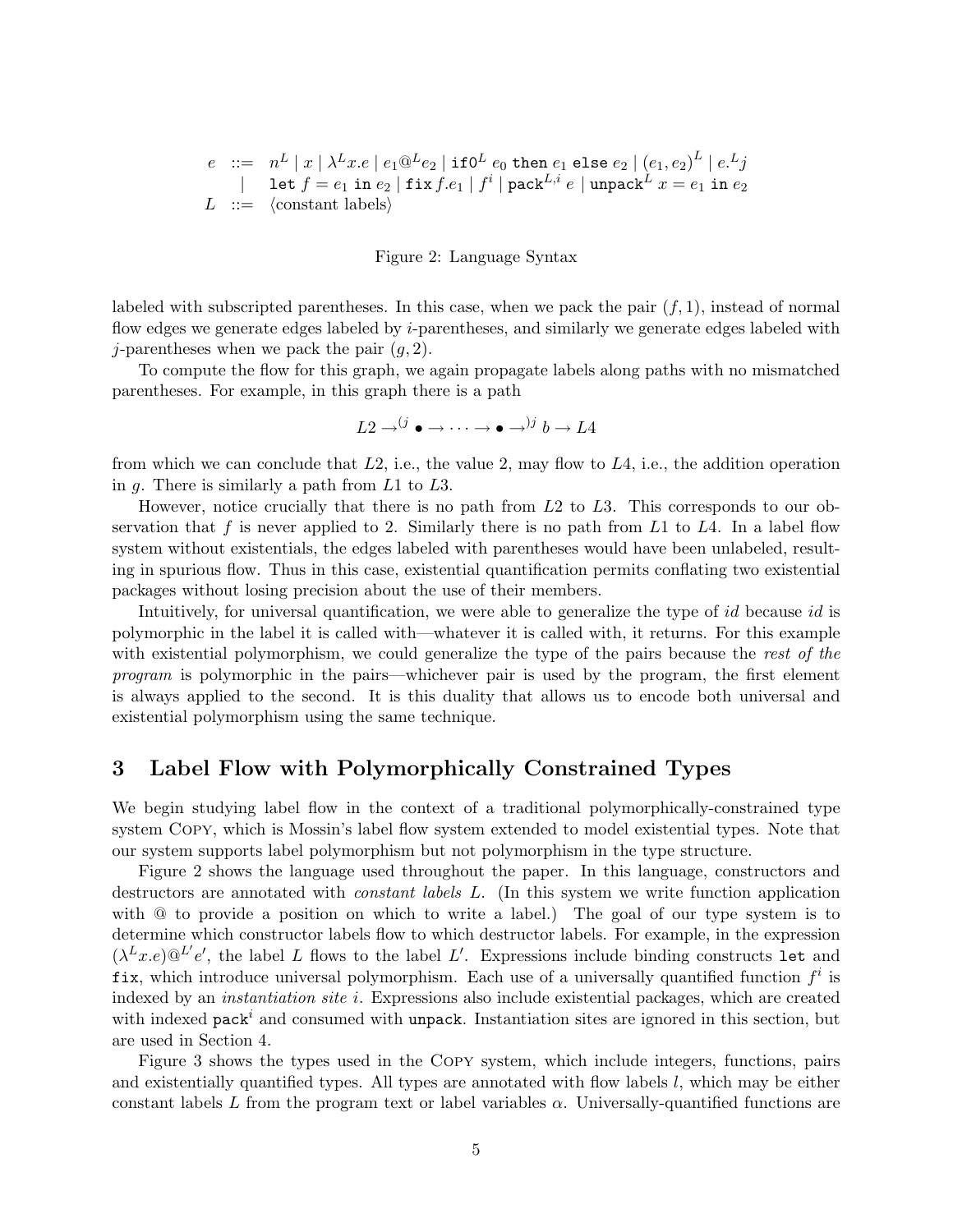| types        | $\tau$   | $::=$ | $int^{l}   \tau \rightarrow^{l} \tau   \tau \times^{l} \tau   \exists^{l} \vec{\alpha}[C].\tau$ |
|--------------|----------|-------|-------------------------------------------------------------------------------------------------|
| type schemes | $\sigma$ | $::=$ | $\forall \vec{\alpha}[C].\tau$                                                                  |
| labels       | $l$      | $::=$ | $L   \alpha$                                                                                    |
| constraints  | $C$      | $::=$ | $\emptyset   \{l \leq l\}   C \cup C$                                                           |

#### Figure 3: Copy type definitions

$$
Id \frac{C; \Gamma, x: \tau \vdash_{cp} x: \tau}{C; \Gamma, x: \tau \vdash_{cp} e: \tau} \qquad \text{Int} \frac{C \vdash L \leq l}{C; \Gamma \vdash_{cp} n^{L}: \text{int}^{l}}
$$
\n
$$
Lam \frac{C; \Gamma, x: \tau \vdash_{cp} e: \tau' \quad C \vdash L \leq l}{C; \Gamma \vdash_{cp} \lambda^{L} x. e: \tau \rightarrow^{l} \tau'}
$$
\n
$$
C; \Gamma \vdash_{cp} \lambda^{L} x. e: \tau \rightarrow^{l} \tau'
$$
\n
$$
C; \Gamma \vdash_{cp} e_1 : \tau_1 \quad C; \Gamma \vdash_{cp} e_2 : \tau_2
$$
\n
$$
C \vdash L \leq l
$$
\n
$$
C; \Gamma \vdash_{cp} (e_1, e_2)^L : \tau_1 \times^{l} \tau_2
$$
\n
$$
C; \Gamma \vdash_{cp} e_2 : \tau_1 \quad C; \Gamma \vdash_{cp} e_2 : \tau_2
$$
\n
$$
C; \Gamma \vdash_{cp} e: \tau_1 \times^{l} \tau_2
$$
\n
$$
C; \Gamma \vdash_{cp} e_0 : \text{int}^{l} \quad C \vdash l \leq L
$$
\n
$$
C; \Gamma \vdash_{cp} e_1 : \tau \quad C; \Gamma \vdash_{cp} e_2 : \tau
$$
\n
$$
C; \Gamma \vdash_{cp} e: \tau_1
$$
\n
$$
C; \Gamma \vdash_{cp} e_1 : \tau \quad C; \Gamma \vdash_{cp} e_2 : \tau
$$
\n
$$
C; \Gamma \vdash_{cp} e: \tau_1
$$
\n
$$
C; \Gamma \vdash_{cp} e_1 : \tau \quad C; \Gamma \vdash_{cp} e_2 : \tau
$$
\n
$$
C; \Gamma \vdash_{cp} e: \tau_1
$$
\n
$$
C; \Gamma \vdash_{cp} e_1 : \tau \quad C; \Gamma \vdash_{cp} e_2 : \tau
$$
\n
$$
C; \Gamma \vdash_{cp} e: \tau_1
$$
\n
$$
C; \Gamma \vdash_{cp} e_1 : \tau \quad C; \Gamma \vdash_{cp} e_2 :
$$

Figure 4: Copy Monomorphic Rules

given polymorphically-constrained types of the form  $\forall \vec{\alpha}[C].\tau$ . Here C is a set of flow constraints of the form  $l \leq l'$ . In our type rules, we also use *substitutions*  $\phi$  that map label variables to labels. Intuitively, the type  $\forall \vec{\alpha}[C]$ . T stands for any type  $\phi(\tau)$  where  $\phi(C)$  is satisfied, for any substitution  $\phi$ . When  $l \leq l'$ , we say that label l "flows to" label l'. The type  $\exists^{l} \vec{\alpha} |C$ . τ stands for the type  $\phi(\tau)$ where constraints  $\phi(C)$  are satisfied, for some substitution  $\phi$ . Universal quantification may only appear at the top-level while existential types may appear at any position in a type. We define the free labels of types and environments as usual:

$$
f(\int_{\tau_1}^{\tau_2} f(\tau_1) d\tau_2 = \{l\} \cup f(\tau_1) \cup f(\tau_2) \nf(\tau_1 \to^l \tau_2) ::= \{l\} \cup f(\tau_1) \cup f(\tau_2) \nf(\tau_1 \times^l \tau_2) ::= \{l\} \cup f(\tau_1) \cup f(\tau_2) \nf(\exists^l \vec{\alpha}[C].\tau) ::= \{l\} \cup ((f(\tau) \cup f(C)) \setminus \vec{\alpha}) \nf(\Gamma, f : \forall \vec{\alpha}[C].\tau) ::= f(\Gamma) \cup ((f(\tau) \cup f(C)) \setminus \vec{\alpha}) \nf(\Gamma, x : \tau) ::= f(\Gamma) \cup f(\tau)
$$

The expression typing rules are presented in Figures 4 and 5. Our system is essentially identical to that of Mossin [7], with new rules for existentials. Judgments have the form  $C; \Gamma \vdash_{cp} e : \tau$ , meaning in type environment  $\Gamma$  with flow constraints C, expression e has type  $\tau$ . In these type rules we use  $C \vdash l \leq l'$  to mean that the constraint  $l \leq l'$  is in the transitive closure of the constraints in C. We write  $C \vdash C'$  to mean that constraints in  $C'$  are in the transitive closure of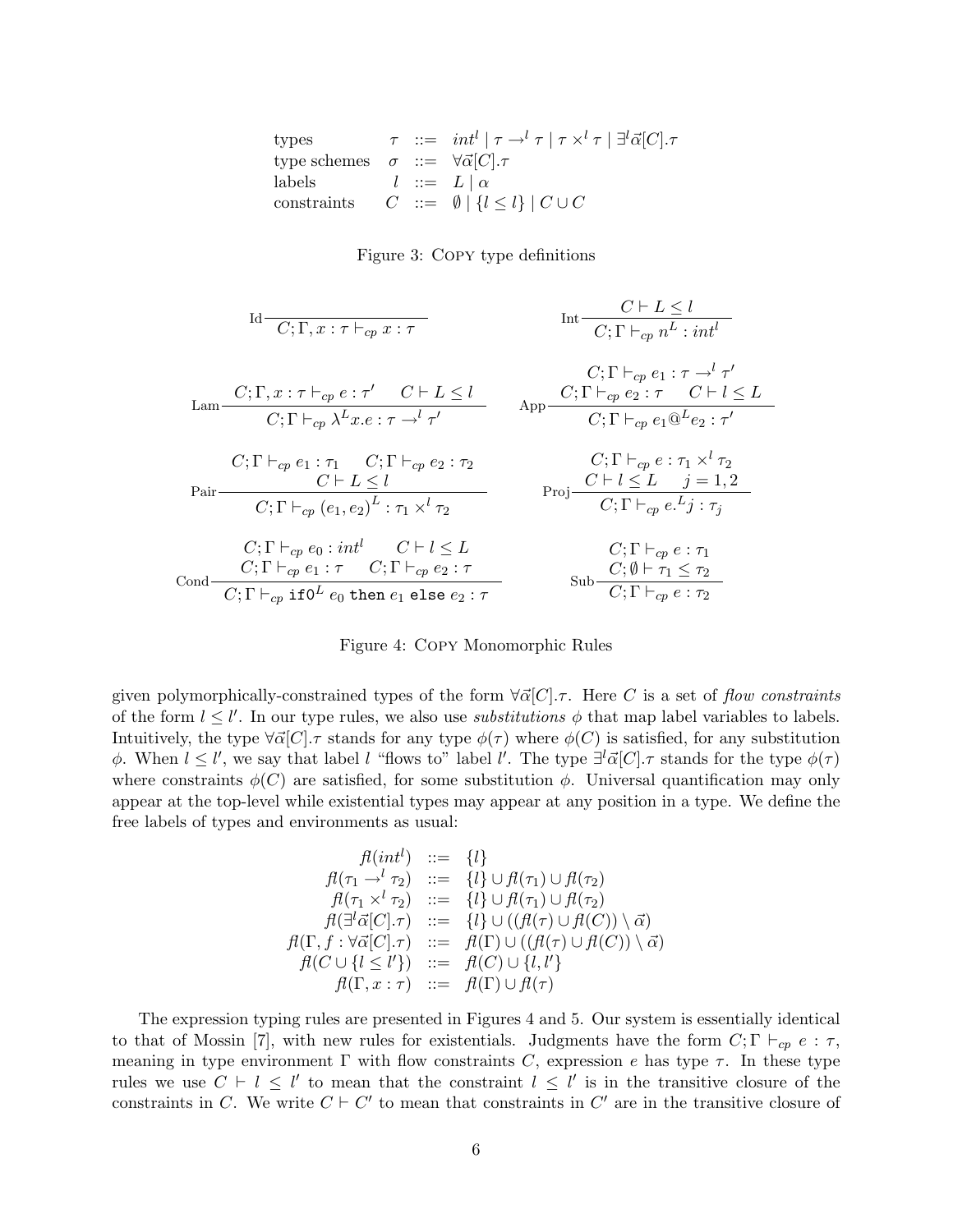$$
C'; \Gamma \vdash_{cp} e_1 : \tau_1 \quad C; \Gamma, f : \forall \vec{\alpha} [C'], \tau_1 \vdash_{cp} e_2 : \tau_2
$$
\n[Let]\n
$$
\overrightarrow{\alpha} \subseteq (f(\tau_1) \cup f(C')) \setminus f(\Gamma)
$$
\n
$$
C; \Gamma \vdash_{cp} \text{let } f = e_1 \text{ in } e_2 : \tau_2
$$
\n
$$
C'; \Gamma, f : \forall \vec{\alpha} [C'], \tau \vdash_{cp} e : \tau \quad C \vdash C' [\vec{\alpha} \mapsto \vec{l}]
$$
\n
$$
\overrightarrow{\alpha} \subseteq (f(\tau) \cup f(C')) \setminus f(\Gamma)
$$
\n[First]\n
$$
C; \Gamma \vdash_{cp} \text{fix } f.e : \tau[\vec{\alpha} \mapsto \vec{l}]
$$
\n[Just]\n
$$
\overrightarrow{C; \Gamma \vdash_{cp} \text{fix } f.e : \tau[\vec{\alpha} \mapsto \vec{l}]}
$$
\n[Test]\n
$$
\overrightarrow{C; \Gamma, f : \forall \vec{\alpha} [C'], \tau \vdash_{cp} f^i : \tau[\vec{\alpha} \mapsto \vec{l}]
$$
\n[Text]\n
$$
\overrightarrow{C; \Gamma \vdash_{cp} e : \tau[\vec{\alpha} \mapsto \vec{l}] \quad C \vdash C'[\vec{\alpha} \mapsto \vec{l}] \quad C \vdash L \leq l
$$
\n[Text]\n
$$
\overrightarrow{C; \Gamma \vdash_{cp} \text{pack}^{L, i} e : \exists^l \vec{\alpha} [C'], \tau \quad C \vdash l \leq L
$$
\n
$$
\overrightarrow{C \cup C'; \Gamma, x : \tau \vdash_{cp} e_2 : \tau'}
$$
\n[Unpack]\n
$$
\overrightarrow{\alpha} \subseteq (f(\tau) \cup f(C')) \setminus (f(\Gamma) \cup f(C) \cup f(\tau'))
$$
\n
$$
\overrightarrow{C; \Gamma \vdash_{cp} \text{unpack} L} x = e_1 \text{ in } e_2 : \tau'
$$

Figure 5: Copy Polymorphic Rules

C.

Figure 4 contains the monomorphic typing rules, which are as in the standard  $\lambda$  calculus except for the addition of labels and subtyping. The constructor rules ([Int], [Lam], and [Pair]) require  $C \vdash L \leq l$ , i.e., the constructor label L must flow to the corresponding label of the constructed type. The destructor rules ([Cond], [App], and [Proj]) require the converse. The subtyping rule [Sub] is discussed below.

Figure 5 contains the polymorphic typing rules. Universal polymorphism is introduced in [Let] and [Fix]. As is standard, we allow generalization only of label variables that are not free in the type environment  $\Gamma$ . Notice that in both these rules, the constraints  $C'$  that we use to type check  $e_1$  become the bound constraints in the polymorphic type. Whenever a variable with a universally quantified type is used in the program text, its type is instantiated. The [Inst] rule can only be applied if the instantiation  $C'[\vec{\alpha} \mapsto \vec{l}]$  of the polymorphic type's constraints is included in the current flow constraints  $C$  at that point.

Existentially quantified types are manipulated using pack and unpack. Since these existential packages are passed around the program, we label them with concrete labels L as with other constructors and destructors. To understand [Pack] and [Unpack], recall that ∀ and ∃ are dual notions. Notice that ∀ introduction ([Let]) restricts what can be universally quantified, and instantiation occurs at ∀ elimination ([Inst]). Thus intuitively, ∃ introduction ([Pack]) should perform instantiation, and ∃ elimination ([Unpack]) should restrict what can be existentially quantified.

In the rule [Pack], an expression e with a concrete type  $\tau[\vec{\alpha} \mapsto \vec{l}]$  is abstracted to a type  $\exists^{l} \vec{\alpha} [C']$ . The constraint system  $C'$  bound in the existential type is expressed over the quantified variables  $\vec{\alpha}$ . Intuitively, these constraints C' are determined by how the existential package is used. [Pack] can only be applied if the current constraint system  $C$  entails the abstract constraints  $C'$  mapped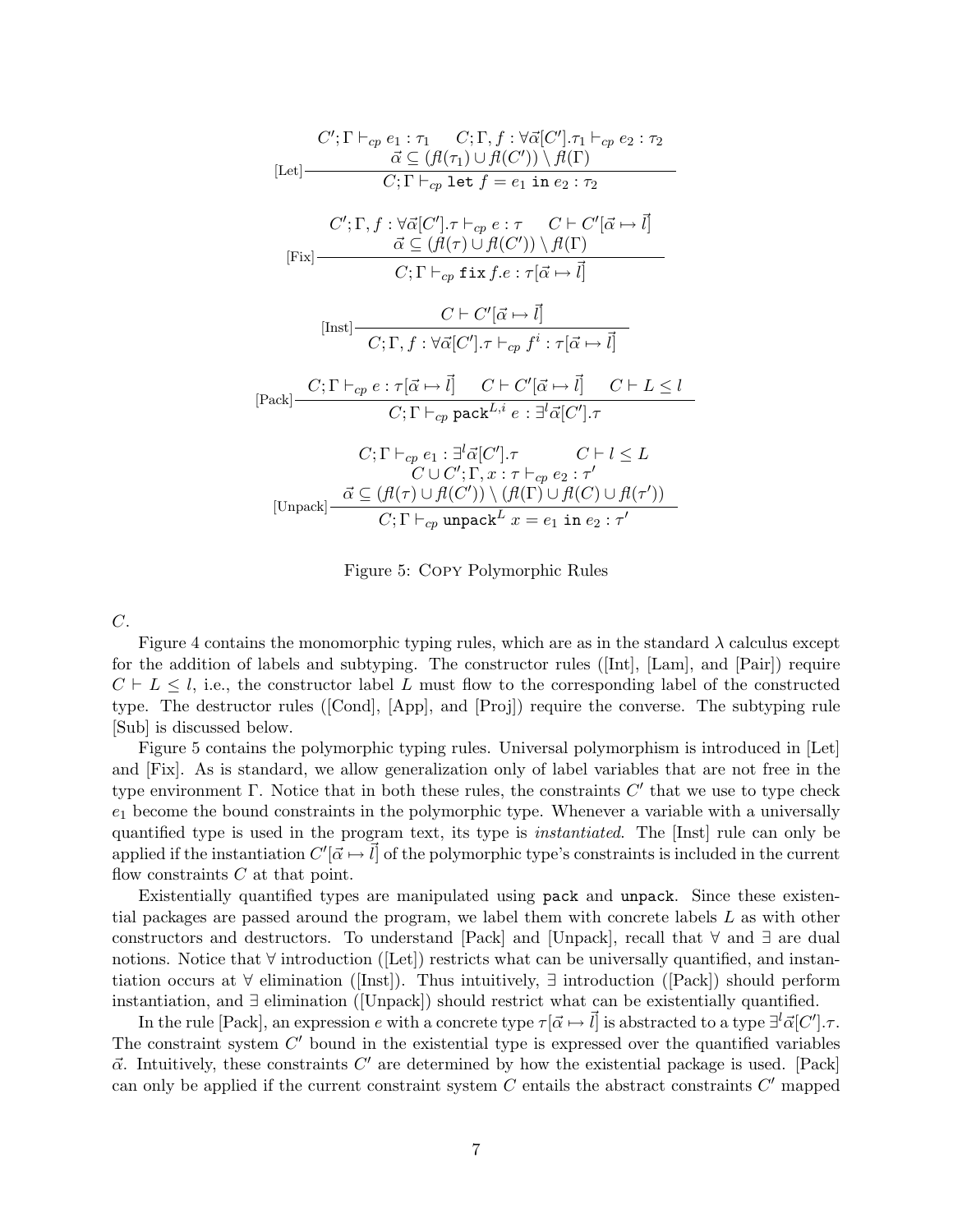$$
C \cup C'; \Gamma \vdash_{cp} e_1 : \tau_1 \quad C; \Gamma, f : \forall \vec{\alpha}[C'], \tau_1 \vdash_{cp} e_2 : \tau_2
$$
\n
$$
[Let'] \frac{\vec{\alpha} \subseteq (\mathcal{H}(\tau_1) \cup \mathcal{H}(C')) \setminus (\mathcal{H}(\Gamma) \cup \mathcal{H}(C))}{C; \Gamma \vdash_{cp} \text{ let } f = e_1 \text{ in } e_2 : \tau_2}
$$
\n
$$
C; \Gamma \vdash_{cp} e_1 : \exists^l \vec{\alpha}[C'], \tau \quad C \vdash l \leq L
$$
\n
$$
C'; \Gamma, x : \tau \vdash_{cp} e_2 : \tau'
$$
\n[Unpack'] 
$$
\frac{\vec{\alpha} \subseteq (\mathcal{H}(\tau) \cup \mathcal{H}(C')) \setminus (\mathcal{H}(\Gamma) \cup \mathcal{H}(\tau'))}{C; \Gamma \vdash_{cp} \text{ unpack}^L x = e_1 \text{ in } e_2 : \tau'}
$$

Figure 6: Alternative Copy Polymorphic Rules



Figure 7: Copy Subtyping

back to concrete labels  $l$ .

In the rule [Unpack], we bind the contents of the type to x in the scope of  $e_2$ . This rule places two restrictions on the existential package. First, we must be able to type check  $e_2$  with the constraints  $C' \cup C$ . Thus, any constraints among the existentially bound labels  $\vec{\alpha}$  that are required by  $e_2$  must be in C'. Second, we require that the labels  $\vec{\alpha}$  do not escape the scope of the unpack, which is ensured by the subset constraint in this rule.

We could have chosen slightly different rules for [Let] and [Unpack] and still produced a sound system. In particular, we could have used the rules in Figure 6, in which we allow a union in [Let] but forbid quantification over  $f(C)$ , and we disallow a union in [Unpack] but allow quantification over  $f(C)$ . Any combination of these possibilities is sound. However, it turns out that the rules in Figure 5 are most useful in proving that our CFL-based inference is sound.

The [Sub] rule in Figure 4 uses the subtyping relation shown in Figure 7. In these judgments, D is a map from labels to integer depths, which are initially empty by [Sub]. If a label l is not in D, then we define  $D(l) = 0$ . This mapping is used when subtyping existentials. Aside from these, [Sub-Int], [Sub-Pair], and [Sub-Fun] are all standard. In the rule [Sub-∃], we allow one existential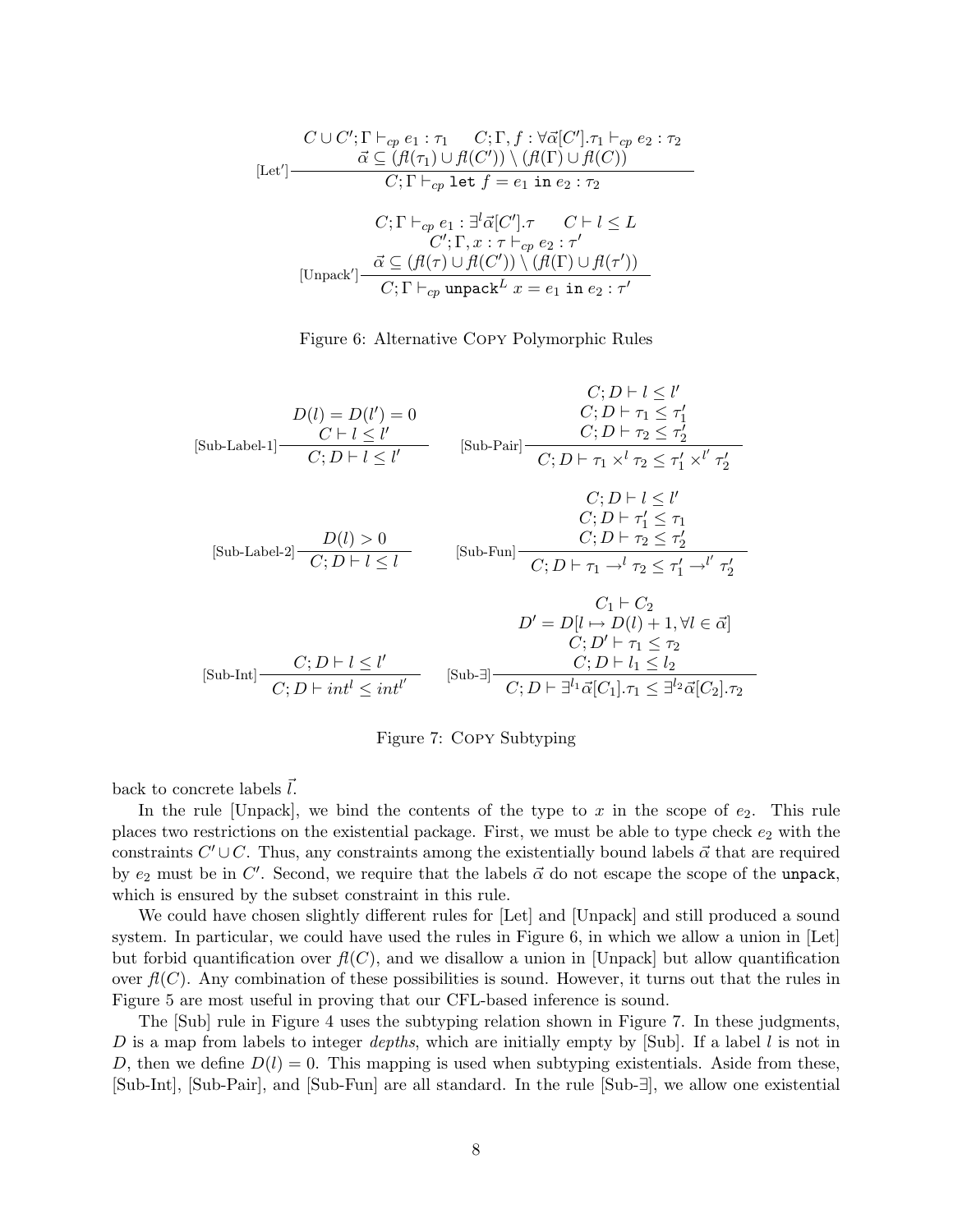$$
(\beta) \qquad (\lambda^L x.e) @^{L'} e' \longrightarrow e[x \mapsto e']
$$

$$
(\delta\text{-if}) \quad \text{if } 0^L \text{ then } e_1 \text{ else } e_2 \longrightarrow e_1
$$

if 
$$
0^{L'}
$$
 n<sup>L</sup> then  $e_1$  else  $e_2 \longrightarrow e_2$   $n \neq 0$   
\n
$$
(e_1, e_2)^{L} L' \neq (e_1, e_2) \qquad i \in [1, 2]
$$

$$
\begin{array}{llll} (\delta\text{-pair}) & (e_1, e_2)^L \cdot L'j & \longrightarrow & e_j & j \in \{1, 2\} \\ (\delta\text{-let}) & \text{let } f = e' \text{ in } e & \longrightarrow & e[f \mapsto e'] \\ (\delta\text{-exist}) & \text{unpack}^{L'} \ x = (\text{pack}^{L, i} e) \text{ in } e' & \longrightarrow & e'[x \mapsto e] \\ (\delta\text{-fix}) & \text{fix } f.e & \longrightarrow & e[f \mapsto \text{fix } f.e] \end{array}
$$

 $(Context)$ 

$$
e_1 \longrightarrow e_2
$$

$$
\mathbb{E}[e_1] \longrightarrow \mathbb{E}[e_2]
$$

$$
\begin{array}{ll} \mathbb{E} & ::= & [] | \lambda^L x. \mathbb{E} \mid \mathbb{E} @^L e \mid e @^L \mathbb{E} \mid \text{fix } f. \mathbb{E} \\ & & | & \text{if } 0^L \mathbb{E} \text{ then } e \text{ else } e' \mid \text{if } 0^L \ e \text{ then } \mathbb{E} \text{ else } e' \\ & & | & \text{if } 0^L \ e \text{ then } e' \text{ else } \mathbb{E} \mid (\mathbb{E}, e)^L \mid (e, \mathbb{E})^L \mid \mathbb{E}.^L j \\ & & | & \text{let } f = \mathbb{E} \text{ in } e \mid \text{let } f = e \text{ in } \mathbb{E} \\ & & | & \text{pack}^{L,i} \mathbb{E} \mid \text{unpack}^{L} x = \mathbb{E} \text{ in } e \mid \text{unpack}^{L} x = e \text{ in } \mathbb{E} \end{array}
$$

#### Figure 8: Operational Semantics

to subtype another only if they have the same binding shape. In this rule, we update  $D$  so that bound variables in  $\vec{\alpha}$  are given their previous depth plus one. For example, within the existential  $\exists^{l} \{l_2\}[\emptyset].(int^{l_1}, int^{l_2})$  we have  $D(l_1) = 0$  and  $D(l_2) = 1$ , assuming that their starting depths are zero. In rule [Sub-Label-1] we allow subtyping among labels only if they both have depth 0, i.e., they are not bound in existential types. The rule [Sub-Label-2] applies to bound variables, and it requires that they are bound at the same depth and are identical. Intuitively, a type with flow constraints  $C_1$  can be used in any position expecting the same or fewer flows between labels. Thus the rule [Sub- $\exists$ ] also requires  $C_1 \vdash C_2$ , meaning the constraints  $C_1$  entail the constraints  $C_2$ , or every constraint in  $C_2$  is implied by  $C_1$ .

These restrictions forbid some clearly erroneous subtyping judgments such as

$$
C \vdash \exists \emptyset [\emptyset].(int^l, int^l) \leq \exists \{l\} [\emptyset].(int^l, int^l)
$$

This example should not be allowed to check in any context, because it would create a constraint between a bound label and an unbound label. However, these restrictions also forbid some valid existential subtyping, and it is an open question whether they can be relaxed while still maintaining efficient CFL reachability-based inference.

We prove soundness for Copy using a standard subject-reduction proof. We begin by defining a standard operational semantics  $e \rightarrow e'$ , shown in Figure 8. We assume that all input programs are well-typed with respect to the standard types; hence they can never go wrong in our semantics. We wish to prove that, for any destructor that consumes a value, the actual constructor label that is consumed appears in the set of labels computed by the analysis. If the program is in normal form this is trivial, because there are no more evaluation steps. Hence we prove this statement below for the case when the program takes a single step.

**Definition 1** Suppose  $e \rightarrow e'$  and in the (single step) reduction, the destructor (if0,  $\mathbb{Q}$ , .j, unpack) labeled L' consumes the constructor  $(n, \lambda, (\cdot, \cdot))$ , pack, respectively), labeled L. Then we write  $C \vdash e \longrightarrow e'$  if  $C \vdash L \leq L'$ . We also write  $C \vdash e \longrightarrow e'$  if no value is consumed during reduction (i.e., for let or  $fix$ ).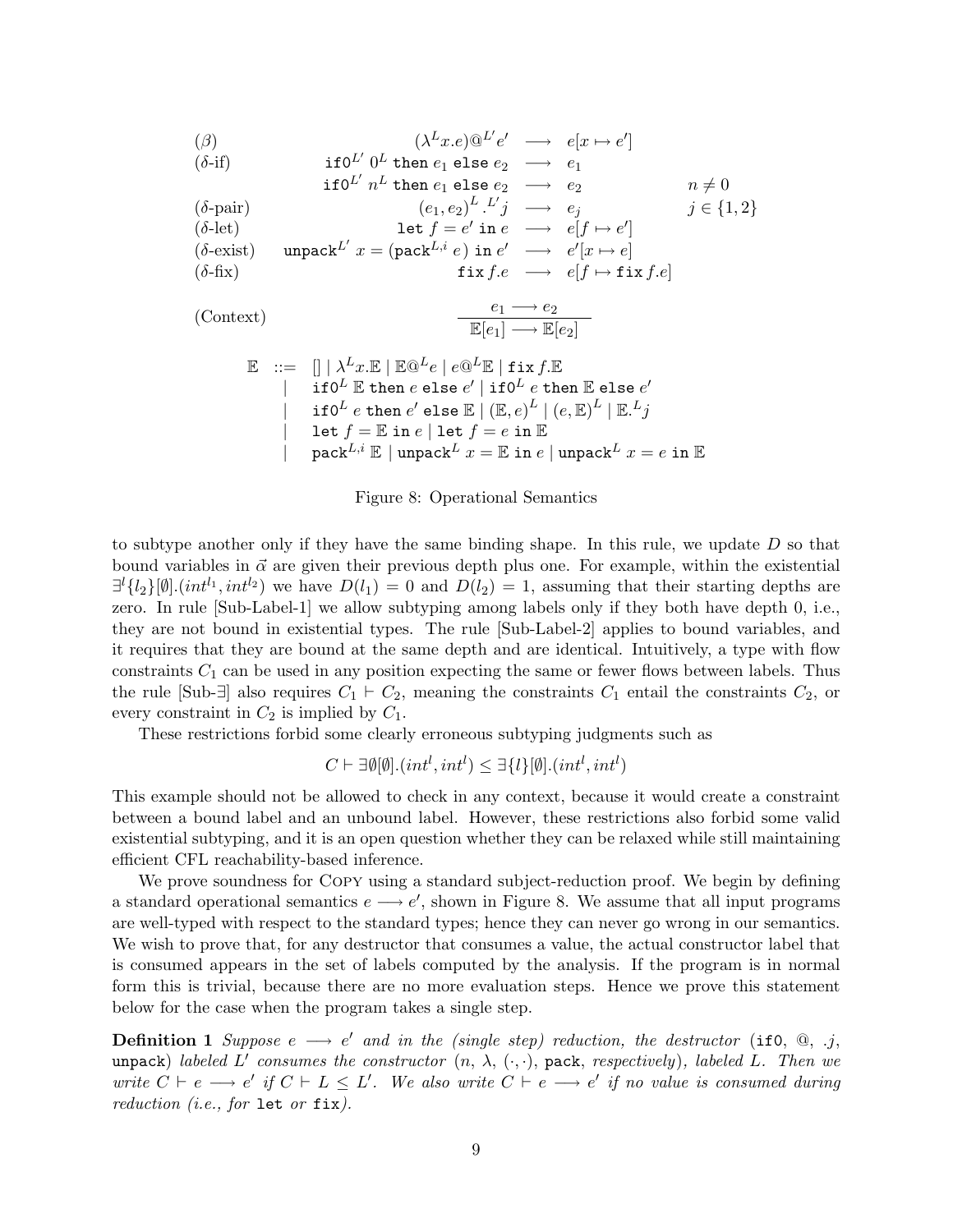**Theorem 2 (Soundness)** If  $C; \Gamma \vdash_{cp} e : \tau$  and  $e \longrightarrow^* e'$ , then  $C \vdash e \longrightarrow^* e'$ .

The proof is by induction on the derivation of  $C; \Gamma \vdash_{cp} e : \tau$ , and appears in Appendix A.

### 4 CFL-Based Label Flow Inference

Next, we present a label flow inference system CFL in the style of Rehof et al [8, 9]. In this system, constraints C no longer appear on quantified types. Rather, they are collected, along with *instantiation constraints*  $I$ , into a single inferred *flow graph*, such as the one shown earlier in Figure 1. We answer flow queries "Does any value at program point  $l_1$  flow to program point  $l_2$ ?", which we write  $l_1 \rightarrow l_2$ , using CFL reachability queries on the flow graph.

We assume that the input program is well-typed with respect to standard types, and that instantiation indices i are unique per pack<sup>i</sup> or  $f^i$ . We also implicitly assume that the programmer has decided which labels should be quantified for each existential type. The algorithm then infers the equivalent of the constraints  $C$  from COPY as part of the flow graph.

Types in CFL are given by

\n
$$
\tau := \int \int \tau \, d\tau \, d\tau
$$
\n and\n  $\tau := \int (\forall \vec{\alpha} \cdot \tau, \vec{l})$ \n

\n\n The series of the following matrices:\n  $\sigma := \int (\forall \vec{\alpha} \cdot \tau, \vec{l})$ \n

\n\n The series of the following matrices:\n  $\sigma$  is:\n  $\sigma$  is:\n  $\sigma$ .\n

In contrast to Copy, polymorphic types do not include a constraint set. Universal types, however, include a set l of labels that should not be quantified in the type. In fact, we could omit the  $\vec{\alpha}$ completely, since for inference we can always choose for a type  $(\forall \vec{\alpha}.\tau,\vec{l})$  that  $\vec{\alpha} = f(\tau) \setminus \vec{l}$ , but we leave in  $\vec{\alpha}$  to make proofs slightly easier. For existential types, we do not include a set  $\vec{l}$ , because we assume that the programmer has specified which labels are existentially quantified. We will check to see that the specification is correct when existentials are unpacked.

We write our inference rules in a style similar to checking rules but interpret them differently. A constraint  $C \vdash l \leq l'$  means that  $l \leq l'$  should be added to C. In addition to subtyping constraints, our inference system generates a set I of instantiation constraints of the form  $l \preceq_p^i l'$  [8]. This constraint indicates that  $l$  has been renamed to  $l'$  at instantiation site  $i$ ; these are introduced by packs and universal type instantiations and are the source of context-sensitivity in label flow. The p indicates a polarity, which relates to the flow of data. In particular, when p is  $+$  then l flows to  $l'$ ; when p is – then  $l'$  flows to l. Therefore, in our examples (Figure 1 and Figure 13), we draw a constraint  $l \preceq^i_\text{+} l'$  as an edge  $l \xrightarrow{j_i} l'$ , and we draw a constraint  $l \preceq^i_\text{-} l'$  as an edge  $l' \xrightarrow{(i} l$ . In our rules we write  $I \vdash l \preceq^i_p l'$  to mean the constraint  $l \preceq^i_p l'$  should be added to I.

Judgments in CFL have the form  $I; C; \Gamma \vdash e : \tau$ . The base monomorphic rules for our system are presented in Figure 9. In these rules, free occurrences of l should be treated as generation of a fresh label variable. For example, in [Int], we choose l to be a fresh variable  $\alpha$ . In [Lam], we pick a type  $\tau$  with fresh label variables in every position. Otherwise, these rules are similar to Figure 4.

Figure 10 presents our polymorphic inference rules. We define  $f(\tau)$  to be the free labels of a type as usual, except  $f\ell((\forall \vec{\alpha}. \tau, \vec{l}) = (f\ell(\tau) \setminus \vec{\alpha}) \cup \vec{l}:$ 

$$
f(\int_{\tau_1}^{\tau_2} f(\tau_1) = \{l\}
$$
\n
$$
f(\tau_1 \to^l \tau_2) = f(\tau_1) \cup f(\tau_2) \cup \{l\}
$$
\n
$$
f(\tau_1 \times^l \tau_2) = f(\tau_1) \cup f(\tau_2) \cup \{l\}
$$
\n
$$
f(\exists^l \vec{\alpha}.\tau) = (f(\tau) \setminus \vec{\alpha}) \cup \{l\}
$$
\n
$$
f(\Gamma, f : (\forall \vec{\alpha}.\tau, \vec{l}) = f(\Gamma) \cup (f(\tau) \setminus \vec{\alpha}) \cup \vec{l}
$$
\n
$$
f(\Gamma, x : \tau) = f(\Gamma) \cup f(\tau)
$$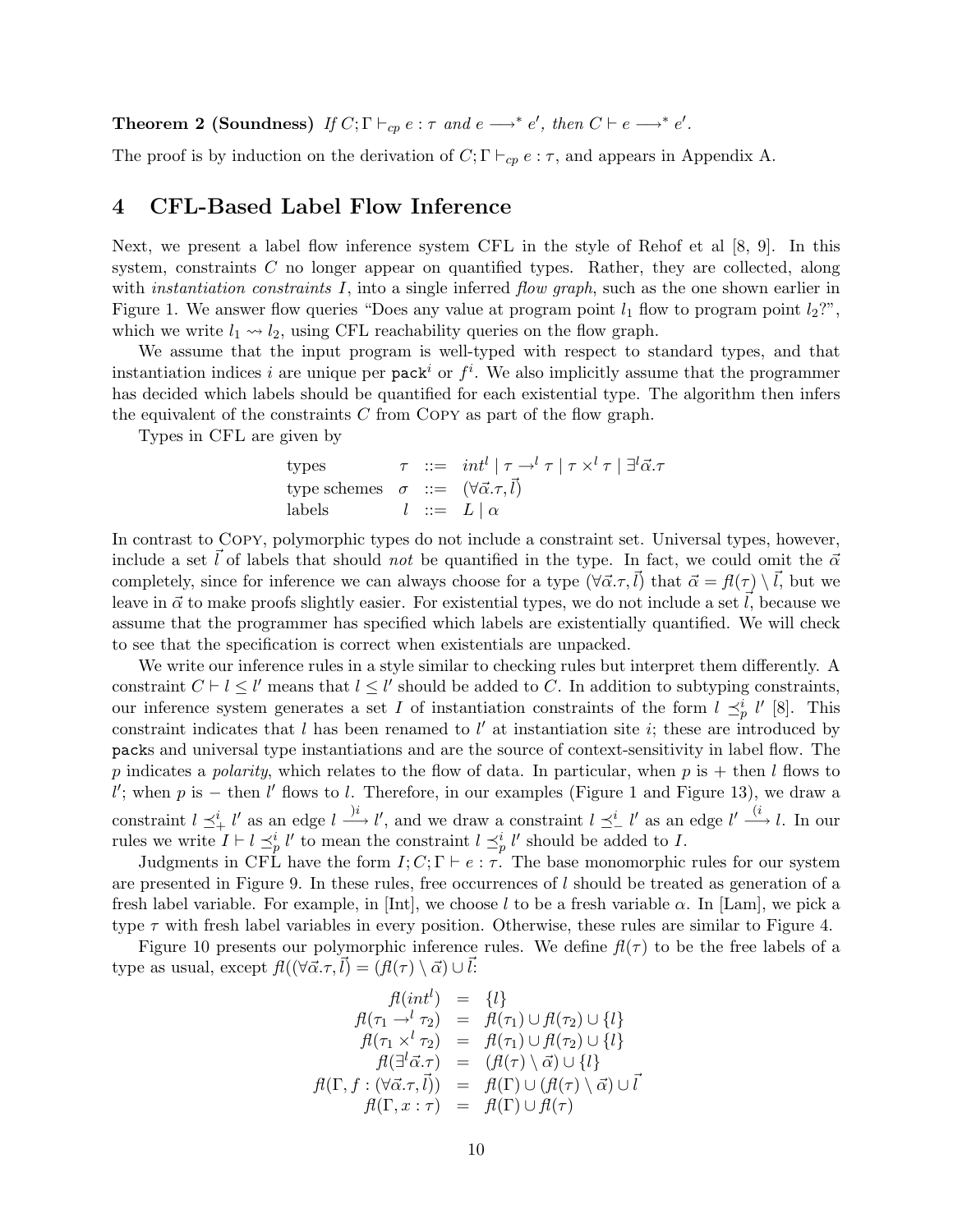$$
[Id] \frac{C \vdash L \le l}{I; C; \Gamma, x : \tau \vdash_{CFL} x : \tau}
$$
\n
$$
[Int] \frac{C \vdash L \le l}{I; C; \Gamma \vdash_{CFL} n^L : int^l}
$$
\n
$$
I; C; \Gamma \vdash_{CFL} e_1 : \tau \to^l \tau'
$$
\n
$$
[Lam] \frac{I; C; \Gamma, x : \tau \vdash_{CFL} e : \tau' \quad C \vdash L \le l}{I; C; \Gamma \vdash_{CFL} \lambda^L x . e : \tau \to^l \tau'}
$$
\n
$$
[App] \frac{C \vdash l \le L}{I; C; \Gamma \vdash_{CFL} e_2 : \tau}
$$
\n
$$
I; C; \Gamma \vdash_{CFL} e_1 : \tau_1 \quad I; C; \Gamma \vdash_{CFL} e_2 : \tau_2
$$
\n
$$
I; C; \Gamma \vdash_{CFL} e_1 \otimes^L e_2 : \tau'
$$
\n
$$
I; C; \Gamma \vdash_{CFL} (e_1, e_2)^L : \tau_1 \times^l \tau_2
$$
\n
$$
[Proj] \frac{C \vdash l \le L}{I; C; \Gamma \vdash_{CFL} e : \tau_1 \times^l \tau_2}
$$
\n
$$
I; C; \Gamma \vdash_{CFL} e_0 : int^l \quad C \vdash l \le L
$$
\n
$$
I; C; \Gamma \vdash_{CFL} e : \tau_1
$$
\n
$$
[Cond] \frac{I; C; \Gamma \vdash_{CFL} e_1 : \tau \quad I; C; \Gamma \vdash_{CFL} e_2 : \tau}{I; C; \Gamma \vdash_{CFL} e_2 : \tau}
$$
\n
$$
[Sub] \frac{C; \emptyset; \emptyset \vdash \tau_1 \le \tau_2}{I; C; \Gamma \vdash_{CFL} e : \tau_2}
$$

Figure 9: CFL Monomorphic Rules

In rules [Let] and  $[Fix]$ , we bind a variable f to a universally quantified type. As is standard we cannot quantify label variables that are free in the environment  $\Gamma$ , and we represent this fact by setting  $\vec{l} = \mathcal{H}(\Gamma)$  in the type  $(\forall \vec{\alpha}.\tau_1, \vec{l})$ . The [Inst] rule *instantiates* the type of f by creating a copy  $\tau'$  of  $\tau$  with fresh label variables and generating an instantiation constraint  $\tau \preceq^i_{+} \tau'$ . Intuitively, the instantiation constraint defines a renaming  $\phi$  such that  $\phi(\tau) = \tau'$ . All non-quantifiable labels, i.e., all labels in  $l$ , should not be instantiated, which we model by requiring that any such label instantiate to itself. This corresponds to drawing self-loops in the constraint graph [9].

In [Pack], an existential type is constructed by abstracting a concrete type  $\tau'$  to abstract type τ. In COPY's [Pack], there is a substitution such that  $τ' = τ[\vec{\alpha} \mapsto \vec{l}]$ . In CFL's [Pack], we express this with an instantiation constraint  $I; \emptyset; \emptyset \vdash \tau \preceq^i_{-} \tau'$ , similarly to [Inst]. Notice that the direction of the renaming here is opposite the direction of flow: The labels in  $\tau'$  flow to the labels of  $\tau$ , but  $\tau$ is instantiated to  $\tau'$ . Hence the instantiation has negative polarity. As another intuition, packing a type into an existential corresponds to passing an argument to "the rest of the program," as if that was universally quantified, which implies negative instantiation.

We implicitly assume that the programmer has picked the set  $\vec{\alpha}$  in this rule. In contrast to [Inst], we do not generate any self-loops in [Pack], because we enforce a stronger restriction for escaping variables in [Unpack].

Finally, in COPY's [Pack] rule, we also require that the packed type satisfies  $C \vdash C'[\vec{\alpha} \mapsto \vec{l}]$ , where  $C'$  are the constraints induced by uses of the existential package (i.e., within the scope of the unpacks it flows to). Here we need not generate such a constraint explicitly, just as we did not generate such constraints in [Inst].

In [Unpack], the abstract existential type is treated as a concrete type for the scope of the unpack. As usual for existential types, no abstract label may escape, or it will break the abstraction. The last hypothesis of [Unpack] enforces a strong restriction so that not only may abstract labels not escape, but they may not constrain any escaping labels in any way. We express this restriction by requiring that there are no matched flows (see below) between any labels in  $\vec{\alpha}$  and any labels in  $\vec{l}$ , which is the set of labels that escape. This includes free labels of the environment Γ, free labels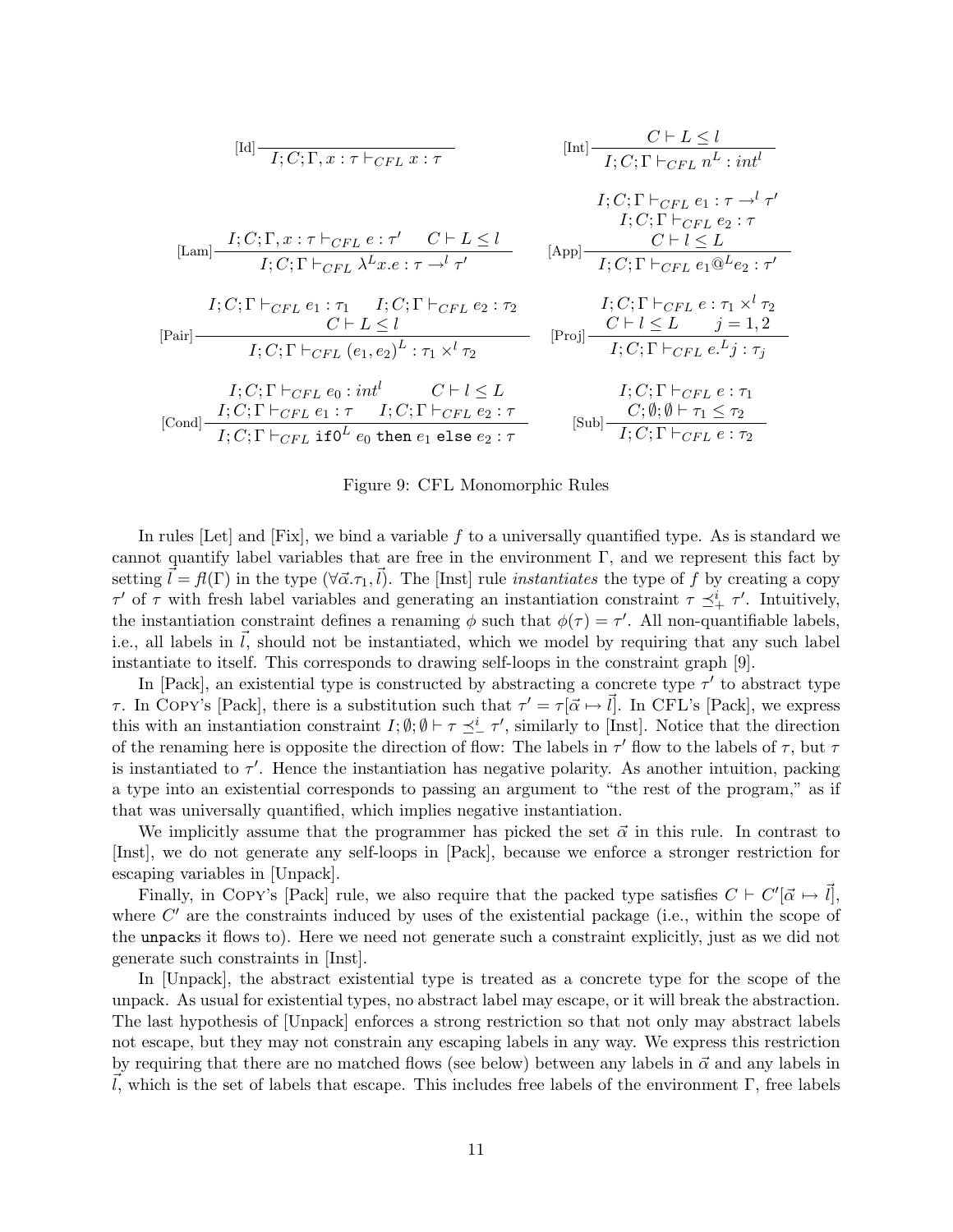$$
I; C; \Gamma \vdash_{CFL} e_1 : \tau_1 \qquad I; C; \Gamma, f : (\forall \vec{\alpha}.\tau_1, \vec{l}) \vdash_{CFL} e_2 : \tau_2
$$
\n
$$
[Let]
$$
\n
$$
\vec{\alpha} = f\ell(\tau_1) \setminus \vec{l} \qquad \vec{l} = f\ell(\Gamma)
$$
\n
$$
I; C; \Gamma, f : (\forall \vec{\alpha}.\tau, \vec{l}) \vdash_{CFL} e : \tau \qquad \vec{\alpha} = f\ell(\tau) \setminus f\ell(\Gamma) \qquad \vec{l} = f\ell(\Gamma)
$$
\n
$$
[Fix]
$$
\n
$$
I; \emptyset; \emptyset \vdash \tau \preceq^i_+ \tau' : \phi \qquad dom(\phi) = \vec{\alpha} \qquad I \vdash \vec{l} \preceq^i_+ \vec{l} \qquad I \vdash \vec{l} \preceq^i_- \vec{l}
$$
\n
$$
I; C; \Gamma \vdash_{CFL} fix f.e : \tau'
$$
\n
$$
I; \emptyset; \emptyset \vdash \tau \preceq^i_+ \tau' : \phi
$$
\n
$$
[Inst]
$$
\n
$$
dom(\phi) = \vec{\alpha} \qquad I \vdash \vec{l} \preceq^i_+ \vec{l} \qquad I \vdash \vec{l} \preceq^i_- \vec{l}
$$
\n
$$
I; C; \Gamma, f : (\forall \vec{\alpha}.\tau, \vec{l}) \vdash_{CFL} f^i : \tau'
$$
\n
$$
I; C; \Gamma \vdash_{CFL} e : \tau' \qquad I; \emptyset; \emptyset \vdash \tau \preceq^i_- \tau' : \phi
$$
\n
$$
[Pack]
$$
\n
$$
[Pack]
$$
\n
$$
I; C; \Gamma \vdash_{CFL} \text{pack}^{L,i} e : \exists^l \vec{\alpha}.\tau
$$
\n
$$
\vec{l} = f\ell(\Gamma) \cup f(\exists^l \vec{\alpha}.\tau) \cup f(\tau') \cup L \qquad \vec{\alpha} \subseteq f(\tau) \setminus \vec{l} \qquad C \vdash l \leq L
$$
\n
$$
[Unpack]
$$
\n
$$
Vl \in \vec{\alpha}, l' \in \vec{l}. (I; C \not\models l \sim_m l' \text{ and } I
$$

Figure 10: CFL Polymorphic Rules

of the existential type that is unpacked  $\exists^{l} \vec{\alpha}.\tau$ , free labels of the result type  $\tau'$ , and constants L.

The subtyping relation used in [Sub] is defined in Figure 11. Subtyping judgments have the form  $C; D_1; D_2 \vdash \tau_1 \leq \tau_2$ . In these rules,  $D_1$  and  $D_2$  are sequences that are used to ensure that labels in corresponding positions in  $\tau_1$  and  $\tau_2$  are existentially quantified identically, in the same sense as Figure 7. In [Sub- $\exists$ ], each time we recurse under an existential we add  $\vec{\alpha_i}$  (the variables bound in the existential) to  $D_i$ . In [Sub-Index-1], we allow constraints between arbitrary labels when the  $D_i$ are empty. However, in  $\text{Sub-Index-2}$ , we allow subtyping among labels that appear in the  $D_i$  only if they appear in the exact the same positions. (Notice that we treat  $\vec{\alpha}$  as an ordered sequence.) Intuitively, this subtyping in [Sub-Index-2] corresponds to alpha-renaming of existentially bound variables. The remainder of the rules are standard.

Figure 12 defines the instantiation of an abstract type to a concrete type. Judgments have the form  $I; D \vdash \tau \preceq^i_p \tau'$ . Intuitively, the D has the same form as the  $D_i$  in Figure 11, but we only require one such list of vectors because we do not permit alpha renaming at instantiations. Alpha-renaming of existentials can always be accomplished by applying [Sub] before or after an instantiation.

The rules for integers, pairs, and functions are standard  $[8]$ . The polarity p is used to track the direction of data flow across the renaming of  $\tau$  to  $\tau'$ . Function arguments are treated contravariantly; the notation  $\bar{p}$  flips the polarity of p in [Inst-Fun]. Notice that we flip p but not the instantiation direction, which follows because intuitively we are constructing a renaming from the left-hand side of the instantiation constraint to the right-hand side, and we do not flip the direction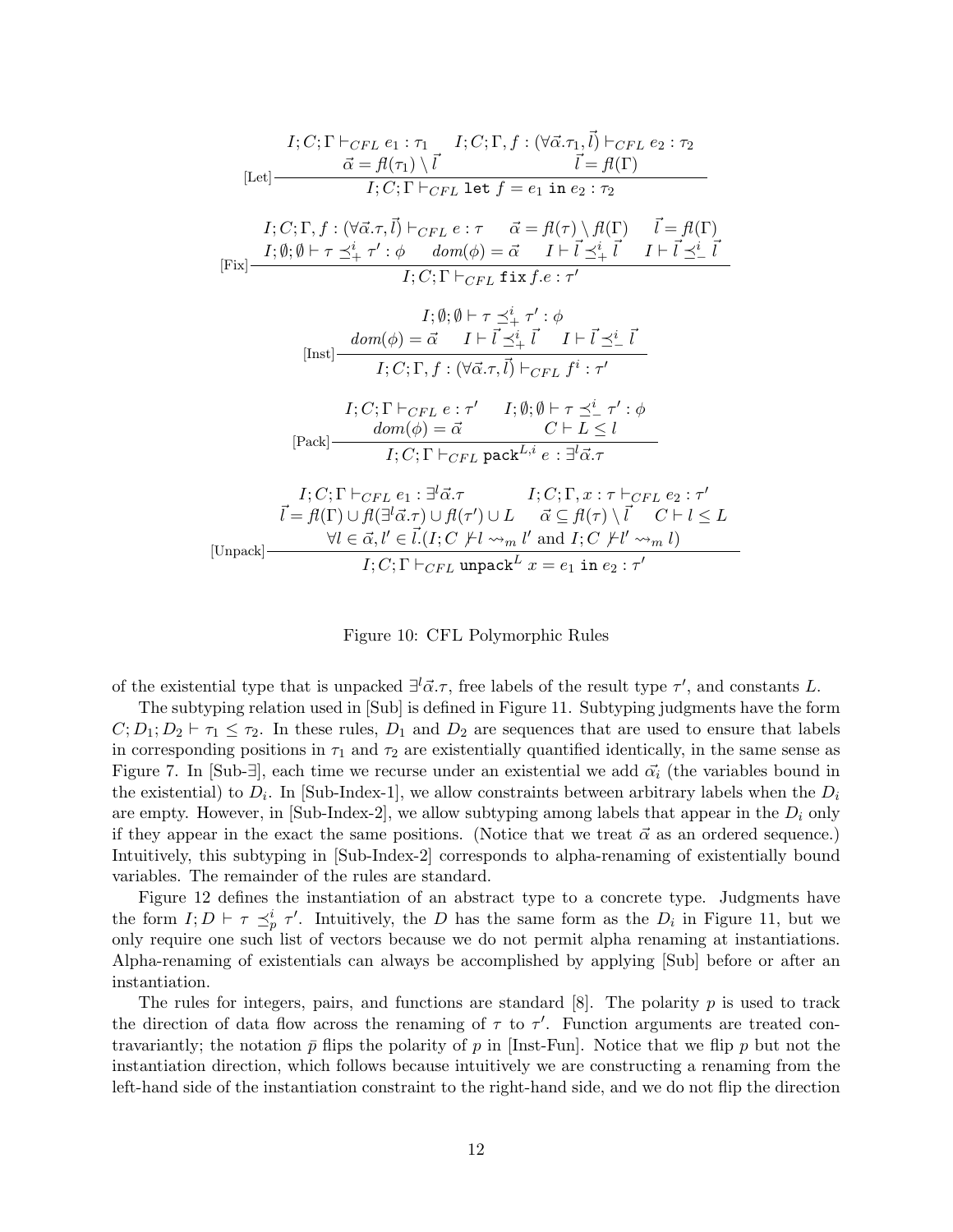$$
[\text{Sub-Index-1}] \frac{C \vdash l \le l'}{C; \emptyset; \emptyset \vdash l \le l'}
$$
\n
$$
[\text{Sub-Index-2}] \frac{C \vdash l_j \le l'_j}{C; D_1 \oplus \{l_1, \ldots, l_n\}; D_2 \oplus \{l'_1, \ldots, l'_n\} \vdash l_j \le l'_j}
$$
\n
$$
[\text{Sub-Index-3}] \frac{C; D_1; D_2 \vdash l \le l' \quad l \ne l_i \quad l' \ne l'_j \quad \forall i, j \in [1..n]}{C; D_1 \oplus \{l_1, \ldots, l_n\}; D_2 \oplus \{l'_1, \ldots, l'_n\} \vdash l \le l'}
$$
\n
$$
[\text{Sub-Int}] \frac{C; D_1; D_2 \vdash l \le l'}{C; D_1; D_2 \vdash int'} \le int'}{C; D_1; D_2 \vdash int'} \frac{C; D_1; D_2 \vdash l \le l'}{C; D_1; D_2 \vdash \tau_1 \le \tau'_1}
$$
\n
$$
[\text{Sub-Pair}] \frac{C; D_1; D_2 \vdash \tau_2 \le \tau'_2}{C; D_1; D_2 \vdash \tau_1 \times l \tau_2 \le \tau'_1 \times l' \tau'_2}
$$
\n
$$
[\text{Sub-Fun}] \frac{C; D_1; D_2 \vdash l \le l'}{C; D_1; D_2 \vdash \tau_1 \le \tau_1 \le \tau_1}
$$
\n
$$
[\text{Sub-Fun}] \frac{C; D_1; D_2 \vdash l \le \tau_1}{C; D_1; D_2 \vdash \tau_2 \le \tau'_2}
$$
\n
$$
[Sub-Fun] \frac{C; D_1; D_2 \vdash \tau_1 \le \tau_1}{C; D_1; D_2 \vdash \tau_1 \cdot l \cdot \tau_2 \le \tau'_1}
$$
\n
$$
[Sub-Fun] \frac{D'_1}{C; D_1; D_2 \vdash \tau_1 \cdot l \cdot \tau_2 \le \tau'_1 \cdot l \cdot l \cdot l \cdot l \cdot l \cdot l \cdot l \cdot l \cdot l}}{C; D_1; D_2 \vdash \tau_1 \le \tau_2 \quad C; D_1; D_2 \
$$



of renaming under a function arrow. [Inst- $\exists$ ] constructs D as [Sub- $\exists$ ] in Figure 11.

Notice that rule [Inst-Index-2] prevents existentially bound labels from being instantiated. This restriction enables us to work with the standard CFL reachability grammar, but it does mean that existentials are always treated non-context sensitively in function calls. Figure 13 shows one example of this. In this program we pack two pairs. We can see that it is safe to quantify only the first element of both pairs, because the second element of p escapes the unpack. Thus the first element only is instantiated at the pack. However, notice that because the second element is not existentially quantified, it can be universally quantified when passed to the function.

Once we have generated constraints, we apply the rules in Figure 14 to close the constraint graph. Here the  $m$  subscript indicates matched paths. (Rehof et al also include additional paths that contain unmatched but no mismatched edges. However, here we concern ourselves only with constants, which always produce matched paths.) Rule [Level] states that constraints in C correspond to flow (these are represented as unlabeled edges in the graph). Rule [Trans] adds transitive closure. Rule [Constant] adds a self-loop for every constant label in the program; intuitively we generate these edges because constants are global names. Finally, rule [Match] corresponds to matched paths

$$
l_0 \xrightarrow{(i} l_1 \to l_2 \xrightarrow{j_i} l_3
$$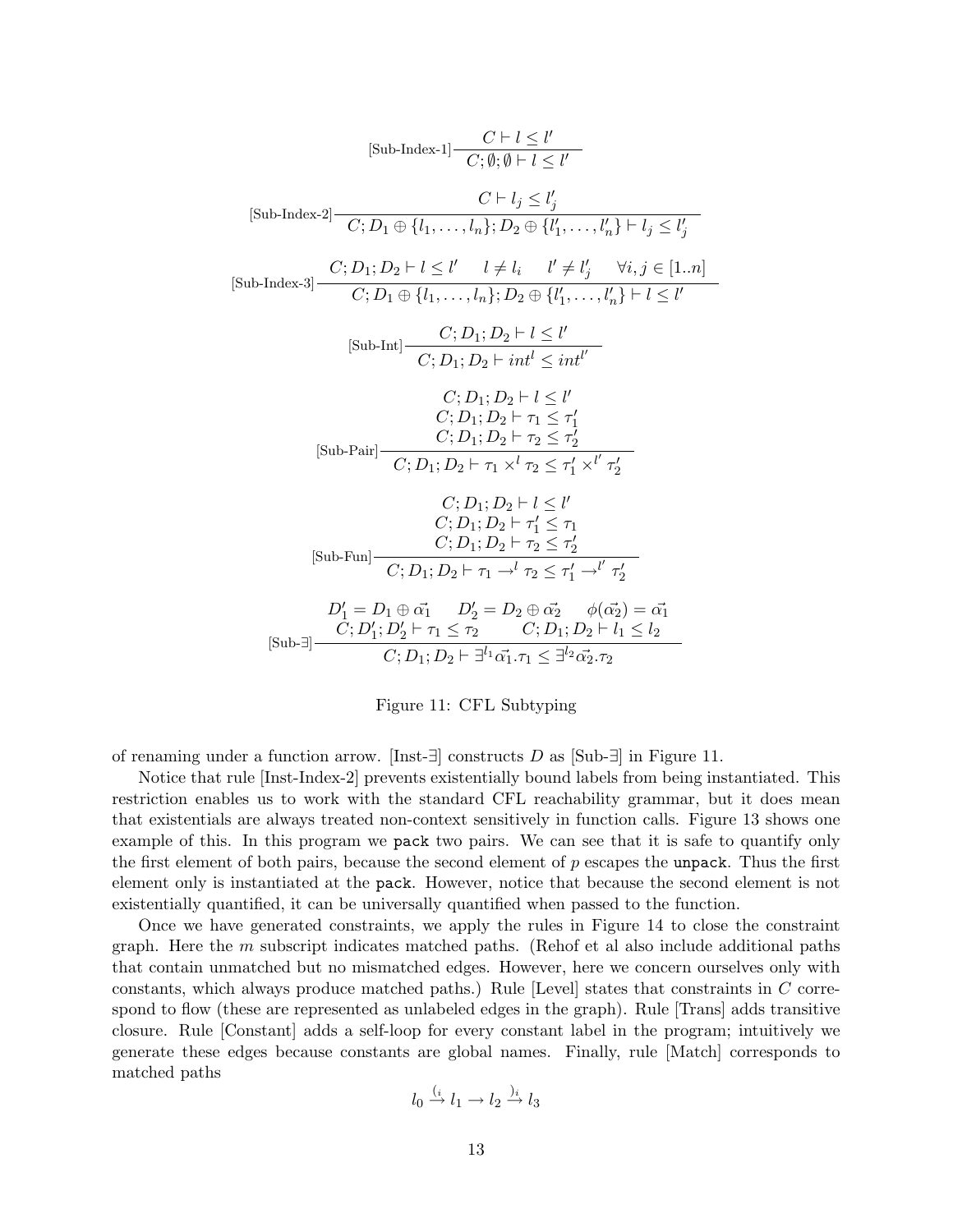$$
[Inst\text{-Index-1}] \frac{I \vdash l \preceq_p^i l' \{(l, l')\} \in \phi}{I; \emptyset \vdash l \preceq_p^i l' : \phi}
$$
\n
$$
[Inst\text{-Index-2}] \frac{I \vdash l \preceq_p^i l' : \phi}{I; D \oplus \{l_1, \ldots, l_n\} \vdash l_j \preceq_p^i l_j : \emptyset}
$$
\n
$$
[Inst\text{-Index-3}] \frac{I; D \vdash l \preceq_p^i l' : \phi \quad l, l' \neq l_i \quad \forall i \in [1..n]}{I; D \oplus \{l_1, \ldots, l_n\} \vdash l \preceq_p^i l' : \phi}
$$
\n
$$
[Inst\text{-Int}] \frac{I; D \vdash l \preceq_p^i l' : \phi}{I; D \vdash int^l \preceq_p^i int^l : \phi}
$$
\n
$$
I; D \vdash l \preceq_p^i l' : \phi
$$
\n
$$
[Inst\text{-Pair}] \frac{I; D \vdash \tau_1 \preceq_p^i \tau_1' : \phi \quad I; D \vdash \tau_2 \preceq_p^i \tau_2' : \phi}{I; D \vdash \tau_1 \times^l \tau_2 \preceq_p^i \tau_1' \times l' \tau_2' : \phi}
$$
\n
$$
I; D \vdash \tau_1 \preceq_p^i l' : \phi
$$
\n
$$
[Inst\text{-Fun}] \frac{I; D \vdash \tau_1 \preceq_p^i \tau_1' : \phi \quad I; D \vdash \tau_2 \preceq_p^i \tau_2' : \phi}{I; D \vdash \tau_1 \rightarrow^l \tau_2 \preceq_p^i \tau_1' \rightarrow l' \tau_2' : \phi}
$$
\n
$$
[Inst\text{-Fun}] \frac{D' = D \oplus \vec{\alpha} \quad I; D' \vdash \tau_1 \preceq_p^i \tau_2 : \phi \quad I; D \vdash l_1 \preceq_p^i l_2 : \phi}{I; D \vdash \exists l \exists \vec{\alpha}, \tau_1 \preceq_p^i \exists^l \vec{\alpha}, \tau_2 : \phi}
$$

Figure 12: CFL Instantiation

Using these rules, the flow of constructors to destructors is defined as L flows to L' if  $I; C \vdash L \leadsto_m L'$ . After we apply these rules, we also need to check the reachability condition in [Unpack]

The complexity of applying the CFL rules is relative to the size of the derivation. Let  $n$  be the size of the type-annotated program. Then aside from the extra side conditions in [Unpack] and the D's in [Sub] and [Inst], the result of Rehof et al shows that applying the rules and computing all flows takes time  $O(n^3)$  [8]. To implement [Sub-Index-i] efficiently, rather than maintaining D sets explicitly and repeatedly traversing them, we temporarily mark each variable with a pair  $(i, j)$ indicating its position in D and its position in  $\vec{\alpha}$  as we traverse an existential type. We can assume without loss of generality that  $|\vec{\alpha}| \leq |f(\tau)|$  in an existential type, so traversing  $\vec{\alpha}$  does not increase the complexity. Then we can select among [Sub-Index-1] and [Sub-Index-2] in constant time for each constraint  $C; D_1; D_2 \vdash l \leq l'$ , so this does not affect the running time, and similarly for [Inst-Index-i].

Once we have computed all flows, we can easily check the side condition of [Unpack] by walking through the labels in  $\vec{\alpha}$  and checking for paths to  $\vec{l}$  and vice-versa. Since each set is of size  $O(n)$ , this takes  $O(n^2)$  time, and since there are  $O(n)$  uses of [Unpack], in total this takes  $O(n^3)$  time. Thus the algorithm as a whole is  $O(n^3) + O(n^3) = O(n^3)$ .

We have proven that programs that check under CFL are reducible to COPY in Appendix B.

**Theorem 3 (Reduction from CFL to Copy)** Let  $\mathcal{D}$  be a normal CFL derivation of  $I; C; \Gamma \vdash_{CFL}$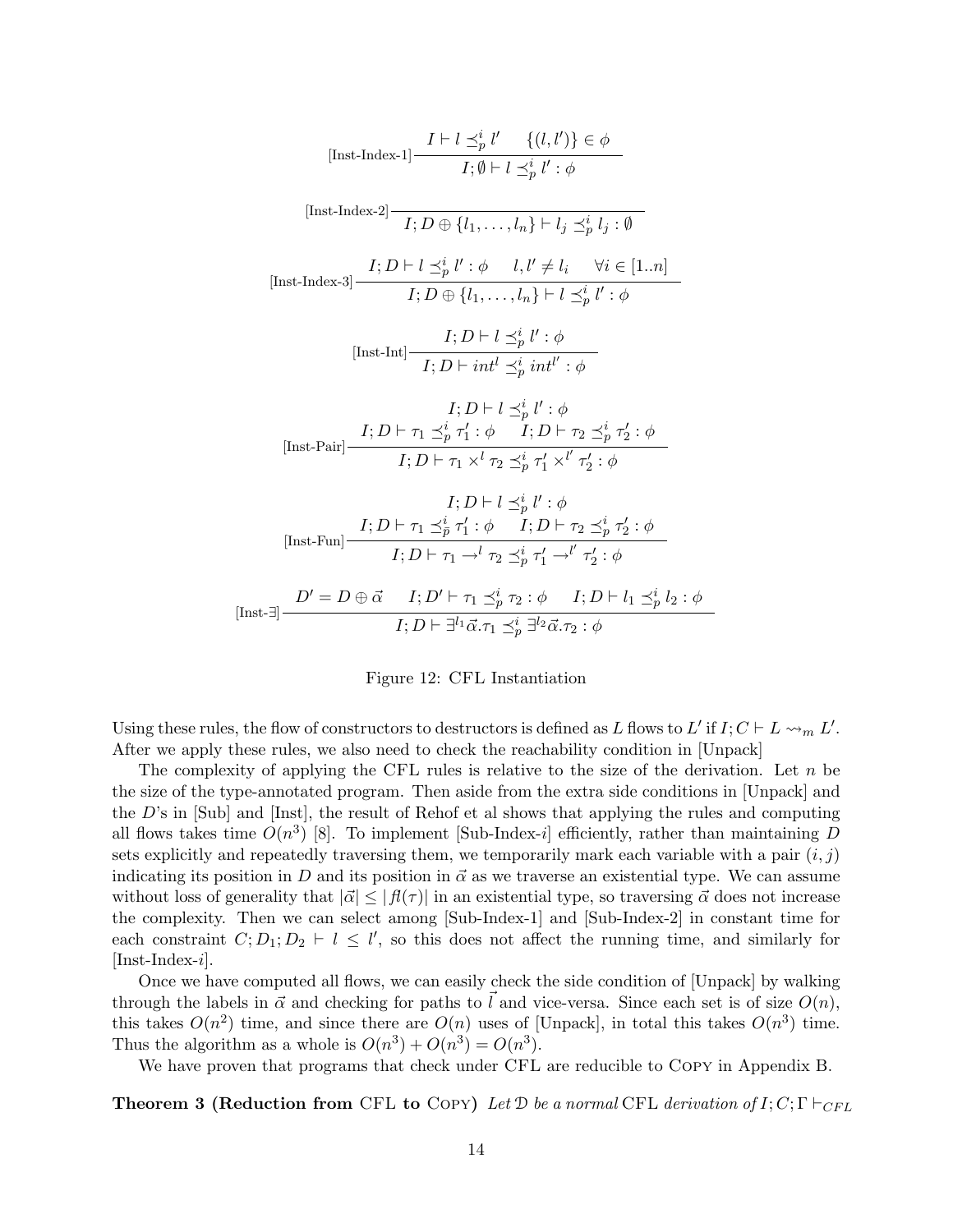

Figure 13: Comparison of Universal and Existential Quantification

$$
\begin{array}{llll}\n\text{[Level]} & \begin{array}{l} C \vdash l_1 \le l_2 \\ \hline I; C \vdash l_1 \leadsto_m l_2 \end{array} & \text{[Trans]} \\ \hline \end{array} & \begin{array}{l} I; C \vdash l_0 \leadsto_m l_1 \quad I; C \vdash l_1 \leadsto_m l_2 \\ \hline I; C \vdash l_0 \leadsto_m l_2 \end{array} \end{array}
$$
\n
$$
\begin{array}{llll}\n\text{[Constant]} & \begin{array}{l} I \vdash l_1 \preceq^i_{-} l_0 \quad I; C \vdash l_1 \leadsto_m l_2 \quad I \vdash l_2 \preceq^i_{+} l_3 \\ \hline I; C \vdash l_0 \leadsto_m l_3 \end{array} & \begin{array}{l} I \vdash l_1 \preceq^i_{-} l_0 \quad I; C \vdash l_0 \leadsto_m l_3 \end{array} \end{array}
$$

Figure 14: Flow

 $e:\tau$ . Let  $C^{I} = \{l_1 \leq l_2 \mid I; C \vdash l_1 \leadsto_m l_2\}$ . Then given a particular translation function  $\Psi_{C,I}$ , it is the case that  $C^I$ ;  $\Psi_{C,I}(\Gamma) \vdash_{cp} e : \Psi_{C,I}(\tau)$ .

**Proof:** Theorem 37 shows the reduction under a subset  $C_{f(\Gamma)\cup f(\tau)}^I$  of  $C^I$ , and then Lemma 6 shows that we can prove the same statement under  $C^{I}$ .

 $\Box$ 

### 5 Related Work

As stated in the introduction, our work builds directly on the CFL reachability-based label flow system of Rehof et al [8]. Their cubic-time algorithm for polymorphic recursive label flow inference improves on the previously best-known  $O(n^8)$  algorithm [7]. The idea of using CFL reachability in static analysis is due to Reps et al [15], who applied it to lower-order data flow analysis problems.

Existential types can be encoded in System F [16] (p. 377), in which polymorphism is first class. Wells showed that type inference for System F is undecidable [17]. There have been several proposals to support first-class polymorphic type inference using type annotations to avoid the undecidability problem. In ML<sup>F</sup> [18], programmers annotate function arguments that have universal types. Laufer and Odersky [19] propose an extension to ML with first-class existential types, and Remy [20] similarly proposes an extension with first-class universal types. In both systems, the programmer must explicitly list which type variables to quantify. Existential packs and unpacks correspond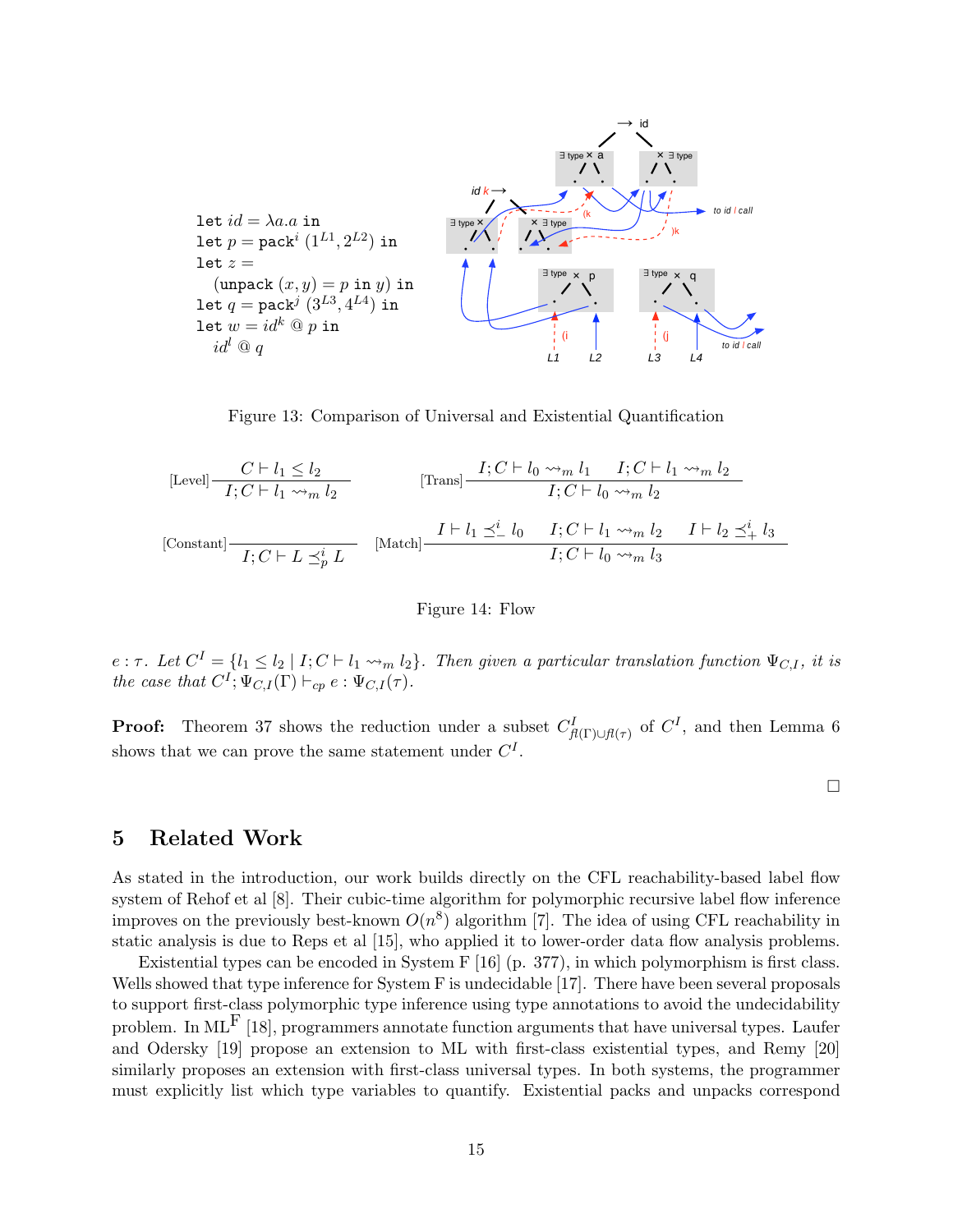to data structure construction and pattern matching, and hence are determined by the program text. In our system, we also require the programmer to specify packs and unpacks as well as which variables are quantified, but in contrast to these three systems we support subtyping (and therefore we need polymorphically constrained types), rather than unification. Note that our solution is restricted to label flow, and only existential types are first-class (but adding first-class universals with programmer-specified quantification would be straightforward). We believe full first-class polymorphic type inference for label flow is decidable, although we do not have a proof.

Simonet [21] extends  $HM(X)$  [22], a generic constraint-based type inference framework, to include first-class existential and universal polymorphism with subtyping. Simonet requires the programmer to specify the polymorphically constrained type, including the subtyping constraints  $C$ , whereas we infer these (note that we assume we have the whole program). Another key difference is that we use CFL reachability for inference. Once again, however, our system is concerned only with label flow.

In ours and the above systems, both quantification and pack and unpack must be specified manually. Ideally, an inference algorithm requires no work from the programmer. For example, we could envision a system in which all pairs and their uses are considered as candidate existential types, and the algorithm chooses to quantify only those labels that lead to a minimal flow in the graph. It is an open problem for our system whether such an algorithm exists that is efficient.

### 6 Conclusion

We have presented two systems for label flow inference that support Hindley-Milner style polymorphism with polymorphic recursion and first-class existential quantification. The system Copy models label flow using polymorphically constrained types in the style of Mossin [7], while our inference system CFL is based on CFL reachability, in the style of Rehof et al [8]. Programmers specify where existentials are introduced and eliminated, and our inference algorithm automatically infers the bounds on their flow, which improves on past work. Our aim is to set a firm theoretical foundation on which to build efficient program analyses that benefit from existential quantification. We believe existential quantification is crucial for supporting efficient modeling of dynamic data structures.

### References

- [1] Fähndrich, M., Rehof, J., Das, M.: Scalable Context-Sensitive Flow Analysis using Instantiation Constraints. In: Proceedings of the 2000 ACM SIGPLAN Conference on Programming Language Design and Implementation, Vancouver B.C., Canada (2000) 253–263
- [2] Das, M., Liblit, B., Fähndrich, M., Rehof, J.: Estimating the Impact of Scalable Pointer Analysis on Optimization. In Cousot, P., ed.: Static Analysis, Eighth International Symposium. Volume 2126 of Lecture Notes in Computer Science., Paris, France, Springer-Verlag (2001) 260–278
- [3] Myers, A.C.: Practical Mostly-Static Information Flow Control. In: Proceedings of the 26th Annual ACM SIGPLAN-SIGACT Symposium on Principles of Programming Languages, San Antonio, Texas (1999) 228–241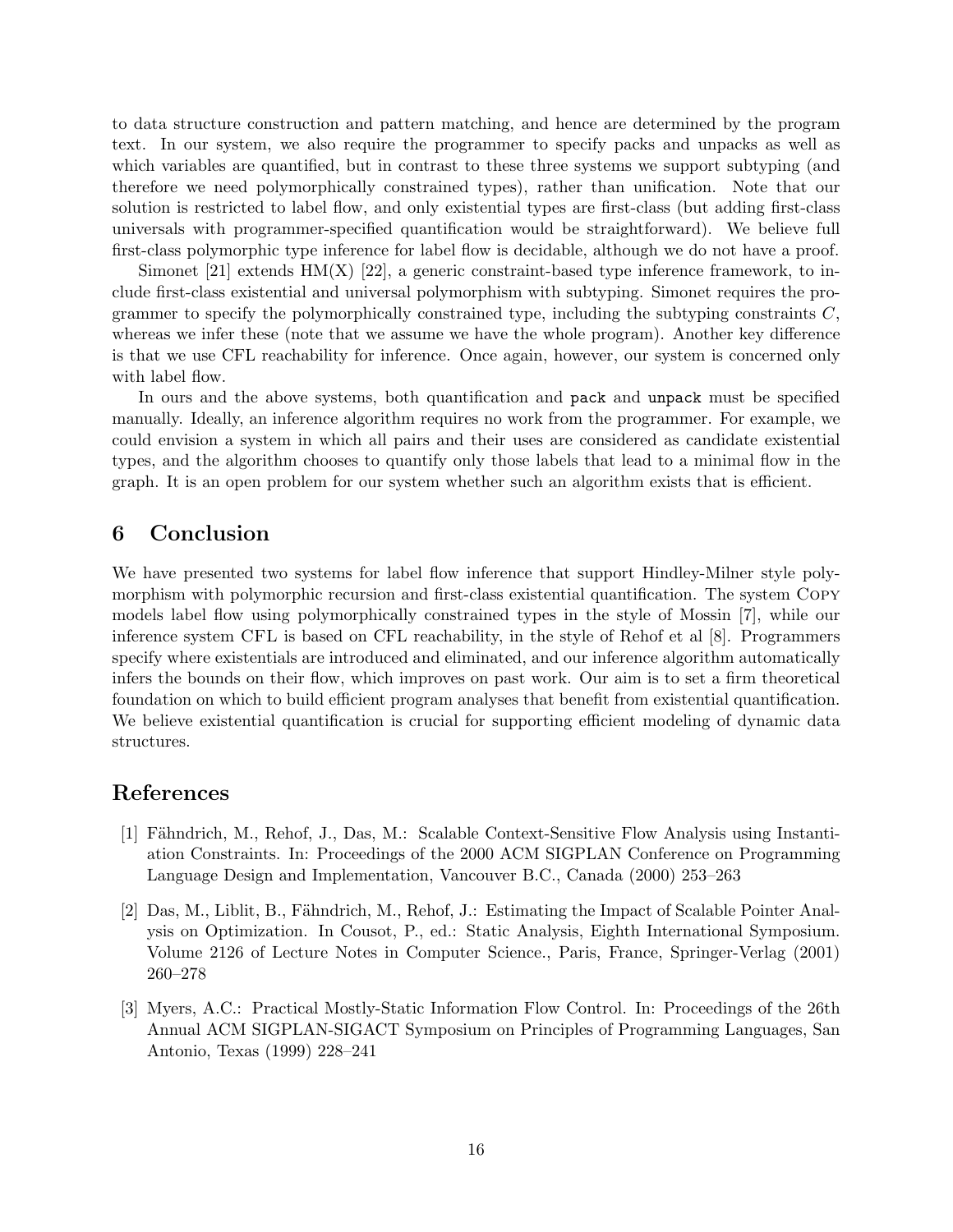- [4] Kodumal, J., Aiken, A.: The Set Constraint/CFL Reachability Connection in Practice. In: Proceedings of the 2004 ACM SIGPLAN Conference on Programming Language Design and Implementation, Washington, DC (2004) 207–218
- [5] Johnson, R., Wagner, D.: Finding User/Kernel Bugs With Type Inference. In: Proceedings of the 13th Usenix Security Symposium, San Diego, CA (2004)
- [6] Palsberg, J.: Type-based analysis and applications. In: Proceedings of the ACM SIG-PLAN/SIGSOFT Workshop on Program Analysis for Software Tools and Engineering, Snowbird, Utah (2001) 20–27
- [7] Mossin, C.: Flow Analysis of Typed Higher-Order Programs. PhD thesis, DIKU, Department of Computer Science, University of Copenhagen (1996)
- [8] Rehof, J., Fähndrich, M.: Type-Based Flow Analysis: From Polymorphic Subtyping to CFL-Reachability. In: Proceedings of the 28th Annual ACM SIGPLAN-SIGACT Symposium on Principles of Programming Languages, London, United Kingdom (2001) 54–66
- [9] Fähndrich, M., Rehof, J., Das, M.: From Polymorphic Subtyping to CFL Reachability: Context-Sensitive Flow Analysis Using Instantiation Constraints. Technical Report MS-TR-99-84, Microsoft Research (2000)
- [10] Mitchell, J.C., Plotkin, G.D.: Abstract types have existential type. ACM Transactions on Programming Languages and Systems 10 (1988) 470–502
- [11] Das, M.: Unification-based Pointer Analysis with Directional Assignments. In: Proceedings of the 2000 ACM SIGPLAN Conference on Programming Language Design and Implementation, Vancouver B.C., Canada (2000) 35–46
- [12] Xi, H., Pfenning, F.: Dependent Types in Practical Programming. In: Proceedings of the 26th Annual ACM SIGPLAN-SIGACT Symposium on Principles of Programming Languages, San Antonio, Texas (1999) 214–227
- [13] Flanagam, C., Abadi, M.: Types for Safe Locking. In Swierstra, D., ed.: 8th European Symposium on Programming. Volume 1576 of Lecture Notes in Computer Science., Amsterdam, The Netherlands, Springer-Verlag (1999) 91–108
- [14] Minamide, Y., Morrisett, G., Harper, R.: Typed closure conversion. In: Proceedings of the 23rd Annual ACM SIGPLAN-SIGACT Symposium on Principles of Programming Languages, St. Petersburg Beach, Florida (1996) 271–283
- [15] Reps, T., Horwitz, S., Sagiv, M.: Precise Interprocedural Dataflow Analysis via Graph Reachability. In: Proceedings of the 22nd Annual ACM SIGPLAN-SIGACT Symposium on Principles of Programming Languages, San Francisco, California (1995) 49–61
- [16] Pierce, B.C.: Types and Programming Languages. The MIT Press (2002)
- [17] Wells, J.B.: Typability and type checking in System F are equivalent and undecidable. Ann. Pure Appl. Logic 98 (1999) 111–156
- [18] Botlan, D.L., Rémy, D.:  $ML<sup>F</sup>$ —Raising ML to the Power of System F. In: Proceedings of the eighth ACM SIGPLAN International Conference on Functional Programming, Uppsala, Sweden (2003) 27–38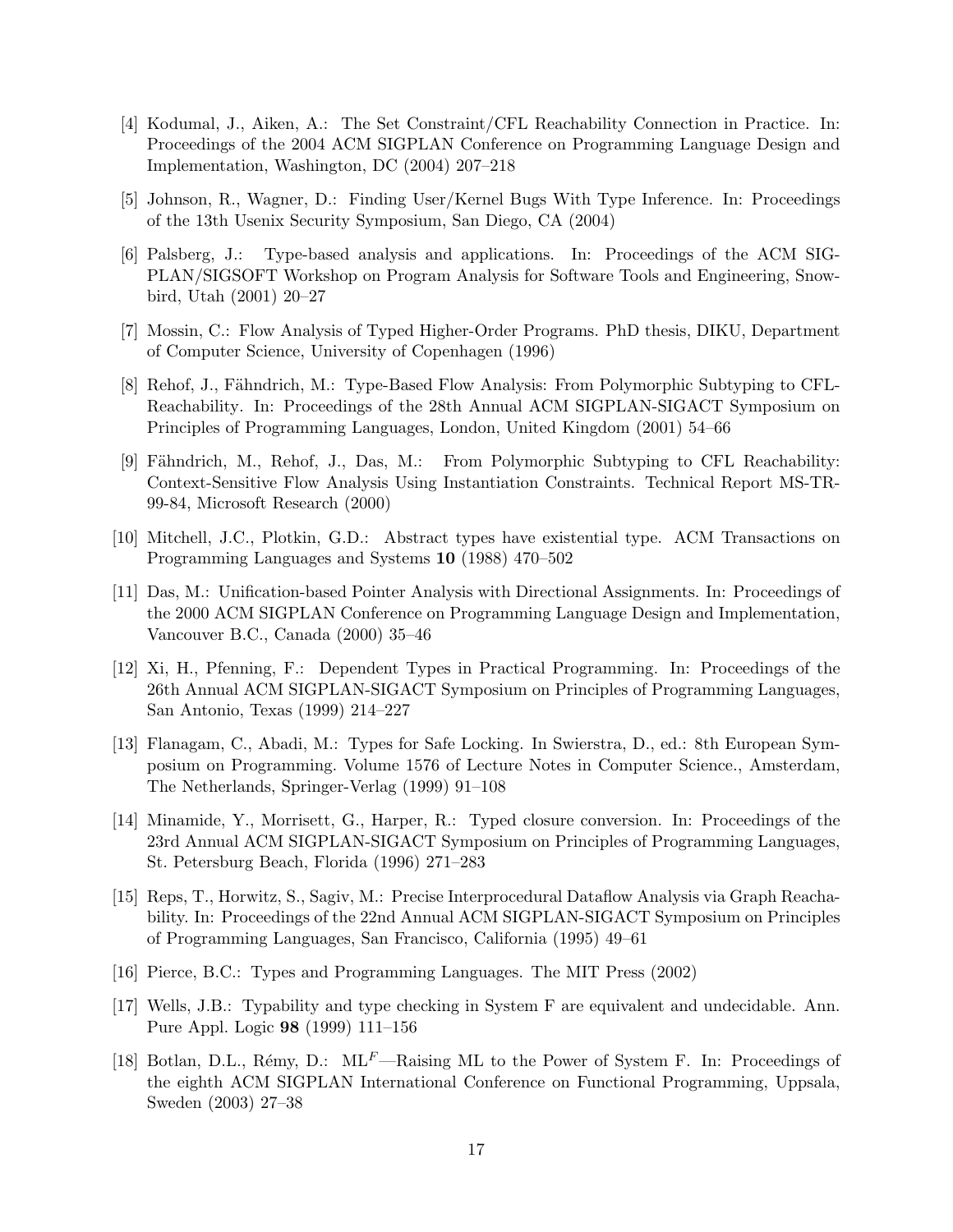- [19] Läufer, K., Odersky, M.: Polymorphic type inference and abstract data types. ACM Transactions on Programming Languages and Systems 16 (1994) 1411–1430
- [20] R´emy, D.: Programming objects with MLART: An extension to ML with abstract and record types. In: Proceedings of theInternational Symposium on Theoretical Aspects of Computer Science, Sendai, Japan (1994) 321–346
- [21] Simonet, V.: An Extension of HM(X) with Bounded Existential and Universal Data Types. In: Proceedings of the eighth ACM SIGPLAN International Conference on Functional Programming, Uppsala, Sweden (2003) 39–50
- [22] Odersky, M., Sulzmann, M., Wehr, M.: Type inference with constrained types. Theory and Practice of Object Systems 5 (1999) 35–55

### A Proof of Soundness for Copy

We prove soundness for Copy using a standard subject-reduction style approach. We begin by proving a number of helpful lemmas. First, we need to show that it is sound in several places to weaken a constraint system C to a constraint system  $C'$  where  $C' \vdash C$ . Intuitively this holds because  $C'$  contains all the "flows" of  $C$ , hence all typing judgments are preserved.

**Lemma 4** If  $C' \vdash C$  then  $C; D \vdash l \leq l'$  implies  $C'; D \vdash l \leq l'$ 

**Proof:** By definition,  $C' \vdash C$  requires  $C \subseteq C'$ . There are two possible ways we could have shown  $C; D \vdash l \leq l'$ :

Case [Sub-Label-1].

$$
[\text{Sub-Label-1}] \frac{D(l) = D(l') = 0 \quad C \vdash l \le l'}{C; D \vdash l \le l'}
$$

then  $\{l \leq l'\} \subseteq C'$ , and we hence we can apply [Sub-Label-1] to show  $C'; D \vdash l \leq l'$ .

Case [Sub-Label-2].

$$
[\text{Sub-Label-2}] \frac{D(l) > 0}{C; D \vdash l \le l}
$$

Obviously, [Sub-Label-2] can be applied for any C, so we also have  $C'$ ;  $D \vdash l \leq l$ .

 $\Box$ 

Lemma 5 (Constraint weakening in subtyping) If  $C; D \vdash \tau \leq \tau'$  then for any C' such that  $C' \vdash C$  it holds that  $C'; D \vdash \tau \leq \tau'$ 

**Proof:** By induction on the proof derivation of  $C; D \vdash \tau \leq \tau'$ . Case [Sub-Int]. By assumption, we have

$$
[\text{Sub-Int}] \frac{C; D \vdash l \leq l'}{C; D \vdash int^{l} \leq int^{l'}}
$$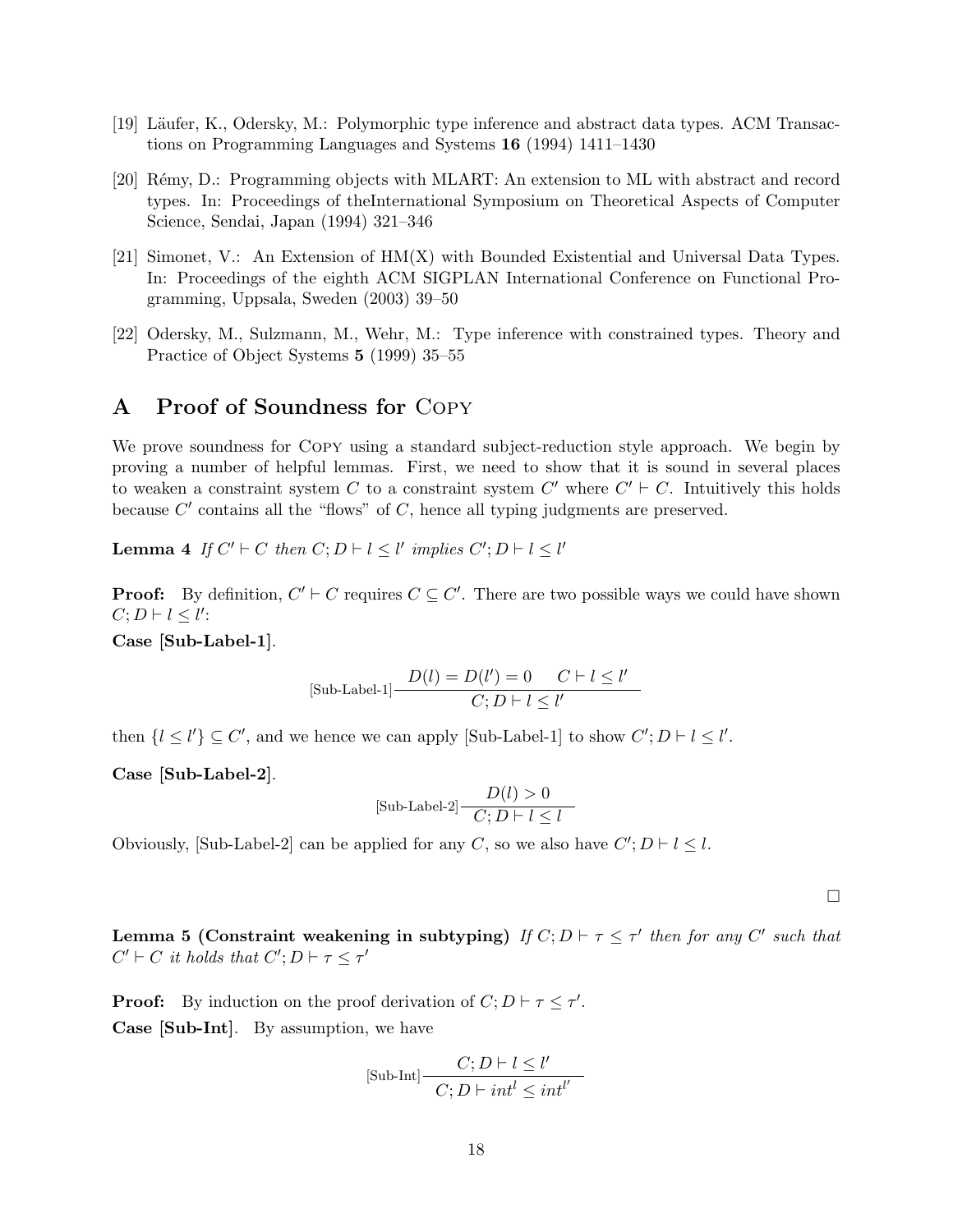Then from Lemma 4 we get  $C'$ ;  $D \vdash l \leq l'$  so applying [Sub-Int] again we have  $C'$ ;  $D \vdash int^{l} \leq int^{l'}$ .

Case [Sub-Pair]. By assumption, we have

$$
\begin{array}{c} C; D \vdash l \leq l'\\ C; D \vdash \tau_1 \leq \tau'_1\\ C; D \vdash \tau_2 \leq \tau'_2\\ \text{[Sub-Pair]} \end{array}
$$

$$
\begin{array}{c} C; D \vdash \tau_2 \leq \tau'_1 \times l' \ \tau'_2\\ \end{array}
$$

From Lemma 4 we have  $C'; D \vdash l \leq l'$  and by induction we have  $C'; D \vdash \tau_1 \leq \tau'_1$  and  $C'; D \vdash \tau_2 \leq \tau'_2$ . Then applying [Sub-Pair] again, we can show  $C'$ ;  $D \vdash \tau_1 \times^l \tau_2 \leq \tau'_1 \times^{l'} \tau'_2$ .

Case [Sub-Fun]. Similar to [Sub-Pair].

Case [Sub-∃]. By assumption, we have

$$
C_1 \vdash C_2
$$
  
\n
$$
D' = D[l \mapsto D(l) + 1, \forall l \in \vec{\alpha}]
$$
  
\n
$$
C; D' \vdash \tau_1 \le \tau_2
$$
  
\n
$$
C; D \vdash l_1 \le l_2
$$
  
\n
$$
C; D \vdash \exists^l \vec{\alpha}[C_1].\tau_1 \le \exists^{l_2} \vec{\alpha}[C_2].\tau_2
$$

From Lemma 4 we have  $C'; D \vdash l_1 \leq l_2$ . By the induction hypothesis, we have  $C'; D \vdash \tau_1 \leq \phi(\tau_2)$ so we can apply [Sub- $\exists$ ] to prove  $C'; D \vdash \exists \vec{\alpha}[C_1].\tau_1 \leq \exists \vec{\alpha}[C_2].\tau_2$ 

 $\Box$ 

Lemma 6 (Constraint weakening in judgment) If  $C; \Gamma \vdash e : \tau$  and  $C' \vdash C$  then  $C'; \Gamma \vdash e : \tau$ 

**Proof:** By induction on the derivation of  $C; \Gamma \vdash e : \tau$ . First, observe that if  $C \vdash l \leq l'$ , then  $C' \vdash l \leq l'$ , by definition of  $C' \vdash C$ .

Case [Id], [Int], [App], [Lam], [Pair], [Proj], and [Cond]. The first case is trivial. For the others, apply induction and observe that  $C' \vdash L \leq l$  or  $C' \vdash l \leq L$ , as appropriate.

Case [Sub]. We have

$$
[\text{Sub}] \frac{C; \Gamma \vdash_{cp} e : \tau \quad C; \emptyset \vdash \tau \leq \tau'}{C; \Gamma \vdash_{cp} e : \tau'}
$$

Apply induction, and observe that by Lemma 5,  $C'$ ;  $\emptyset \vdash \tau \leq \tau'$ .

Case [Let]. We have

$$
[Let]
$$
\n
$$
C''; \Gamma \vdash_{cp} e_1 : \tau_1 \quad C; \Gamma, f : \forall \vec{\alpha} [C''], \tau_1 \vdash_{cp} e_2 : \tau_2
$$
\n
$$
\vec{\alpha} \subseteq (fl(\tau_1) \cup fl(C'')) \setminus fl(\Gamma)
$$
\n
$$
C; \Gamma \vdash_{cp} \text{let } f = e_1 \text{ in } e_2 : \tau_2
$$

By induction,  $C'; \Gamma, f : \forall \vec{\alpha} [C''] \cdot \tau_1 \vdash_{cp} e_2 : \tau_2$ . Thus we can apply [Let] to show  $C'; \Gamma \vdash_{cp} \texttt{let} f =$  $e_1$  in  $e_2$  :  $\tau_2$ .

Case [Fix]. We have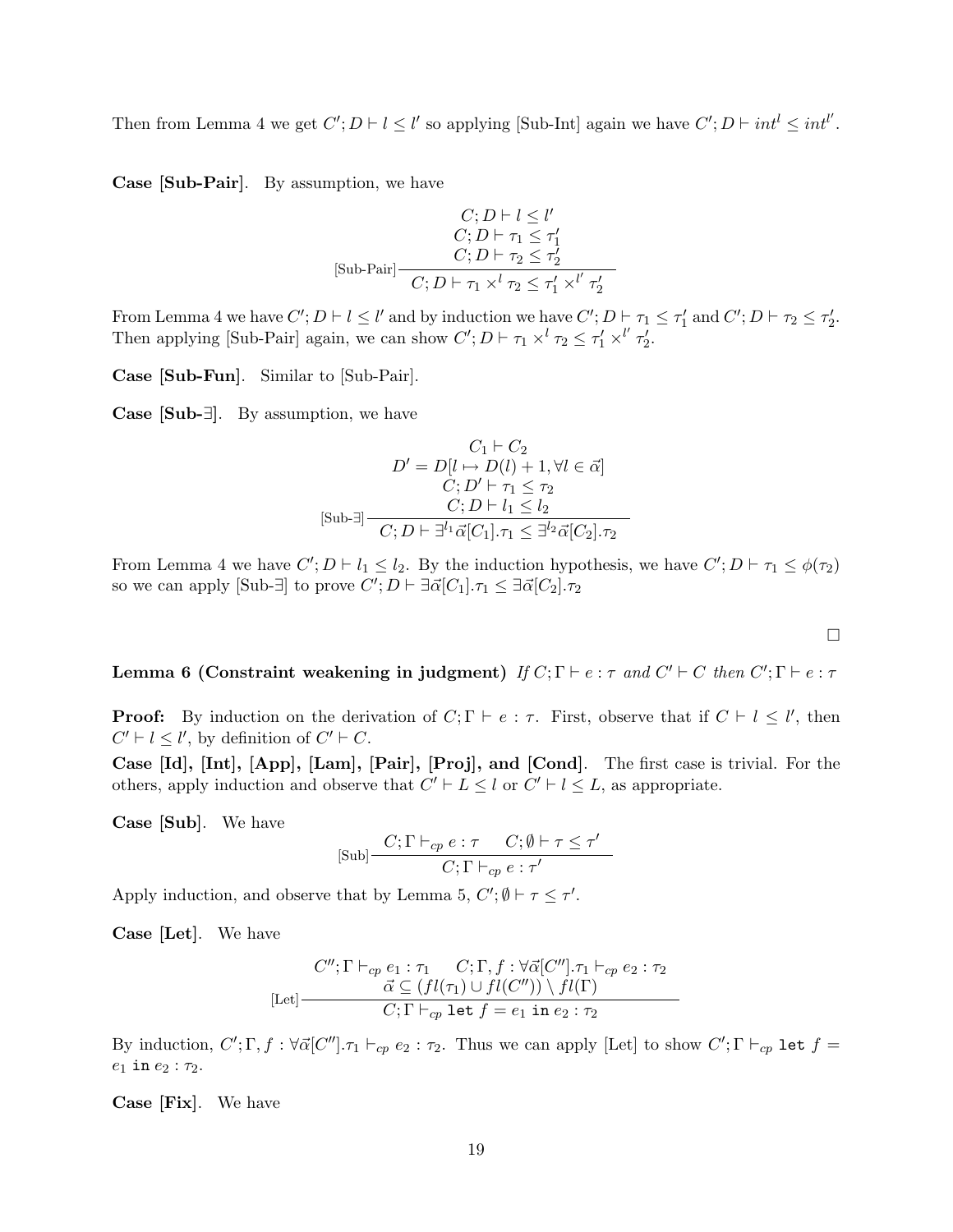$$
C''; \Gamma, f: \forall \vec{\alpha}[C''], \tau_1 \vdash_{cp} e : \tau_1 \quad C \vdash C''[\vec{\alpha} \mapsto \vec{l}]
$$

$$
\vec{\alpha} \subseteq (fl(\tau_1) \cup fl(C'')) \setminus fl(\Gamma)
$$

$$
C; \Gamma \vdash_{cp} \text{fix } f.e: \tau_1[\vec{\alpha} \mapsto \vec{l}]
$$

Then since  $C' \vdash C$  and  $C \vdash C''[\vec{\alpha} \mapsto \vec{l}]$ , we have  $C' \vdash C''[\vec{\alpha} \mapsto \vec{l}]$ . Thus we can apply [Fix] to yield  $C'; \Gamma \vdash_{cp} \mathtt{fix} \, f.e: \tau_1[\vec{\alpha} \mapsto \vec{l}].$ 

Case [Inst]. We have

$$
[\text{Inst}] \frac{C \vdash C''[\vec{\alpha} \mapsto \vec{l}]}{C; \Gamma, f : \forall \vec{\alpha}[C''], \tau \vdash_{cp} f^i : \tau[\vec{\alpha} \mapsto \vec{l}]}
$$

Then  $C' \vdash C''[\vec{\alpha} \mapsto \vec{l}]$ , and thus by [Inst],  $C'; \Gamma, f : \forall \vec{\alpha}[C''] \ldotp \tau \vdash_{cp} f^i : \tau[\vec{\alpha} \mapsto \vec{l}]$ .

Case [Pack]. We have

$$
C; \Gamma \vdash_{cp} e : \tau[\vec{\alpha} \mapsto \vec{l}]
$$

$$
[
$$
Pack
$$
\frac{C \vdash C''[\vec{\alpha} \mapsto \vec{l}]}{C; \Gamma \vdash_{cp} \text{pack}^{L,i} e : \exists \vec{\alpha}[C''], \tau'}
$$

By induction,  $C'; \Gamma \vdash_{cp} e : \tau[\vec{\alpha} \mapsto \vec{l}].$  Then  $C' \vdash C''[\vec{\alpha} \mapsto \vec{l}].$  As before, we also have  $C' \vdash L \leq l$ . Thus by [Pack],  $C'; \Gamma \vdash_{cp} \mathsf{pack}^{L,i} e : \exists \vec{\alpha}[C''], \tau'.$ 

Case [Unpack]. We have

$$
C; \Gamma \vdash_{cp} e_1 : \exists \vec{\alpha}[C''], \tau_1 \qquad C \vdash l \leq L
$$

$$
C \cup C''; \Gamma, x : \tau_1 \vdash_{cp} e_2 : \tau
$$

$$
[\text{Unpack}] \frac{\vec{\alpha} \subseteq (fl(\tau_1) \cup fl(C'')) \setminus (fl(\Gamma) \cup fl(\tau) \cup fl(C))}{C; \Gamma \vdash_{cp} \text{ unpack}^L x = e_1 \text{ in } e_2 : \tau}
$$

By induction,  $C'; \Gamma \vdash_{cp} e_1 : \exists \vec{\alpha}[C''] \ldotp \tau_1$ . Since  $C' \vdash C$ , we have  $C' \vdash l \leq L$  and  $C' \cup C'' \vdash C \cup C''$ . Thus also by induction,  $C' \cup C''$ ;  $\Gamma$ ,  $x : \tau_1 \vdash_{cp} e_2 : \tau$ . We can always apply alpha renaming to  $\vec{\alpha}$  in  $C''$ and  $\tau_1$  so that  $fl(C') \cap \vec{\alpha} = \emptyset$ , and therefore we have  $\vec{\alpha} \subseteq (fl(\tau_1) \cup fl(C'')) \setminus (fl(\Gamma) \cup fl(C') \cup fl(\tau)).$ Thus we can apply [Unpack] to show  $C'; \Gamma \vdash_{cp} \text{unpack}^L x = e_1$  in  $e_2 : \tau$ .

 $\Box$ 

The following lemma is useful for proving soundness of unpack. Intuitively, we will use this lemma to reason about subtyping step  $C; D \vdash \exists^{l_1} \vec{\alpha}[C_1].\tau_1 \leq \exists^{l_2} \vec{\alpha}[C_2].\tau_2$ . Specifically, it will allow us to derive  $C; \emptyset \vdash \psi(\tau_1) \leq \psi(\tau_2)$  for a substitution  $\psi()$  on  $\vec{\alpha}$ , because [Sub-Label-2] requires that any labels in  $\vec{\alpha}$  have identical occurrences in  $\tau_1$  and  $\tau_2$ ,

**Lemma 7** Let  $D = D' \circ [l \mapsto 1, \forall l \in \vec{\alpha}]$ , where  $dom(D') \cap \vec{\alpha} = \emptyset$ . Then if  $C; D \vdash \tau_1 \leq \tau_2$  and  $dom(\psi) = \vec{\alpha}$ , then  $C; D' \vdash \psi(\tau_1) \leq \psi(\tau_2)$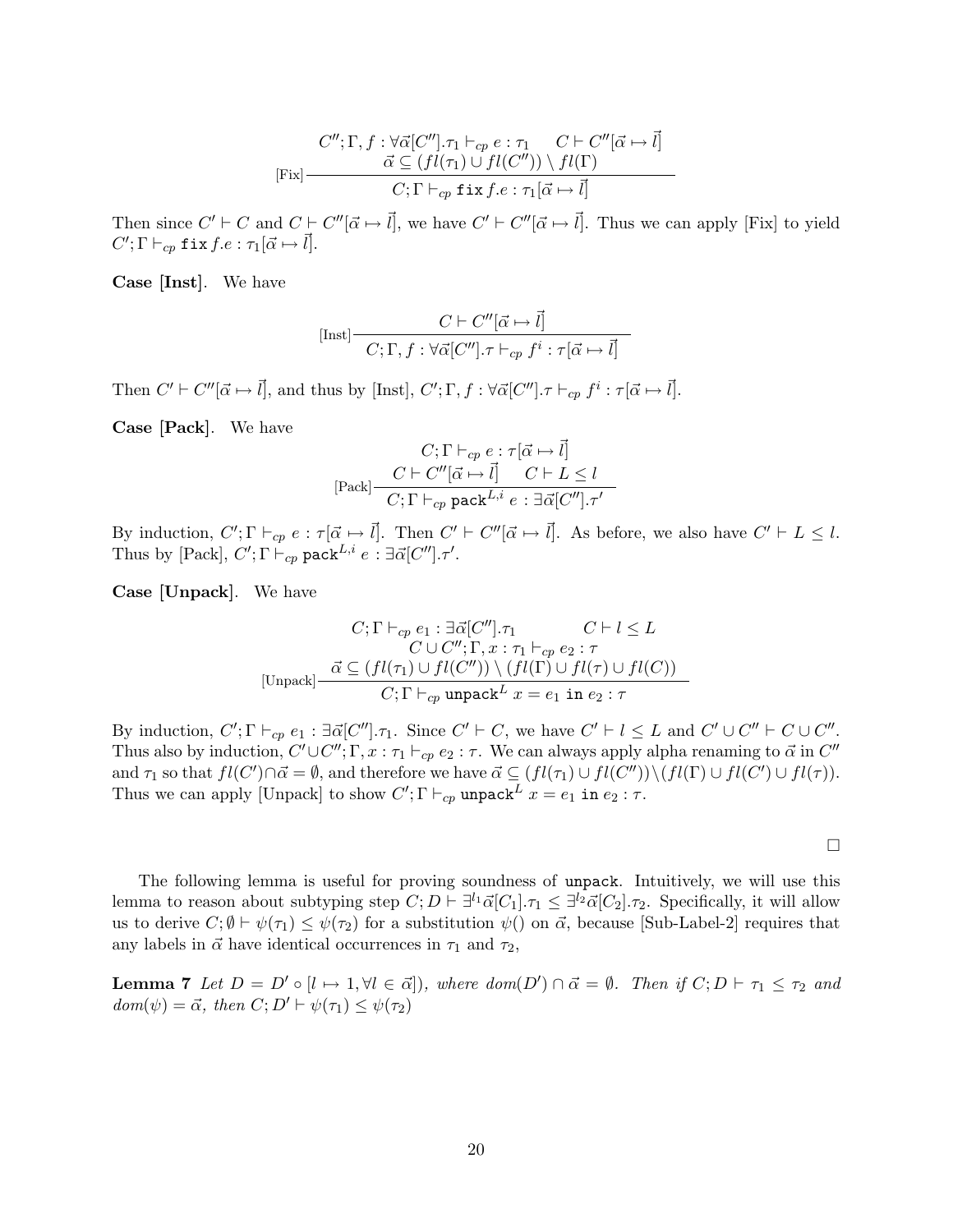**Proof:** Proof by induction on the derivation  $C; D \vdash \tau_1 \leq \tau_2$ . Case [Sub-Label-1]. We have

$$
[\text{Sub-Label-1}] \frac{D(l) = D(l') = 0 \quad C \vdash l \le l'}{C; D \vdash l \le l'}
$$

But then  $l \notin dom(\psi)$  and  $l' \notin dom(\psi)$ , so  $\psi(l) = l$  and  $\psi(l') = l'$ . But then since  $C \vdash l \leq l'$ , clearly  $C; \emptyset \vdash \psi(l) \leq \psi(l').$ 

Case [Sub-Label-2]. We have

$$
[\text{Sub-Label-2}] \frac{D(l) > 0}{C; D \vdash l \le l}
$$

This case is trivial, since  $C$ ;  $\emptyset \vdash \psi(l) \leq \psi(l)$ .

Case [Sub-Pair]. We have

$$
\begin{array}{c}C;D\vdash l\leq l'\\ C;D\vdash \tau_1\leq \tau'_1\\ C;D\vdash \tau_2\leq \tau'_2\\ \text{[Sub-Pair]} \begin{array}{c}C;D\vdash \tau_1\times^l\tau_2\leq \tau'_1\times^{l'}\tau'_2\end{array}\end{array}
$$

By induction,  $C; \emptyset \vdash \psi(l) \leq \psi(l')$ . Also by induction,  $C; \emptyset \vdash \psi(\tau_i) \leq \psi(\tau_i')$ . Hence by [Sub-Pair],  $C; \emptyset \vdash \psi(\tau_1 \times^l \tau_2) \leq \psi(\tau_1' \times^{l'} \tau_2').$ 

Case [Sub-Int], [Sub-Fun]. Similar to [Sub-Pair].

Case [Sub-∃]. We have

$$
C_1 \vdash C_2
$$
  
\n
$$
D'' = D[l \mapsto D(l) + 1, \forall l \in \vec{\beta}]
$$
  
\n
$$
C; D'' \vdash \tau_1 \leq \tau_2
$$
  
\n
$$
C; D \vdash l_1 \leq l_2
$$
  
\n
$$
C; D \vdash \exists^l \vec{\beta}[C_1].\tau_1 \leq \exists^{l_2} \vec{\beta}[C_2].\tau_2
$$

By alpha conversion, we can assume that  $\vec{\beta} \cap dom(\psi) = \emptyset$ ,  $\vec{\beta} \cap fl(rng(\psi)) = \emptyset$ , and  $\vec{\beta} \cap dom(D') = \emptyset$ . Notice that  $D'' = (D'[\ell \mapsto D(\ell) + 1, \forall \ell \in \vec{\beta}] \circ [\ell \mapsto 1, \forall \ell \in \vec{\alpha}]$ . (The order doesn't matter because the domains of the substitutions are all different.) Then by induction,  $C; D'[l \mapsto D(l) + 1, \forall l \in \vec{\beta}]$  $\psi(\tau_1) \leq \psi(\tau_2)$ . Further, since  $C_1 \vdash C_2$ , we have  $\psi(C_1) \vdash \psi(C_2)$ . Then since we assumed  $\psi$  did not replace or capture any variables in  $\vec{\beta}$ , by [Sub- $\exists$ ], we have  $C; D' \vdash \psi(\exists^{l_1} \vec{\beta}[C_1], \tau_1) \leq \psi(\exists^{l_2} \vec{\beta}[C_2], \tau_2)$ .

 $\Box$ 

The next lemmas show that in a polymorphically constrained type, we can safely weaken the bound constraints C into C' where  $C' \vdash C$ . Because existential types are first-class in our system, changing the bound constraints may also change types  $\tau$  on the right-hand side of a typing judgment.

Let  $\chi$  range over quantifiers, either  $\forall$  or  $\exists$ . We define  $polytypes(\tau)$  to be the set  $\{\chi_i \vec{\alpha_i} [C_i] . \tau_i\}$  of occurrences of quantified types in  $\tau$ . As a shorthand, we write  $\chi_i$  for the *i*th element of this set,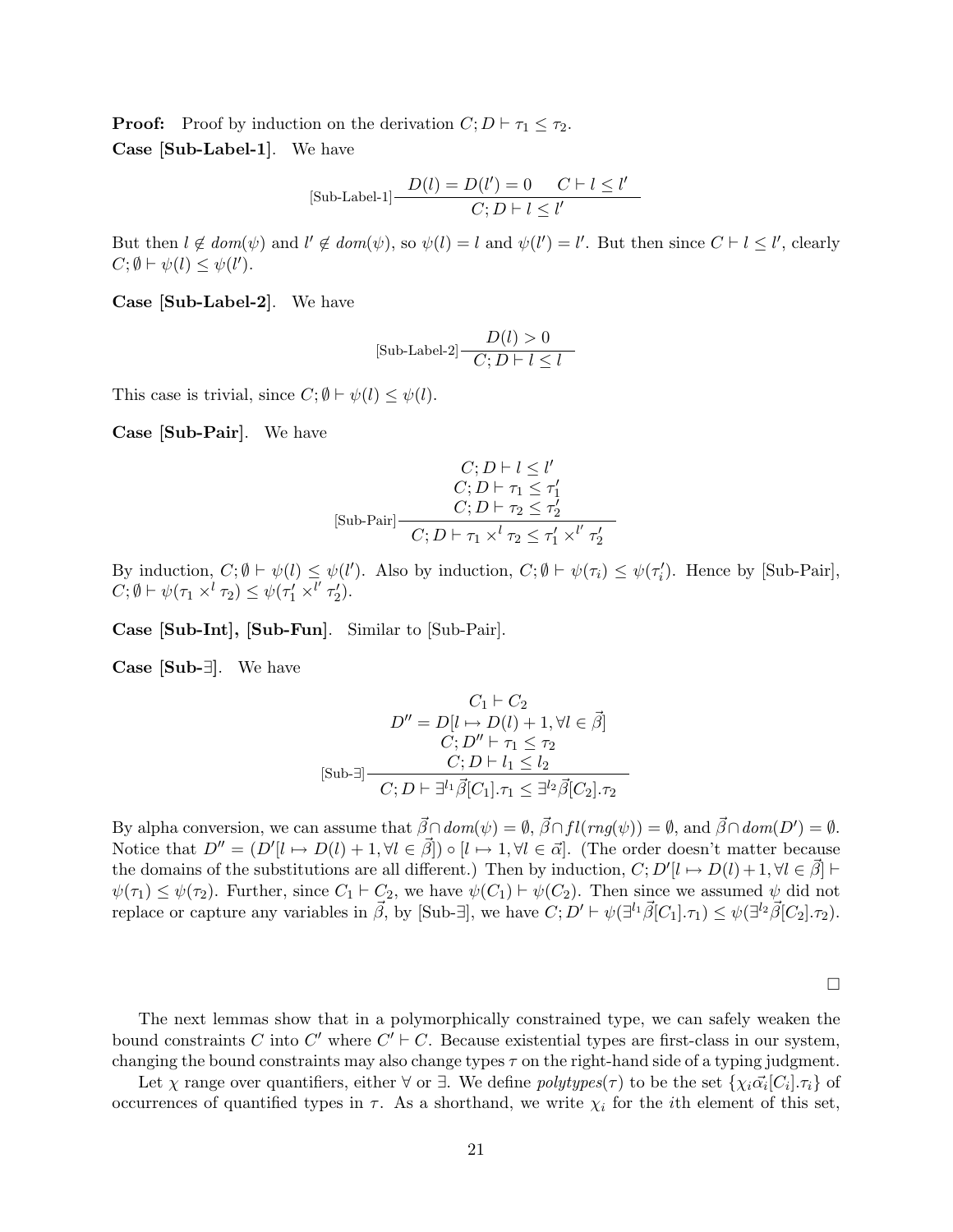and we define  $\chi_i \langle C' \rangle = \chi_i \vec{\alpha_i} [C' \cup C_i] \cdot (\tau_i \langle C' \rangle)$ , i.e., we union C' with any bound constraint systems. We implicitly alpha rename bound type variables as necessary to avoid capturing variables in  $C'$ , i.e., we assume  $\vec{\alpha_i} \cap C' = \emptyset$ . Here  $\tau \langle C \rangle$  is  $\tau$  where each  $\chi_i \in polytypes(\tau)$  is replaced by  $\chi_i \langle C \rangle$ . We define  $polytypes(\Gamma)$  to be the set of occurrences of quantified types in the range of Γ, and we define Γ $\langle C \rangle$  to be Γ with  $\langle C \rangle$  applied to the range of Γ.

**Lemma 8** If  $C; D \vdash \tau \leq \tau'$ , then  $C; D \vdash \tau \langle C' \rangle \leq \tau' \langle C' \rangle$ .

**Proof:** By induction on the derivation of  $C \vdash \tau \leq \tau'$ . The [Sub-Pair], [Sub-Fun], and [Sub-Int] cases are straightforward.

Case [Sub-∃]. We have

$$
C_1 \vdash C_2
$$
  
\n
$$
D' = D[l \mapsto D(l) + 1, \forall l \in \vec{\alpha_1}]
$$
  
\n
$$
C; D' \vdash \tau_1 \leq \tau_2
$$
  
\n
$$
C; D \vdash l_1 \leq l_2
$$
  
\n
$$
C; D_1; D_2 \vdash \exists^{l_1} \vec{\alpha}[C_1].\tau_1 \leq \exists^{l_2} \vec{\alpha}[C_2].\tau_2
$$

By induction, we have  $C; D' \vdash \tau_1 \langle C' \rangle \leq \tau_2 \langle C' \rangle$ . Further, since  $C_1 \vdash C_2$ , we have  $C_1 \cup C' \vdash C_2 \cup C'$ . Putting these together and applying  $[\text{Sub-}\exists]$  yields  $C; D \vdash \exists^{l_1} \vec{\alpha} [C_1 \cup C'] \cdot (\tau_1 \langle C') \rangle \leq \exists^{l_2} \vec{\alpha} [C_2 \cup C']$  $C'$ ]. $(\tau_2\langle C'\rangle)$ .

Lemma 9 (Constraint weakening in polymorphic types)  $\textit{If } C; \Gamma \vdash e : \tau, \textit{then } C \cup C'; \Gamma \langle C' \rangle \vdash$  $e: \tau \langle C' \rangle$ .

 $\Box$ 

**Proof:** First, observe that by Lemma 6, we may assume  $C \cup C'$ ;  $\Gamma \vdash e : \tau$ . Then the proof proceeds by induction on the derivation of  $C \cup C'; \Gamma \vdash e : \tau$ .

Case [Id]. We have

$$
[\mathrm{Id}] \over \overline{C \cup C'; \Gamma, x : \tau \vdash_{cp} x : \tau}
$$

Then trivially we have

$$
[\mathrm{Id}] \over \mathbb{C} \cup C'; \Gamma \langle C' \rangle, x : \tau \langle C' \rangle \vdash_{cp} x : \tau \langle C' \rangle
$$

Case [Int]. Trivial.

Case [Lam]. We have

$$
\text{[Lam]} \frac{C \cup C'; \Gamma, x : \tau_1 \vdash_{cp} e : \tau_2 \quad C \cup C' \vdash L \le l}{C \cup C'; \Gamma \vdash_{cp} \lambda^L x.e : \tau_1 \rightarrow^l \tau_2}
$$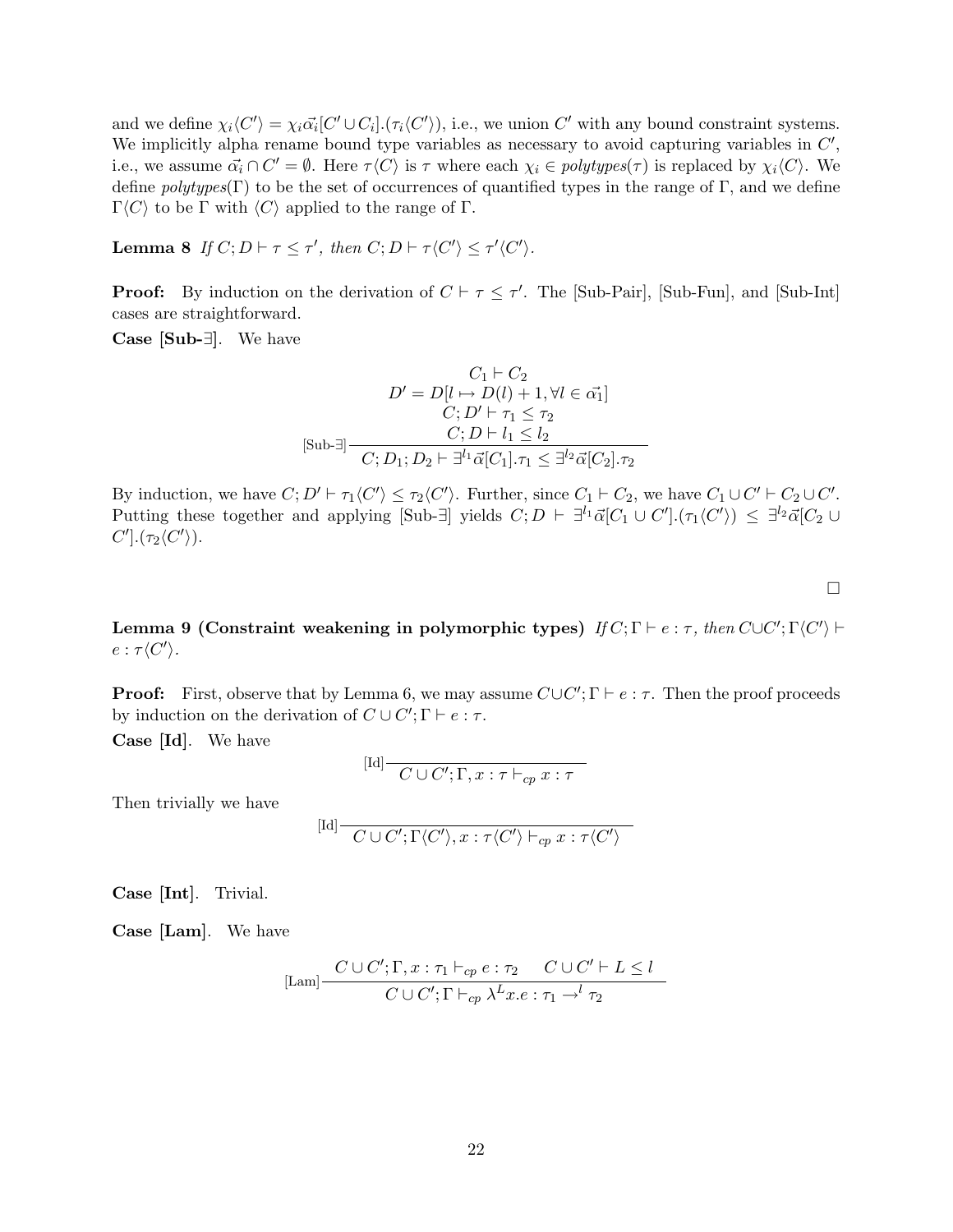By induction we have  $C \cup C'$ ;  $\Gamma \langle C' \rangle$ ,  $x : \tau_1 \langle C' \rangle \vdash_{cp} e : \tau_2 \langle C' \rangle$ . Then by [Lam], we have  $C \cup C'$  $C'; \Gamma \langle C' \rangle \vdash_{cp} \lambda^L x.e : (\tau_1 \rightarrow^l \tau_2) \langle C' \rangle.$ 

Case [App], [Pair], [Proj], and [Cond]. Similar to [Lam].

Case [Sub]. We have

$$
C \cup C'; \Gamma \vdash_{cp} e : \tau_1
$$
  
[Sub] 
$$
\frac{C \cup C'; \emptyset \vdash \tau_1 \leq \tau_2}{C \cup C'; \Gamma \vdash_{cp} e : \tau_2}
$$

By induction,  $C \cup C'$ ;  $\Gamma \langle C' \rangle \vdash_{cp} e : \tau_1 \langle C' \rangle$ . Further, by Lemma 8, we have  $C \cup C'$ ;  $\emptyset \vdash \tau_1 \langle C' \rangle \leq \tau_2 \langle C' \rangle$ . Thus applying [Sub], we have  $C \cup C'$ ;  $\Gamma \vdash_{cp} e : \tau_2 \langle C' \rangle$ .

Case [Let]. We have

$$
C_f; \Gamma \vdash_{cp} e_1 : \tau_1 \quad C \cup C'; \Gamma, f : \forall \vec{\alpha} [C_f].\tau_1 \vdash_{cp} e_2 : \tau_2
$$
\n
$$
\vec{\alpha} \subseteq (fl(\tau_1) \cup fl(C_f)) \setminus fl(\Gamma)
$$
\n
$$
C \cup C'; \Gamma \vdash_{cp} \text{let } f = e_1 \text{ in } e_2 : \tau_2
$$

By induction, we have  $C_f \cup C'; \Gamma\langle C' \rangle \vdash_{cp} e_1 : \tau_1\langle C' \rangle$ . Also by induction, we have  $C \cup C'; \Gamma\langle C' \rangle, f :$  $(\forall \vec{\alpha}[C_f].\tau_1)\langle C'\rangle \vdash_{cp} e_2 : \tau_2\langle C'\rangle \text{ since } C\cup C' \cup C' = C\cup C'. \text{ Since } fl(C') \cap \vec{\alpha} = \emptyset, \text{ we have}$  $(\forall \vec{\alpha}[C_f].\tau_1)\langle C'\rangle = \forall \vec{\alpha}[C_f \cup C'].(\tau_1\langle C'\rangle)$ . Further,  $fl(\Gamma\langle C'\rangle) = fl(\Gamma) \cup fl(C')$  and  $fl(\tau_1\langle C'\rangle) =$  $fl(\tau_1) \cup fl(C')$ , hence we have  $\vec{\alpha} \subseteq (fl(\tau_1 \langle C' \rangle) \cup fl(C_f \cup C')) \setminus fl(\Gamma) \langle C' \rangle$ . Thus we can apply [Let] to yield  $C \cup C'; \Gamma\langle C'\rangle \vdash_{cp} \mathtt{let} f = e_1 \mathtt{in} \ e_2 : \tau_2\langle C'\rangle.$ 

Case [Fix]. Similar to [Let].

Case [Inst]. We have

$$
[\text{Inst}] \frac{C \cup C' \vdash C_f[\vec{\alpha} \mapsto \vec{l}]}{C \cup C'; \Gamma, f : \forall \vec{\alpha}[C_f].\tau \vdash_{cp} f^i : \tau[\vec{\alpha} \mapsto \vec{l}]}
$$

By our alpha-renaming convention,  $fl(C') \cap \vec{\alpha} = \emptyset$ . Then  $(\Gamma, f : \forall \vec{\alpha}[C_f].\tau) \langle C' \rangle = \Gamma \langle C' \rangle, f$ :  $\forall \vec{\alpha}[C_f \cup C'].(\tau\langle C'\rangle)$ . Clearly  $C \cup C' \vdash C_f[\vec{\alpha} \mapsto \vec{l}] \cup C'$ , and by our alpha-renaming convention  $C_f[\vec{\alpha} \mapsto \vec{l}] \cup C' = (C_f \cup C')[\vec{\alpha} \mapsto \vec{l}]$ . Therefore applying [Inst] yields  $C \cup C'$ ;  $(\Gamma, f : \forall \vec{\alpha}[C_f].\tau) \langle C' \rangle \vdash_{cp}$  $f^i : (\tau \langle C' \rangle)[\vec{\alpha} \mapsto \vec{l}]$ . Then since by our alpha-renaming convention  $(\tau \langle C' \rangle)[\vec{\alpha} \mapsto \vec{l}] = (\tau [\vec{\alpha} \mapsto \vec{l}] \langle C' \rangle$ , we have shown the conclusion.

Case [Pack]. We have

$$
[\text{Pack}] \frac{C \cup C'; \Gamma \vdash_{cp} e : \tau[\vec{\alpha} \mapsto \vec{l}] \quad C \cup C' \vdash C_1[\vec{\alpha} \mapsto \vec{l}] \quad C \cup C' \vdash L \le l}{C \cup C'; \Gamma \vdash_{cp} \text{pack}^{L,i} e : \exists^l \vec{\alpha}[C_1].\tau}
$$

By induction,  $C \cup C'$ ;  $\Gamma \langle C' \rangle \vdash_{cp} (\tau [\vec{\alpha} \mapsto \vec{l}] \rangle \langle C' \rangle$  since  $C \cup C' \cup C' = C \cup C'$ . By our alpha-renaming convention,  $fl(C') \cap \vec{\alpha} = \emptyset$ , so  $(\tau[\vec{\alpha} \mapsto \vec{l}])\langle C' \rangle = (\tau \langle C' \rangle)[\vec{\alpha} \mapsto \vec{l}]$ . Clearly  $C \cup C' \vdash C_1[\vec{\alpha} \mapsto \vec{l}] \cup C'$ , and also by our alpha-renaming convention  $C_1[\vec{\alpha} \mapsto \vec{l}] \cup C' = (C_1 \cup C')[\vec{\alpha} \mapsto \vec{l}]$ . Thus applying [Pack] we have  $C \cup C'$ ;  $\Gamma \langle C' \rangle \vdash$  pack<sup>L,i</sup>  $e : \exists^{l} \vec{\alpha}[C_1 \cup C']$ .  $(\tau \langle C' \rangle)$ . And by our alpha-renaming convention,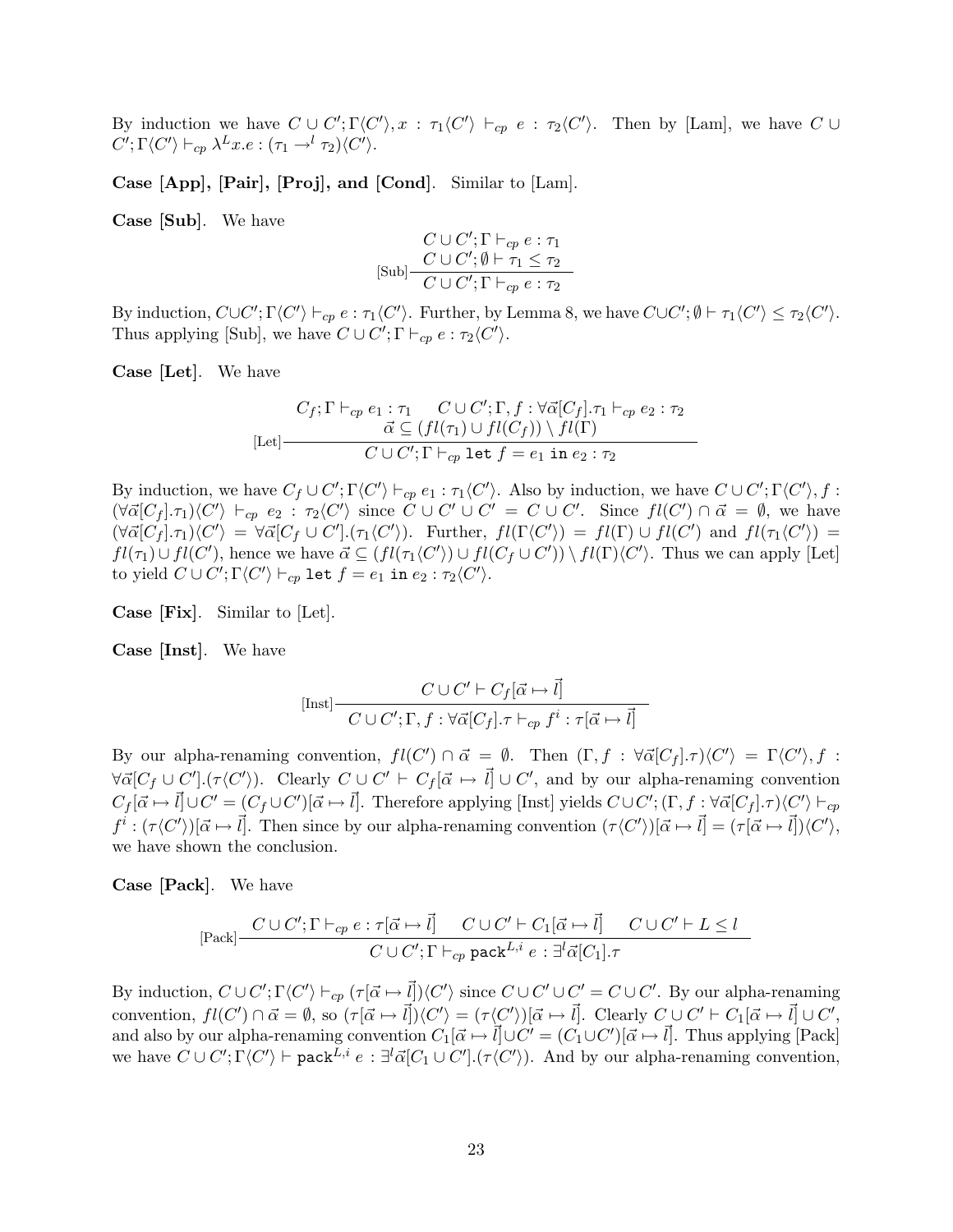$\exists^l \vec{\alpha}[C_1 \cup C'] \cdot (\tau \langle C' \rangle) = (\exists^l \vec{\alpha}[C_1] \cdot \tau) \langle C' \rangle$ , so we have shown the conclusion.

Case [Unpack]. We have

$$
C \cup C'; \Gamma \vdash_{cp} e_1 : \exists^l \vec{\alpha}[C_1].\tau_1 \qquad C \cup C' \vdash l \leq L
$$
  
\n
$$
C \cup C' \cup C_1; \Gamma, x : \tau_1 \vdash_{cp} e_2 : \tau
$$
  
\n
$$
\frac{\vec{\alpha} \subseteq (fl(\tau_1) \cup fl(C_1)) \setminus (fl(\Gamma) \cup fl(\tau) \cup fl(C') \cup fl(C'))}{C \cup C'; \Gamma \vdash_{cp} \text{ unpack}^L x = e_1 \text{ in } e_2 : \tau}
$$

By induction,  $C \cup C'$ ;  $\Gamma \langle C' \rangle \vdash_{cp} e_1 : (\exists^l \vec{\alpha}[C_1].\tau_1) \langle C' \rangle$ . By our alpha-renaming convention,  $(\exists^l \vec{\alpha}[C_1].\tau_1) \langle C' \rangle =$  $\exists^{l} \vec{\alpha}[C_1 \cup C'] \cdot (\tau_1 \langle C' \rangle)$ . Also by induction,  $C \cup C' \cup C_1$ ;  $\Gamma \langle C' \rangle$ ,  $x : \tau_1 \langle C' \rangle \vdash_{cp} e_2 : \tau \langle C' \rangle$ . Finally,  $\vec{\alpha} \subseteq (fl(\tau_1 \langle C' \rangle) \cup fl(C_1 \cup C')) \setminus (fl(\Gamma \langle C' \rangle) \cup fl(\tau \langle C' \rangle) \cup fl(C) \cup fl(C'))$  since  $fl(\Gamma \langle C' \rangle) = fl(\Gamma) \cup$  $fl(C')$ ,  $fl(\tau_1(C')) = fl(\tau_1) \cup fl(C')$ ,  $fl(\tau\langle C')\rangle = fl(\tau) \cup fl(C')$ , and we assume by alpha-renaming that  $fl(C') \cap \vec{\alpha} = \emptyset$ . Thus applying [Unpack] yields  $C \cup C'; \Gamma \vdash_{cp}$  unpack $L x = e_1$  in  $e_2 : \tau \langle C' \rangle$ .

 $\Box$ 

Next we prove the substitution lemma for monomorphic types. Because in rule [Let], we fixed the set of constraints in the quantified type to be exactly the constraints for  $e_1$  and  $e_2$ , respectively, we need a slightly nonstandard lemma: When we replace a variable with an expression, we might need to add the constraints for that expression to quantified types in the environment and in the result type. Hence the definition of  $\langle C' \rangle$  above. While we could have used a [Let] rule that is simpler to reason about for soundness, or changed the [Unpack] rule to match [Let], this particular formulation turns out to be very helpful in proving correspondence between the CFL and Copy in Appendix B.

**Lemma 10 (Substitution lemma)** If  $C; \Gamma, x : \tau' \vdash_{cp} e : \tau$ ,  $C \vdash C'$ , and  $C'; \Gamma \vdash_{cp} e' : \tau'$ , then  $C; \Gamma \langle C' \rangle \vdash_{cp} e[x \mapsto e'] : \tau \langle C' \rangle.$ 

**Proof:** The proof proceeds by induction on the derivation of  $C; \Gamma, x : \tau' \vdash_{cp} e : \tau$ . **Case [Id].** There are two cases. First, if  $e = x$ , we have

$$
\boxed{C;\Gamma,x:\tau'\vdash_{cp}x:\tau'}
$$

Then  $\tau = \tau'$ , and since  $x[x \mapsto e'] = e'$ , by our assumption  $C'; \Gamma \vdash_{cp} e' : \tau'$  we have  $C; \Gamma \langle C' \rangle \vdash_{cp} e'$ :  $\tau'\langle C'\rangle$  by Lemmas 6 and 9.

Otherwise, we have

$$
\boxed{C;\Gamma,x:\tau \vdash_{cp} y:\tau}
$$

where  $y \neq x$ . Hence  $y \in dom(\Gamma)$ , and since  $y[x \mapsto e'] = y$ , by Lemma 9 we have  $C; \Gamma\langle C'\rangle, x$ :  $\tau \langle C' \rangle \vdash_{cp} y : \tau \langle C' \rangle.$ 

Case [Int]. Trivial.

Case [Lam]. We have

$$
\text{[Lam]} \frac{C; \Gamma, x: \tau', y: \tau_1 \vdash_{cp} e_2: \tau_2 \quad C \vdash L \le l}{C; \Gamma, x: \tau' \vdash_{cp} \lambda^L y. e_2: \tau_1 \rightarrow^l \tau_2}
$$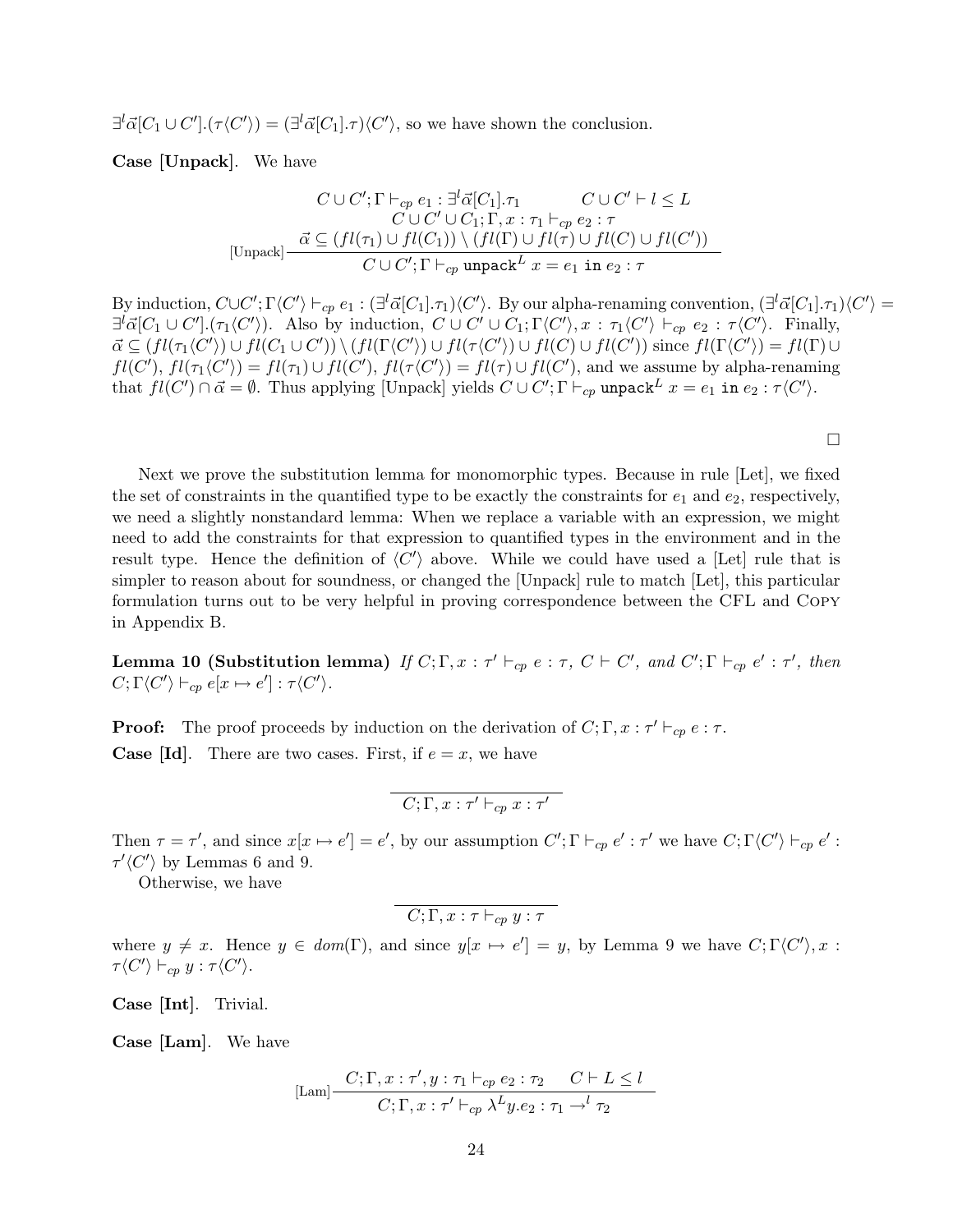Using alpha renaming we can assume  $y \neq x$ , and hence  $C; \Gamma, y : \tau_1, x : \tau' \vdash_{cp} e_2 : \tau_2$ . Then by induction we have  $C; \Gamma\langle C'\rangle, y : \tau_1\langle C'\rangle \vdash_{cp} e_2[x \mapsto e'] : \tau_2\langle C'\rangle$ . Thus we can apply [Lam] to yield  $C; \Gamma \langle C' \rangle \vdash_{cp} (\lambda^L y.e_2)[x \mapsto e'] : (\tau_1 \rightarrow^l \tau_2) \langle C' \rangle.$ 

Case [App]. We have

$$
C; \Gamma, x : \tau' \vdash_{cp} e_1 : \tau_2 \to^l \tau
$$
  
[App]
$$
\frac{C; \Gamma, x : \tau' \vdash_{cp} e_2 : \tau_2 \quad C \vdash l \leq L}{C; \Gamma, x : \tau' \vdash_{cp} e_1 @^L e_2 : \tau}
$$

Then by induction, we have  $C; \Gamma\langle C'\rangle \vdash_{cp} e_1[x \mapsto e'] : (\tau_2 \rightarrow^l \tau) \langle C'\rangle$  and  $C; \Gamma\langle C'\rangle \vdash_{cp} e_2[x \mapsto e'] :$  $\tau_2\langle C'\rangle$ . Therefore we can apply [App] to yield  $C; \Gamma\langle C'\rangle \vdash_{cp} (e_1 @^L e_2)[x \mapsto e'] : \tau\langle C'\rangle$ .

Case [Pair], [Proj], [Cond]. Similar to [App].

Case [Sub]. We have

$$
C; \Gamma, x : \tau' \vdash_{cp} e : \tau_1
$$
  

$$
[Sub]
$$

$$
C; \emptyset \vdash \tau_1 \leq \tau_2
$$

$$
C; \Gamma, x : \tau' \vdash_{cp} e : \tau_2
$$

By induction, we have  $C; \Gamma\langle C'\rangle \vdash_{cp} e[x \mapsto e'] : \tau_1\langle C'\rangle$ . By Lemma 5, we have  $C; \emptyset \vdash \tau_1\langle C'\rangle \leq \tau_2\langle C'\rangle$ . Thus we can apply [Sub] to yield  $C; \Gamma \langle C' \rangle \vdash_{cp} e[x \mapsto e'] : \tau_2 \langle C' \rangle$ .

Case [Let]. We have

$$
C''; \Gamma, x : \tau' \vdash_{cp} e_1 : \tau_1
$$

$$
C; \Gamma, x : \tau', f : \forall \vec{\alpha}[C''], \tau_1 \vdash_{cp} e_2 : \tau_2
$$

$$
[Let] \frac{\vec{\alpha} \subseteq (fl(\tau_1) \cup fl(C'')) \setminus (fl(\Gamma) \cup fl(\tau'))}{C; \Gamma, x : \tau' \vdash_{cp} \text{ let } f = e_1 \text{ in } e_2 : \tau_2}
$$

By Lemma 6 and induction, we have  $C' \cup C''$ ;  $\Gamma \langle C' \rangle \vdash_{cp} e_1[x \mapsto e']$ :  $\tau_1 \langle C' \rangle$ . Then since  $x \neq f$ (they are in different syntactic categories), by induction we also have  $C; \Gamma\langle C'\rangle, f : (\forall \vec{\alpha}[C''], \tau_1) \langle C'\rangle \vdash$  $e_2[x \mapsto e'] : \tau_2\langle C'\rangle$ . By our alpha-renaming convention,  $fl(C') \cap \vec{\alpha} = \emptyset$ , so  $(\forall \vec{\alpha}[C''], \tau_1)\langle C'\rangle =$  $\forall \vec{\alpha}[C' \cup C''] \ldotp \tau_1 \langle C' \rangle$ . Finally,

$$
\vec{\alpha} \subseteq (fl(\tau_1) \cup fl(C'')) \setminus (fl(\Gamma) \cup fl(\tau'))
$$
  
\n
$$
\subseteq (fl(\tau_1) \cup fl(C'')) \setminus fl(\Gamma)
$$
  
\n
$$
\subseteq (fl(\tau_1 \langle C' \rangle) \cup fl(C'') \cup fl(C')) \setminus fl(\Gamma \langle C' \rangle)
$$

where the last step holds since we assume  $fl(C') \cap \vec{\alpha} = \emptyset$ . Hence we can apply [Let] to yield  $C; \Gamma\langle C'\rangle \vdash_{cp} (\texttt{let}~ f = e_1 \texttt{ in } e_2)[x \mapsto e'] : \tau_2\langle C'\rangle.$ 

Case [Fix]. Similar to [Let] and [Inst].

**Case [Inst].** By Lemma 9 we have  $C; \Gamma \langle C' \rangle, x : \tau' \langle C' \rangle, f : (\forall \vec{\alpha} [C'' \cup C'] .(\tau)) \langle C' \rangle \vdash_{cp} f^i : \tau \langle C' \rangle$ . Then since  $f_i[x \mapsto e'] = f_i$  (note we assume different syntactic forms for functions and local variables), we trivially have  $C; \Gamma\langle C'\rangle, f : (\forall \vec{\alpha}[C'' \cup C'].(\tau))\langle C'\rangle \vdash_{cp} f^i[x \mapsto e'] : \tau\langle C'\rangle$ 

Case [Pack]. We have

$$
[\text{Pack}] \frac{C; \Gamma, x: \tau' \vdash_{cp} e: \tau[\vec{\alpha} \mapsto \vec{l}] \quad C \vdash C''[\vec{\alpha} \mapsto \vec{l}] \quad C \vdash L \le l}{C; \Gamma, x: \tau' \vdash_{cp} \text{ pack}^{L,i} e: \exists^{l} \vec{\alpha}[C''], \tau}
$$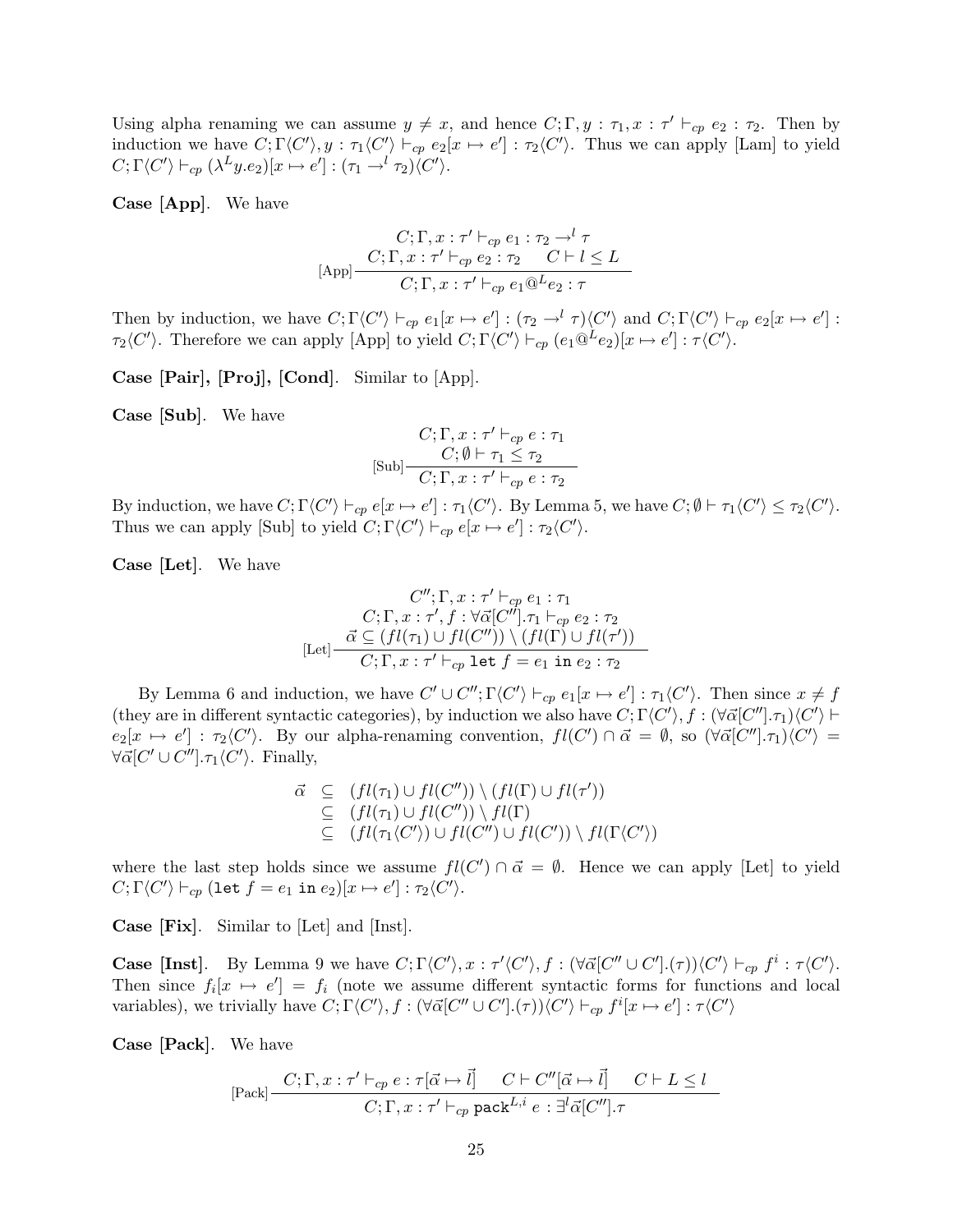By induction,  $C; \Gamma\langle C'\rangle \vdash_{cp} e[x \mapsto e'] : (\tau[\vec{\alpha} \mapsto \vec{l}])\langle C'\rangle$ . Since we assume by alpha renaming that  $fl(C') \cap \vec{\alpha} = \emptyset$ , we have  $(\tau[\vec{\alpha} \mapsto \vec{l}] \setminus C') = (\tau \langle C' \rangle)[\vec{\alpha} \mapsto \vec{l}]$ . Further, since  $C \vdash C'$ , we have  $C \vdash C' \cup C''[\vec{\alpha} \mapsto \vec{l}]$ , and again since  $fl(C') \cap \vec{\alpha} = \emptyset$  we have  $C \vdash (C' \cup C'')[\vec{\alpha} \mapsto \vec{l}]$ . Then applying [Pack] yields  $C; \Gamma\langle C'\rangle \vdash_{cp} (\texttt{pack}^{L,i} e)[x \mapsto e'] : (\exists^l \vec{\alpha}[C''], \tau) \langle C'\rangle.$ 

Case [Unpack]. We have

$$
C; \Gamma, x : \tau' \vdash_{cp} e_1 : \exists^l \vec{\alpha}[C''], \tau_1 \qquad C \vdash l \leq L
$$
  
\n
$$
C \cup C''; \Gamma, x : \tau', y : \tau_1 \vdash_{cp} e_2 : \tau
$$
  
\n
$$
[\text{Unpack}] \xrightarrow{\vec{\alpha} \subseteq (fl(\tau_1) \cup fl(C'')) \setminus (fl(\Gamma) \cup fl(\tau') \cup fl(\tau) \cup fl(C))}
$$
  
\n
$$
C; \Gamma, x : \tau' \vdash_{cp} \text{unpack} L y = e_1 \text{ in } e_2 : \tau
$$

Assume by alpha renaming that  $x \neq y$ . Then by induction,  $C; \Gamma \langle C' \rangle \vdash_{cp} e_1[x \mapsto e'] : (\exists^l \vec{\alpha}[C''], \tau_1) \langle C' \rangle$ . By our alpha renaming convention, we assume  $fl(C') \cap \vec{\alpha} = \emptyset$ , hence  $(\exists^{l} \vec{\alpha}[C''], \tau_1) \langle C' \rangle = \exists^{l} \vec{\alpha}[C' \cup \tau_1]$  $C''$ ]. $(\tau_1 \langle C' \rangle)$ . Since  $C \vdash C'$ , we have  $C \cup C' \cup C'' = C \cup C''$ . Thus by Lemma 6 and induction we have  $C \cup C' \cup C''$ ;  $\Gamma\langle C' \rangle$ ,  $y : \tau_1\langle C' \rangle \vdash_{cp} e_2[x \mapsto e'] : \tau\langle C' \rangle$ . Finally,

$$
\vec{\alpha} \subseteq (fl(\tau_1) \cup fl(C'')) \setminus (fl(\Gamma) \cup fl(\tau') \cup fl(\tau) \cup fl(C))
$$
\n
$$
\subseteq (fl(\tau_1) \cup fl(C'')) \setminus (fl(\Gamma) \cup fl(\tau) \cup fl(C))
$$
\n
$$
\subseteq (fl(\tau_1 \langle C' \rangle) \cup fl(C'') \cup fl(C')) \setminus (fl(\Gamma \langle C' \rangle) \cup fl(\tau \langle C' \rangle) \cup fl(C))
$$

again because we assume  $fl(C') \cap \vec{\alpha} = \emptyset$ . Hence we can apply [Unpack] to yield  $C; \Gamma\langle C' \rangle \vdash_{cp}$  $(\mathtt{unpack}^L \ y = e_1 \mathtt{ in } \ e_2)[x \mapsto e'] : \tau\langle C' \rangle.$ 

Lemma 11 (Polymorphic substitution lemma) If  $C;\Gamma,f:\forall \vec{\alpha}[C']. \tau' \vdash_{cp} e:\tau$  and  $C';\Gamma \vdash_{cp}$  $e': \tau'$  where  $\vec{\alpha} \cap fl(\Gamma) = \emptyset$ , then  $C; \Gamma \vdash_{cp} e[f \mapsto e'] : \tau$ .

 $\Box$ 

**Proof:** By induction on the derivation of  $C; \Gamma, f : \forall \vec{\alpha}[C'], \tau' \vdash_{cp} e : \tau$ . **Case [Id].** Trivial, since  $x[f \mapsto e'] = x$  (note we assume different syntactic forms for functions and local variables).

Case [Int]. Trivial.

Case [Lam]. We have

$$
\text{[Lam]} \frac{C; \Gamma, f: \forall \vec{\alpha}[C'], \tau', x: \tau_1 \vdash_{cp} e: \tau_2 \quad C \vdash L \le l}{C; \Gamma, f: \forall \vec{\alpha}[C'], \tau' \vdash_{cp} \lambda^L x. e: \tau_1 \rightarrow^l \tau_2}
$$

By alpha conversion, we can assume  $\vec{\alpha} \cap fl(\tau_1) = \emptyset$  and  $C'; \Gamma, x : \tau_1 \vdash_{cp} e' : \tau'.$  Then since  $x \neq f$ , by induction we have  $C; \Gamma, x : \tau_1 \vdash_{cp} e[f \mapsto e'] : \tau_2$ . But then applying [Lam] we have  $C; \Gamma \vdash_{cp} (\lambda^L x.e)[f \mapsto e'] : \tau_1 \rightarrow^l \tau_2.$ 

Case [App]. We have

$$
C; \Gamma, f: \forall \vec{\alpha}[C'], \tau' \vdash_{cp} e_1 : \tau_2 \to^l \tau_1
$$
  
[App] 
$$
\frac{C; \Gamma, f: \forall \vec{\alpha}[C'], \tau' \vdash_{cp} e_2 : \tau_2 \quad C \vdash l \leq L}{C; \Gamma, f: \forall \vec{\alpha}[C'], \tau' \vdash_{cp} e_1 @^L e_2 : \tau_1}
$$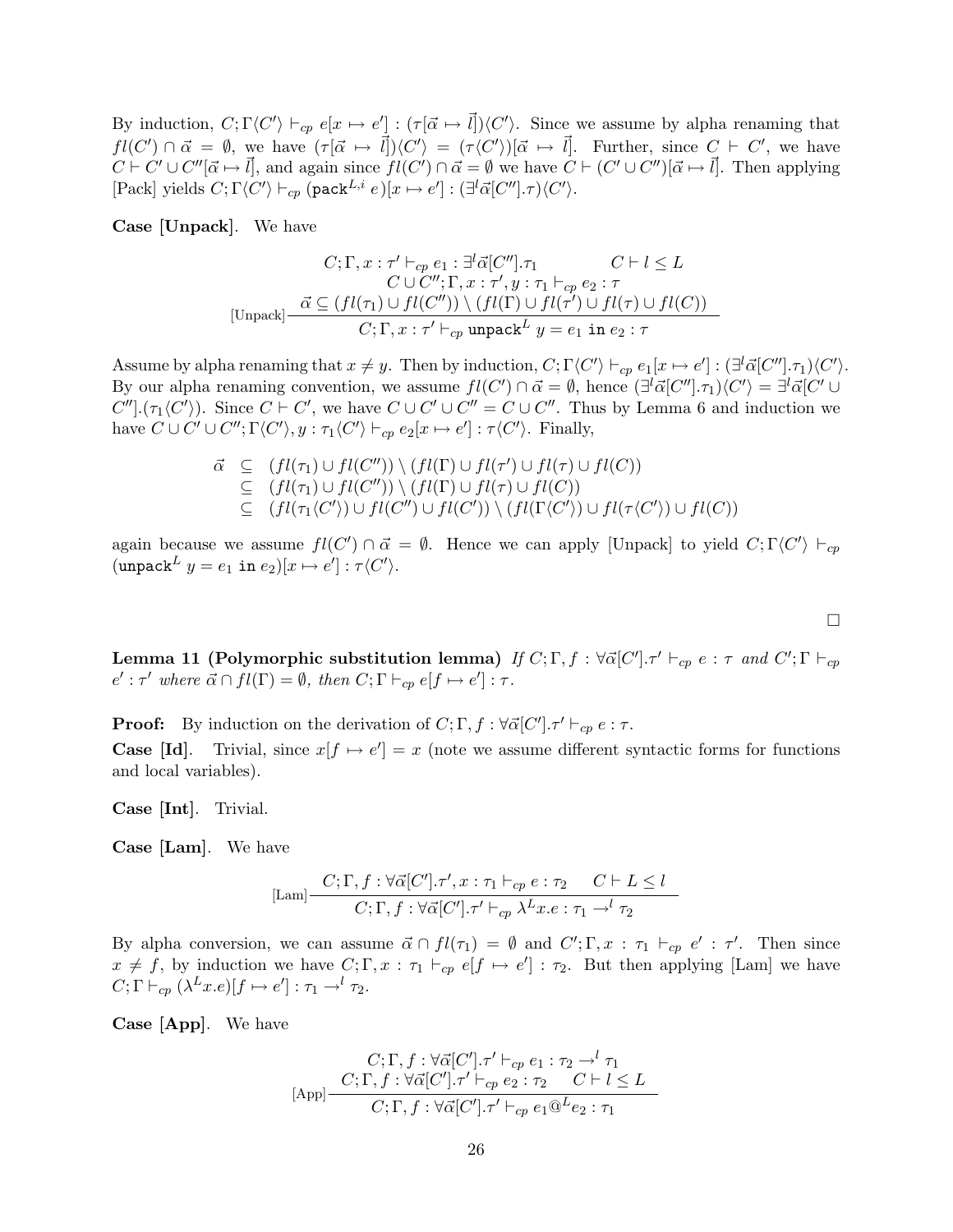By induction, we have  $C; \Gamma \vdash_{cp} e_1[f \mapsto e'] : \tau_2 \to^l \tau_1$  and  $C; \Gamma \vdash_{cp} e_2[f \mapsto e'] : \tau_2$ . Then applying [App] yields  $C; \Gamma \vdash_{cp} (e_1 @^L e_2)[f \mapsto e'] : \tau_1.$ 

Case [Pair], [Proj], [Cond], [Sub]. Analogous to [App].

Case [Let]. We have

$$
C''; \Gamma, f : \forall \vec{\alpha}[C'], \tau' \vdash_{cp} e_1 : \tau_1
$$

$$
C; \Gamma, f : \forall \vec{\alpha}[C'], \tau', g : \forall \vec{\beta}[C''], \tau_1 \vdash_{cp} e_2 : \tau_2
$$

$$
[\text{Let}] \frac{\vec{\beta} \subseteq (fl(\tau_1) \cup fl(C'')) \setminus (fl(\Gamma) \cup fl(\forall \vec{\alpha}[C'], \tau'))}{C; \Gamma, f : \forall \vec{\alpha}[C'], \tau' \vdash_{cp} \text{ let } g = e_1 \text{ in } e_2 : \tau_2}
$$

By induction,  $C''$ ;  $\Gamma \vdash_{cp} e_1[f \mapsto e'] : \tau_1$ . Assuming by alpha renaming that  $f \neq g$ , by induction we also have  $C; \Gamma, g: \forall \vec{\beta}[C''], \tau_1 \vdash_{cp} e_2[f \mapsto e'] : \tau_2$ . Finally,

$$
\vec{\beta} \subseteq (fl(\tau_1) \cup fl(C'')) \setminus (fl(\Gamma) \cup fl(\forall \vec{\alpha}[C'], \tau')) \subseteq (fl(\tau_1) \cup fl(C'')) \setminus fl(\Gamma)
$$

so we can apply [Let] to show  $C; \Gamma \vdash_{cp} (\texttt{let} \ g = e_1 \texttt{ in } e_2)[f \mapsto e'] : \tau_2$ .

Case [Fix]. Similar to [Let] and [Inst].

**Case [Inst].** There are two cases. If  $e \neq f$ , then the conclusion holds trivially, since  $e[f \mapsto e'] = e$ . Otherwise, we have

$$
[\text{Inst}] \frac{C \vdash C'[\vec{\alpha} \mapsto \vec{l}]}{C; \Gamma, f : \forall \vec{\alpha}[C']. \tau \vdash_{cp} f^i : \tau[\vec{\alpha} \mapsto \vec{l}]}
$$

By assumption,  $C'; \Gamma \vdash_{cp} e' : \tau'.$  Then  $C'[\vec{\alpha} \mapsto \vec{l}]; \Gamma[\vec{\alpha} \mapsto \vec{l}] \vdash_{cp} e' : \tau[\vec{\alpha} \mapsto \vec{l}].$  But since by assumption  $\vec{\alpha} \cap fl(\Gamma) = \emptyset$ , we then have  $C'[\vec{\alpha} \mapsto \vec{l}]; \Gamma \vdash_{cp} e' : \tau[\vec{\alpha} \mapsto \vec{l}].$  But  $C \vdash C'[\vec{\alpha} \mapsto \vec{l}],$  and so by Lemma 6,  $C; \Gamma \vdash_{cp} e': \tau[\vec{\alpha} \mapsto \vec{l}]$ , and so we have shown the conclusion, since  $f^i[f \mapsto e']=e'.$ 

Case [Pack]. We have

$$
\text{[Pack]} \frac{C;\Gamma, f: \forall \vec{\alpha}[C'], \tau' \vdash_{cp} e: \tau[\vec{\beta} \mapsto \vec{l}] \quad C \vdash C''[\vec{\beta} \mapsto \vec{l}] \quad C \vdash L \le l}{C;\Gamma, f: \forall \vec{\alpha}[C'], \tau' \vdash_{cp} \text{pack}^{L,i} e: \exists^l \vec{\beta}[C''], \tau'}
$$

By induction, we have  $C; \Gamma \vdash_{cp} e[f \mapsto e'] : \tau[\vec{\beta} \mapsto \vec{l}]$ . But then we can apply [Pack] to show  $C;\Gamma\vdash_{cp} (\mathsf{pack}^{L,i}|e)[f\mapsto e']:\exists^l\vec{\beta}[C''] .\tau.$ 

Case [Unpack]. We have

$$
C; \Gamma, f: \forall \vec{\alpha}[C'], \tau' \vdash_{cp} e_1 : \exists^l \vec{\beta}[C''], \tau_1 \qquad C \vdash l \leq L
$$
  
\n
$$
C \cup C''; \Gamma, f: \forall \vec{\alpha}[C'], \tau', x: \tau_1 \vdash_{cp} e_2: \tau
$$
  
\n
$$
[\text{Unpack}] - \frac{\vec{\beta} \subseteq (fl(\tau_1) \cup fl(C'')) \setminus (fl(\Gamma) \cup fl(\forall \vec{\alpha}[C'], \tau') \cup fl(\tau) \cup fl(C))}{C; \Gamma, f: \forall \vec{\alpha}[C'], \tau' \vdash_{cp} \text{unpack}^L x = e_1 \text{ in } e_2: \tau}
$$

By induction, we have  $C; \Gamma \vdash_{cp} e_1[f \mapsto e'] : \exists^l \vec{\beta}[C''] \ldotp \tau_1$ . Also by induction, assuming that  $f \neq x$ (since functions are in a different syntactic category), we have  $C \cup C''$ ;  $\Gamma$ ,  $x : \tau_1 \vdash_{cp} e_2[f \mapsto e'] : \tau$ . Finally,

$$
\begin{array}{rcl}\n\vec{\beta} & \subseteq & (fl(\tau_1) \cup fl(C'')) \setminus (fl(\Gamma) \cup fl(\forall \vec{\alpha}[C'], \tau') \cup fl(\tau) \cup fl(C)) \\
& \subseteq & (fl(\tau_1) \cup fl(C'')) \setminus (fl(\Gamma) \cup fl(\tau) \cup fl(C))\n\end{array}
$$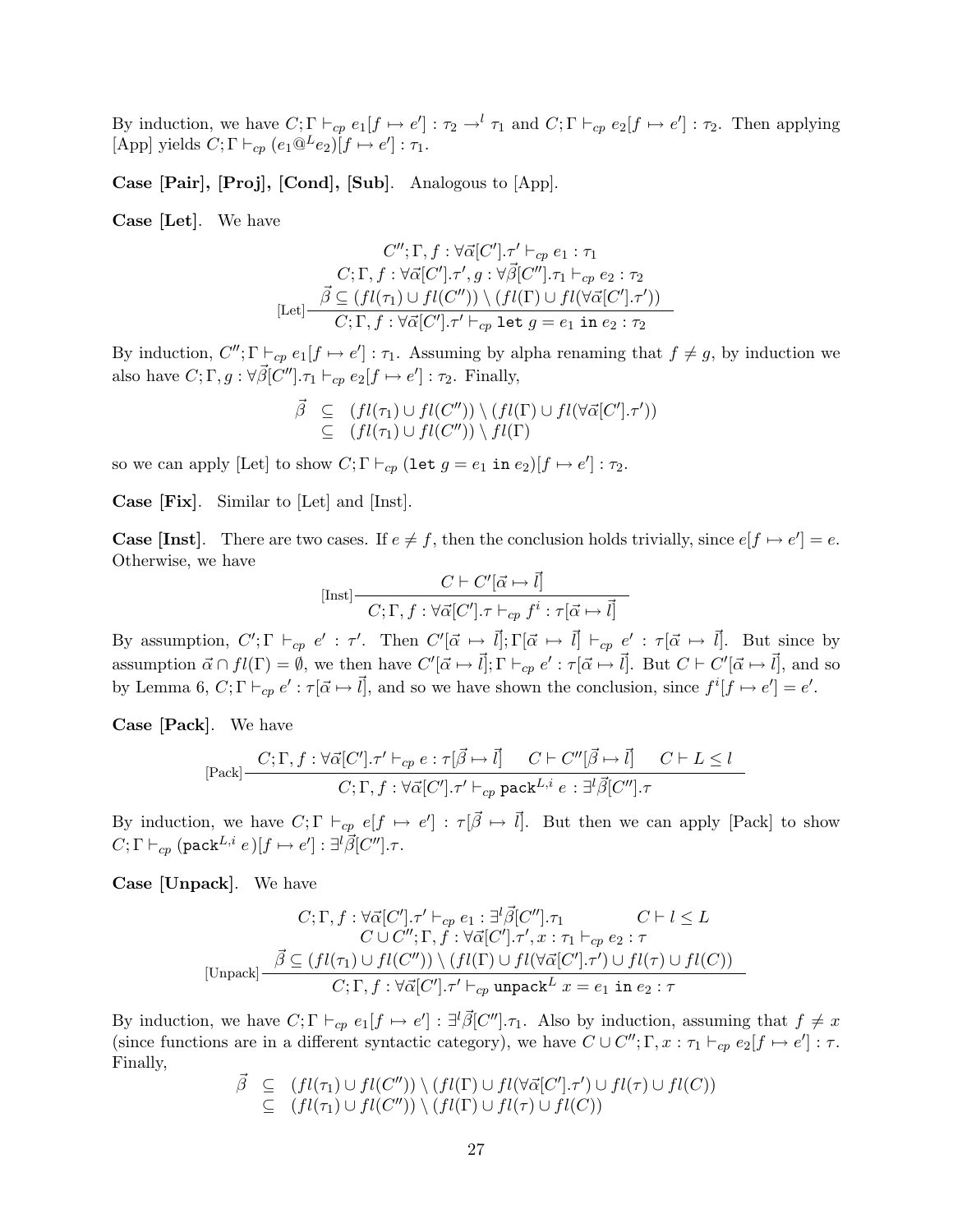Thus we can apply [Unpack] to show  $C; \Gamma \vdash ($ unpack $L x = e_1$  in  $e_2$ )[ $f \mapsto e'$ ]:  $\tau$ .

Finally, we can state and prove our soundness theorem. We assume that the program is welltyped with respect to the standard types. Hence, every program is either in normal form or can take a step. We wish to prove that, for any destructor that consumes a value, the actual constructor label that is consumed appears in the set of labels computed by the analysis. If the program is in normal form this is trivial, because there are no more evaulation steps. Hence we prove this statement below for the case when the program takes a single step.

**Definition 12** Suppose  $e \rightarrow e'$  and in the (single step) reduction, the destructor (if0,  $\textcircled{a}$ , .j, unpack) labeled L' consumes the constructor  $(n, \lambda, (\cdot, \cdot),$  pack) labeled L. Then we write  $C \vdash e \longrightarrow$  $e'$  if  $C \vdash L \leq L'$ . We also write  $C \vdash e \longrightarrow e'$  if no value is consumed during reduction (e.g., for let  $or$  fix).

Notice that if  $C \vdash e \longrightarrow e'$  and  $\mathbb{E}[e] \longrightarrow \mathbb{E}[e']$ , then  $C \vdash \mathbb{E}[e] \longrightarrow \mathbb{E}[e']$ , since reducing inside of a context does not change which destructor consumed which constructor. We will use this fact implicitly in the proof below.

**Lemma 13 (Preservation)** If  $C; \Gamma \vdash_{cp} e : \tau$  and  $e \longrightarrow e'$ , then  $C; \Gamma \langle C \rangle \vdash_{cp} e' : \tau \langle C \rangle$  and  $C \vdash e \longrightarrow e'.$ 

**Proof:** The proof is by induction on the derivation of  $C; \Gamma \vdash_{cp} e : \tau$ . **Case [Id], [Int].** These cases cannot happen, because we assume  $e \rightarrow e'$ .

**Case [Lam].** In this case, the tern is  $\lambda^L x.e.$ , and the only possible reduction is  $\lambda^L x.e. \longrightarrow \lambda^L x.e'.$ By assumption, we have

$$
[\text{Lam}] \frac{C; \Gamma, x: \tau \vdash_{cp} e: \tau' \quad C \vdash L \le l}{C; \Gamma \vdash_{cp} \lambda^L x. e: \tau \to^l \tau'}
$$

By induction,  $C; \Gamma\langle C\rangle, x : \tau\langle C\rangle \vdash_{cp} e' : \tau'\langle C\rangle$  and  $C \vdash e \longrightarrow e'$ . Then applying [Lam] yields  $C; \Gamma \langle C \rangle \vdash_{cp} \lambda^{L} x.e' : (\tau \to^{l} \tau') \langle C \rangle$ , and we also have  $C \vdash \lambda^{L} x.e \longrightarrow \lambda^{L} x.e'.$ 

**Case [App].** In this case, the term is  $e_1@^L e_2$ , and there are three possible reductions. In the first case, when  $e_1@^L e_2 \longrightarrow e'_1@^L e_2$ , we have

$$
C; \Gamma \vdash_{cp} e_1 : \tau_2 \to^l \tau_1
$$
  
[App]
$$
\frac{C; \Gamma \vdash_{cp} e_2 : \tau_2 \quad C \vdash l \leq L}{C; \Gamma \vdash_{cp} e_1 @^L e_2 : \tau_1}
$$

Then by induction,  $C; \Gamma\langle C \rangle \vdash_{cp} e'_1 : (\tau_2 \to^l \tau_1)\langle C \rangle$ . By Lemma 9,  $C; \Gamma\langle C \rangle \vdash_{cp} e_2 : \tau_2\langle C \rangle$ . Thus we can apply [App] to yield  $C; \Gamma \langle C \rangle \vdash_{cp} e'_1 @^L e_2 : \tau_1 \langle C \rangle$ . Also by induction,  $C \vdash e_1 \longrightarrow e'_1$ , so  $C \vdash e_1 @^L e_2 \longrightarrow e'_1 @^L e_2.$  The second case, when  $e_1 @^L e_2 \longrightarrow e_1 @^L e'_2$ , is similar.

 $\Box$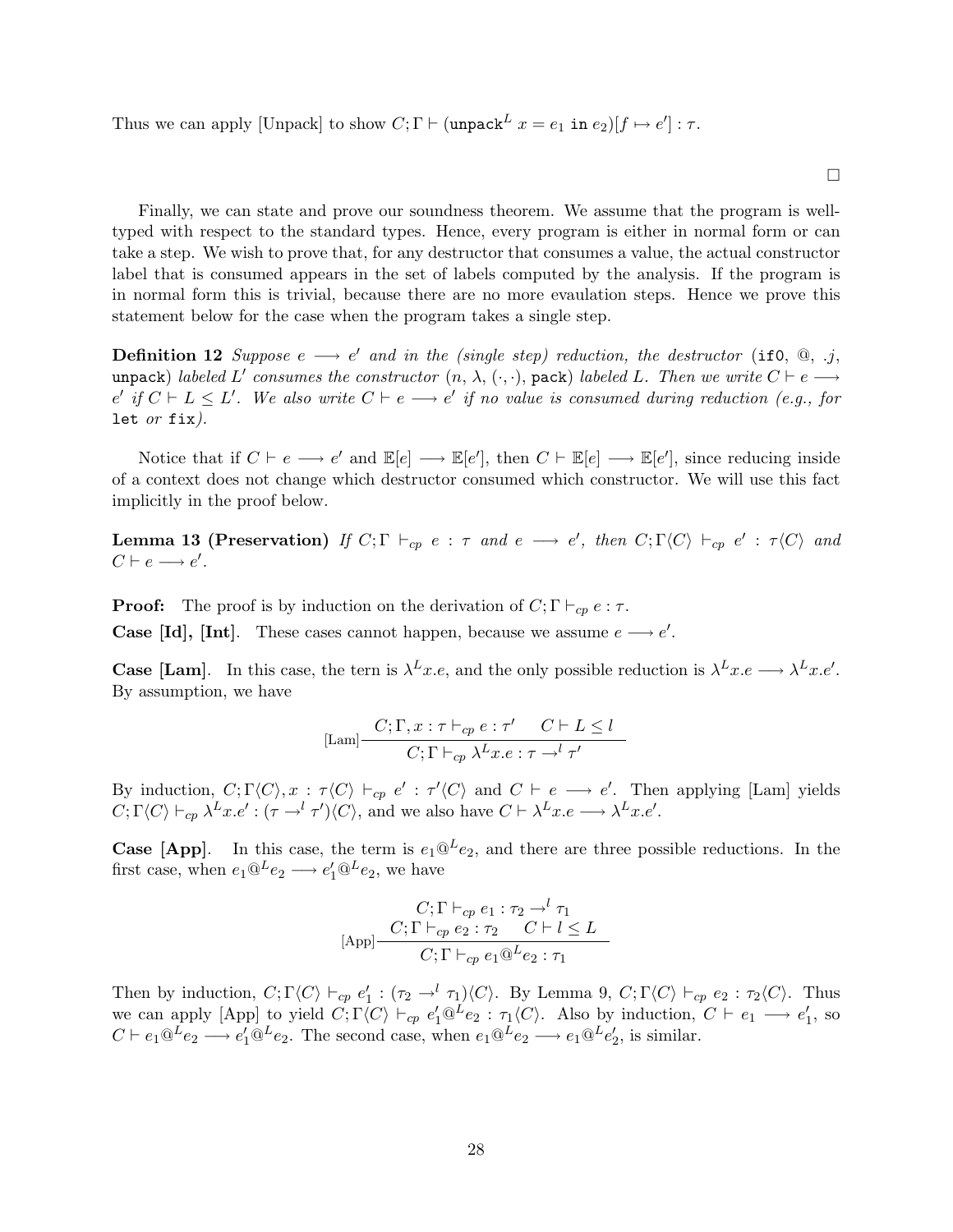In the last case, we have  $(\lambda^L x.e_1) @^{L'}e_2 \longrightarrow e_1[x \mapsto e_2]$ . In this case, we have

$$
[\text{Sub}] \quad \frac{[L\text{am}]}{C; \Gamma \vdash_{cp} \lambda^{L} x \cdot e_{1} : \tau_{1} \to^{l'} \tau_{2}} \quad C; \emptyset \vdash (\tau_{1} \to^{l'} \tau_{2}) \leq (\tau' \to^{l} \tau) \quad \text{(Sub)}
$$
\n
$$
[S\text{ub}] \quad \frac{C; \Gamma \vdash_{cp} \lambda^{L} x \cdot e_{1} : \tau_{1} \to^{l'} \tau_{2}}{C; \Gamma \vdash_{cp} \lambda^{L} x \cdot e_{1} : \tau' \to^{l} \tau \quad \text{(App)}
$$
\n
$$
[App]
$$
\n
$$
[\text{App}] \quad \frac{C; \Gamma \vdash_{cp} e_{2} : \tau'}{C; \Gamma \vdash (\lambda^{L} x \cdot e_{1}) @^{L'} e_{2} : \tau}
$$

Then  $C; \emptyset \vdash \tau' \leq \tau_1$ , hence  $C; \Gamma \vdash_{cp} e_2 : \tau_1$ . Then by Lemma 10,  $C; \Gamma\langle C \rangle \vdash_{cp} e_1[x \mapsto e_2] : \tau_2\langle C \rangle$ . By Lemma 8,  $C; \emptyset \vdash \tau_2 \langle C \rangle \leq \tau \langle C \rangle$ . Thus by [Sub] we have  $C; \Gamma \langle C \rangle \vdash_{cp} e_1[x \mapsto e_2] : \tau \langle C \rangle$ .

Finally, in this reduction step L' consumes L. But  $C \vdash L \leq l'$ ,  $C \vdash l' \leq l$ , and  $C \vdash l \leq L'$ , hence  $C \vdash L \leq L'$ . Hence we have shown the conclusion.

**Case [Pair].** In this case, we have either  $(e_1, e_2)^L \longrightarrow (e'_1, e_2)^L$  or  $(e_1, e_2)^L \longrightarrow (e_1, e'_2)^L$ . In either case the proof proceeds by induction, similar to the first case of [App].

**Case [Proj].** In this case, the term is  $e^{i}$ . There are two possible reductions. If the reduction is  $e^{L}j \longrightarrow e^{L}j$ , then we apply induction as in the first case of [App]. Otherwise, the reduction is  $(e_1, e_2)^{L'}$ .  $L_j \longrightarrow e_j$ . In this case, our typing proof is of the form

[Psi] 
$$
\frac{C; \Gamma \vdash e_1 : \tau_1' \quad C; \Gamma \vdash e_2 : \tau_2' \quad C \vdash L' \le l'}{C; \Gamma \vdash_{cp} (e_1, e_2)^{L'} : \tau_1' \times^{l'} \tau_2'}
$$
  
\n[Sub] 
$$
\frac{C; \emptyset \vdash \tau_1' \times^{l'} \tau_2' \le \tau_1 \times^{l} \tau_2}{C; \Gamma \vdash_{cp} (e_1, e_2)^{L'} : \tau_1 \times^{l} \tau_2}
$$
  
\n[Proj] 
$$
\frac{C \vdash l \le L \qquad j = 1, 2}{C; \Gamma \vdash_{cp} (e_1, e_2)^{L'} \cdot Lj : \tau_j}
$$

Then  $C; \Gamma \vdash e_j : \tau'_j$ , and since  $C; \emptyset \vdash \tau'_j \leq \tau_j$ , we have  $C; \Gamma \vdash e_j : \tau_j$ . Then by Lemma 9, we have  $C; \Gamma\langle C \rangle \vdash e_j : \tau_j \langle C \rangle$ . Also,  $C \vdash L' \leq l'$ ,  $C \vdash l' \leq l$ , and  $C \vdash l \leq L$ , hence  $C \vdash L' \leq L$ , and we have shown the conclusion.

**Case [Cond].** In this case, the term is  $if0^L e_0$  then  $e_1$  else  $e_2$ , and there are four possible reductions. If the reduction occurs inside of  $e_0$ ,  $e_1$ , or  $e_2$ , then we proceed by induction as usual. Otherwise, the reduction is either  $\texttt{if0}^L$   $n^{L'}$  then  $e_1$  else  $e_2$   $\longrightarrow$   $e_1$  or  $\texttt{if0}^L$   $n^{L'}$  then  $e_1$  else  $e_2$   $\longrightarrow$  $e_2$ , depending on whether n is 0. In either case, our typing judgment looks like

$$
[\text{Int}] \quad \frac{C \vdash L' \leq l'}{C; \Gamma \vdash_{cp} n^{L'} : int^{l'}}\n[\text{Sub}] \quad \frac{C; \emptyset \vdash int^{l'} \leq int^{l'}}{C; \Gamma \vdash_{cp} n^{L'} : int^{l}}\n[\text{Cond}] \quad \frac{C \vdash l \leq L \quad C; \Gamma \vdash_{cp} e_1 : \tau \quad C; \Gamma \vdash_{cp} e_2 : \tau}{C; \Gamma \vdash_{cp} \text{ if } 0^L n^{L'} \text{ then } e_1 \text{ else } e_2 : \tau}
$$

Then clearly  $C; \Gamma \vdash_{cp} e_i : \tau$ , and by Lemma 9 we have  $C; \Gamma \langle C \rangle \vdash_{cp} e_i : \tau \langle C \rangle$ . And since  $C \vdash L' \leq l'$ ,  $C \vdash l' \leq l$ , and  $C \vdash l \leq L$ , we have  $C \vdash L' \leq L$ .

**Case [Sub].** In this case, the reduction is  $e \rightarrow e'$ , and we have

$$
[\text{Sub}] \frac{C; \Gamma \vdash_{cp} e : \tau_1 \quad C; \emptyset \vdash \tau_1 \le \tau_2}{C; \Gamma \vdash_{cp} e : \tau_2}
$$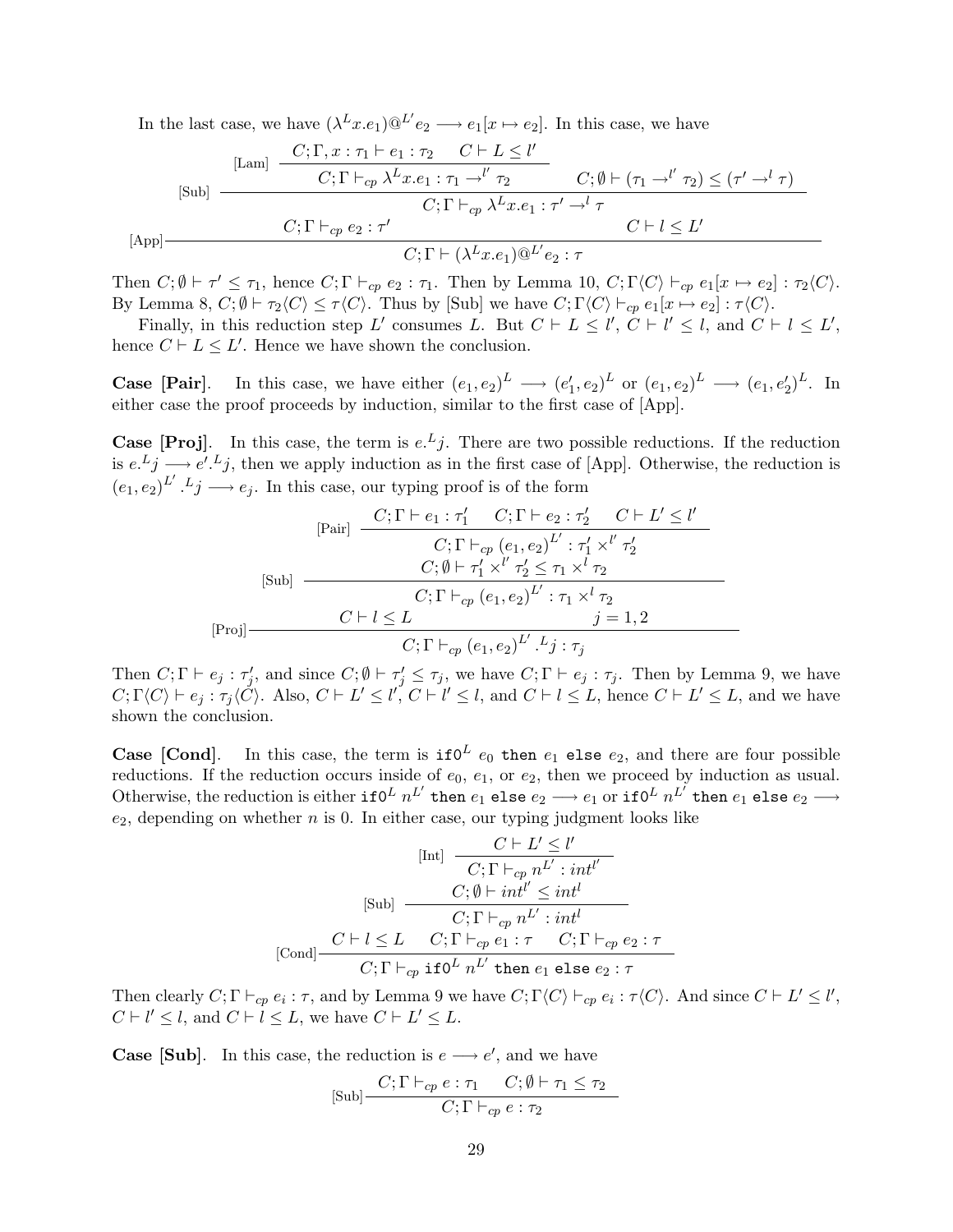But by induction,  $C; \Gamma \langle C \rangle \vdash_{cp} e' : \tau_1 \langle C \rangle$ . By Lemma 8,  $C; \emptyset \vdash \tau_1 \langle C \rangle \leq \tau_2 \langle C \rangle$ . Hence we can apply [Sub] to show  $C; \Gamma\langle C \rangle \vdash_{cp} e' : \tau_2\langle C \rangle$ .

**Case [Let].** In this case, the term is let  $f = e_1$  in  $e_2$ . If the reduction occurs inside of  $e_1$  or  $e_2$ , then we proceed by induction as usual. Otherwise, the typing judgment is of the form

$$
[Let]
$$
\n
$$
C'; \Gamma \vdash_{cp} e_1 : \tau_1 \quad C; \Gamma, f : \forall \vec{\alpha}[C'], \tau_1 \vdash_{cp} e_2 : \tau_2
$$
\n
$$
\vec{\alpha} \subseteq (fl(\tau_1) \cup fl(C')) \setminus fl(\Gamma)
$$
\n
$$
C; \Gamma \vdash_{cp} \text{let } f = e_1 \text{ in } e_2 : \tau_2
$$

and the reduction is let  $f = e_1$  in  $e_2 \longrightarrow e_2[f \mapsto e_1]$ . But then by Lemma 11,  $C; \Gamma \vdash e_2[f \mapsto e_1]$ :  $\tau_2$ . Then by Lemma 9,  $C; \Gamma\langle C \rangle \vdash e_2[f \mapsto e_1] : \tau_2\langle C \rangle$ . Since no labeled values are consumed by this reduction,  $C \vdash \text{let } f = e_1 \text{ in } e_2 \longrightarrow e_2[f \mapsto e_1]$  trivially, and we are done.

Case [Fix]. Analogous to [Let].

**Case [Inst].** This case cannot happen, because we assume  $e \rightarrow e'$ .

Case [Pack]. This case proceeds by induction as usual. In this case the reduction must be pack<sup>L,i</sup>  $e \longrightarrow$  pack<sup>L,i</sup>  $e'$ , and so we proceed by the usual induction. The typing proof is

$$
[\text{Pack}] \frac{C; \Gamma \vdash_{cp} e : \tau[\vec{\alpha} \mapsto \vec{l}] \quad C \vdash C'[\vec{\alpha} \mapsto \vec{l}] \quad C \vdash L \le l}{C; \Gamma \vdash_{cp} \text{pack}^{L,i} e : \exists^l \vec{\alpha}[C'], \tau}
$$

Then by induction,  $C; \Gamma\langle C\rangle \vdash_{cp} e' : (\tau[\vec{\alpha} \mapsto \vec{l}])\langle C\rangle$  and  $C \vdash e \longrightarrow e'$ . By our alpha renaming convention,  $({\tau[\vec{\alpha} \mapsto \vec{l}]})\langle C \rangle = ({\tau \langle C \rangle})[\vec{\alpha} \mapsto \vec{l}]$ . Further,  $C \vdash C \cup C'[\vec{\alpha} \mapsto \vec{l}]$ , and again by our alpha renaming convention  $C \vdash (C \cup C')[\vec{\alpha} \mapsto \vec{l}]$ . Hence by [Pack] we have  $C; \Gamma\langle C \rangle \vdash_{cp}$  pack<sup>L,i</sup> e :  $(\exists^{l}\vec{\alpha}[C'],\tau)\langle C\rangle$ , and we also have  $C\vdash \mathtt{pack}^{L,i}$   $e\longrightarrow \mathtt{pack}^{L,i}$   $e'$ .

**Case [Unpack].** In this case the term is unpack<sup>L</sup>  $x = e_1$  in  $e_2$ , and there are three possible reductions. If the reudction occurs inside  $e_1$  or  $e_2$  then apply induction as usual. Otherwise, the reduction is unpack  $L x = (\text{pack}^{L',i} e)$  in  $e_2 \longrightarrow e_2[x \mapsto e]$ , and the typing proof is

$$
C; \Gamma \vdash_{cp} e : \tau_1[\vec{\alpha} \mapsto \vec{l}]
$$
\n
$$
[
$$
\n
$$
[
$$
\n
$$
[
$$
\n
$$
[
$$
\n
$$
[
$$
\n
$$
[
$$
\n
$$
[
$$
\n
$$
[
$$
\n
$$
[
$$
\n
$$
[
$$
\n
$$
C; \Gamma \vdash_{cp} \text{pack}^{L',i} e : \exists^{l_1} \vec{\alpha}[C_1].\tau_1
$$
\n
$$
[
$$
\n
$$
[
$$
\n
$$
[
$$
\n
$$
[
$$
\n
$$
[
$$
\n
$$
[
$$
\n
$$
[
$$
\n
$$
[
$$
\n
$$
[
$$
\n
$$
[
$$
\n
$$
[
$$
\n
$$
[
$$
\n
$$
[
$$
\n
$$
[
$$
\n
$$
[
$$
\n
$$
[
$$
\n
$$
[
$$
\n
$$
[
$$
\n
$$
[
$$
\n
$$
[
$$
\n
$$
[
$$
\n
$$
[
$$
\n
$$
[
$$
\n
$$
[
$$
\n
$$
[
$$
\n
$$
[
$$
\n
$$
[
$$
\n
$$
[
$$
\n
$$
[
$$
\n
$$
[
$$
\n
$$
[
$$
\n
$$
[
$$
\n
$$
[
$$
\n
$$
[
$$
\n
$$
[
$$
\n
$$
[
$$
\n
$$
[
$$
\n
$$
[
$$
\n
$$
[
$$
\n
$$
[
$$
\n
$$
[
$$
\n
$$
[
$$
\n
$$
[
$$
\n
$$
[
$$
\n
$$
[
$$
\n
$$
[
$$
\n
$$
[
$$
\n
$$
[
$$
\n
$$
[
$$
\n
$$
[
$$
\n
$$
[
$$
\n<math display="</math>

Further, the subtyping derivation is

$$
C_1 \vdash C_2
$$
  
[Sub- $\exists$ ] 
$$
\frac{D' = [l \mapsto 1, \forall l \in \vec{\alpha}] \quad C; D' \vdash \tau_1 \leq \tau_2 \quad C; D \vdash l_1 \leq l_2}{C; \emptyset \vdash \exists^{l_1} \vec{\alpha}[C_1].\tau_1 \leq \exists^{l_2} \vec{\alpha}[C_2].\tau_2}
$$

We show soundness by applying the Substitution Lemma. First, we have  $C\cup C_2$ ; Γ,  $x : \tau_2 \vdash_{cp} e_2$ : τ. Let ψ be the substitution  $[α | ∼ ∂]$ . Applying this to our judgment yields  $ψ(C) ∪ ψ(C<sub>2</sub>); ψ(Γ), x$ :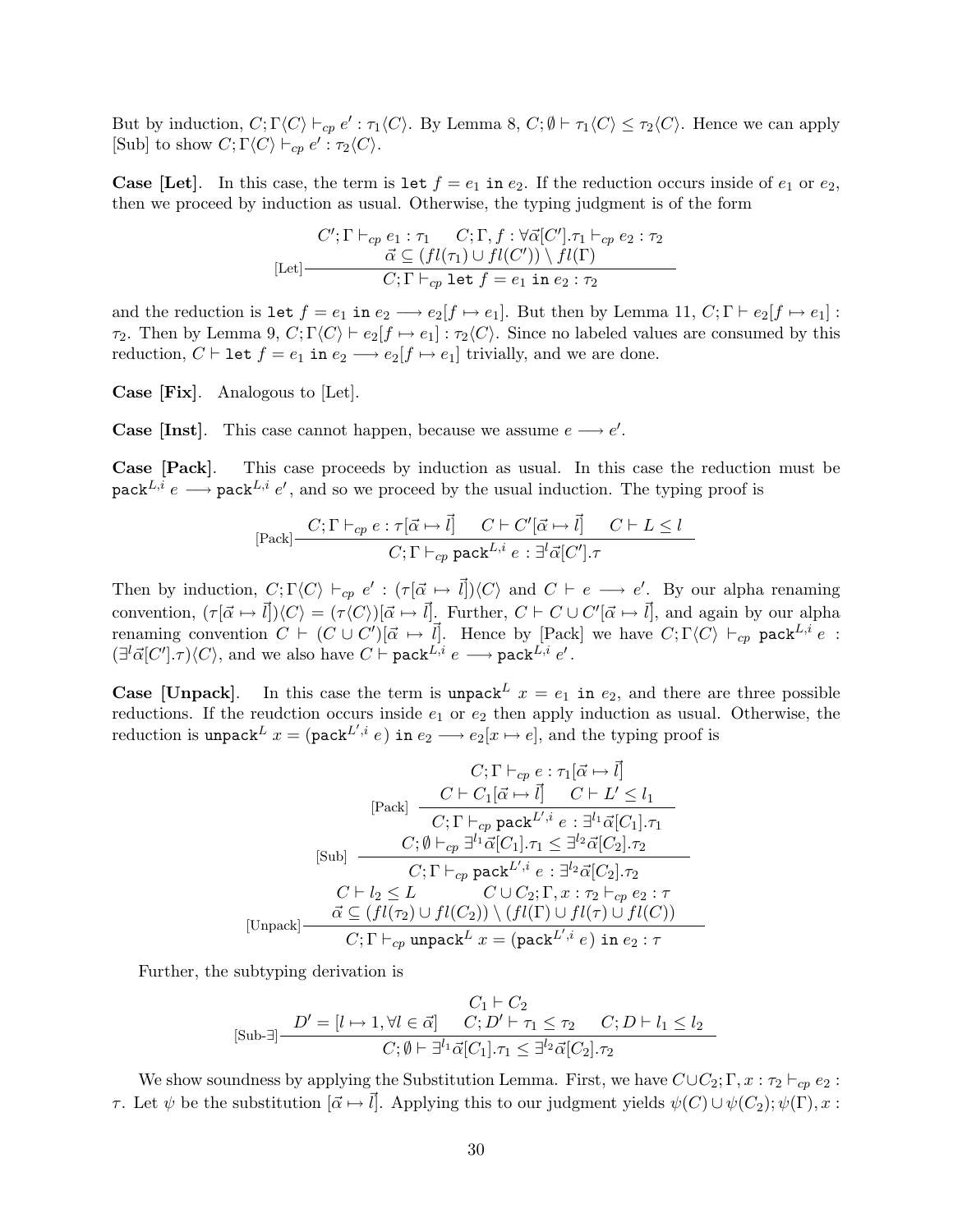$\psi(\tau_2) \vdash_{cp} e_2 : \psi(\tau)$ . But since  $\vec{\alpha} \cap (fl(\Gamma) \cup fl(\tau) \cup fl(C)) = \emptyset$ , we have  $C \cup \psi(C_2); \Gamma, x : \psi(\tau_2) \vdash_{cp}$  $e_2$ :  $\tau$ .

Further, since  $C_1 \vdash C_2$ , we have  $\psi(C_1) \vdash \psi(C_2)$ . Then since  $C \vdash \psi(C_1)$ , we have  $C \vdash \psi(C_2)$ . Then by Lemma 6, we have the following conclusion:

$$
C;\Gamma,x:\psi(\tau_2)\vdash_{cp}e_2:\tau
$$

By assumption, we have  $C; \Gamma \vdash_{cp} e : \psi(\tau_1)$ . Also by assumption, we have  $C; D' \vdash \tau_1 \leq \tau_2$ . Then by Lemma 7, we have  $C; \emptyset \vdash \psi(\tau_1) \leq \psi(\tau_2)$ . Therefore by [Sub], we have the following conclusion:

 $C; \Gamma \vdash_{cn} e : \psi(\tau_2)$ 

Now we can apply Lemma 10 to yield  $C; \Gamma\langle C\rangle \vdash_{cp} e_2[x \mapsto e]: \tau\langle C\rangle$ .

Finally, observe  $C \vdash L' \leq l_1, C \vdash l_1 \leq l_2$ , and  $C \vdash l_2 \leq L$ . Hence  $C \vdash L' \leq L$ , and therefore  $C \vdash \texttt{unpack}^L x = (\texttt{pack}^{L',i} e) \texttt{ in } e_2 \longrightarrow e_2[x \mapsto e],$  so we are done.

**Theorem 14 (Soundness)** If  $C; \Gamma \vdash_{cp} e : \tau$  and  $e \longrightarrow^* e'$ , then  $C \vdash e \longrightarrow^* e'$ .

**Proof:** By induction on the length of the reduction  $e \rightarrow e'$ , using Lemma 13.

### B Reduction from CFL to Copy

In this section, we prove that typing proofs in CFL reduce to equivalent proofs in Copy. As mentioned earlier, CFL is actually more restrictive than Copy in the programs it is able to check.

We proceed following the basic proof technique in [9], but due to higher-order polymorphic types, our proof is somewhat more complicated.

Definition 15 (Polarity of label in type) Let  $\tau$  be a CFL type. We say that some label  $l \in$  $f_l(\tau)$  has positive polarity  $(+)$  in  $\tau$  if one of the following holds:

- 1.  $\tau = int^l$
- 2.  $\tau = \tau_1 \rightarrow^{l'} \tau_2$  and  $l = l'$  or l has  $+$  polarity in  $\tau_2$  or l has  $-$  polarity in  $\tau_1$ .
- 3.  $\tau = \tau_1 \times^{l'} \tau_2$  and  $l = l'$  or l has + polarity in  $\tau_1$  or in  $\tau_2$ .

4.  $\tau = \exists^{l'} \vec{\alpha} . \tau'$  and either  $l = l'$ , or  $l \notin \vec{\alpha}$  and l has + polarity in  $\tau'$ 

Similarly, we say that some label  $l \in \mathcal{H}(\tau)$  has negative polarity  $-$  in  $\tau$  if one of the following holds:

1.  $\tau = \tau_1 \rightarrow^{l'} \tau_2$  and l has – polarity in  $\tau_2$  or l has + polarity in  $\tau_1$ . 2.  $\tau = \tau_1 \times^{l'} \tau_2$  and l has – polarity in  $\tau_1$  or in  $\tau_2$ . 3.  $\tau = \tau = \exists^{l'} \vec{\alpha} . \tau'$  and  $l \notin \vec{\alpha}$  and l has – polarity in  $\tau'$ .

 $\Box$ 

 $\Box$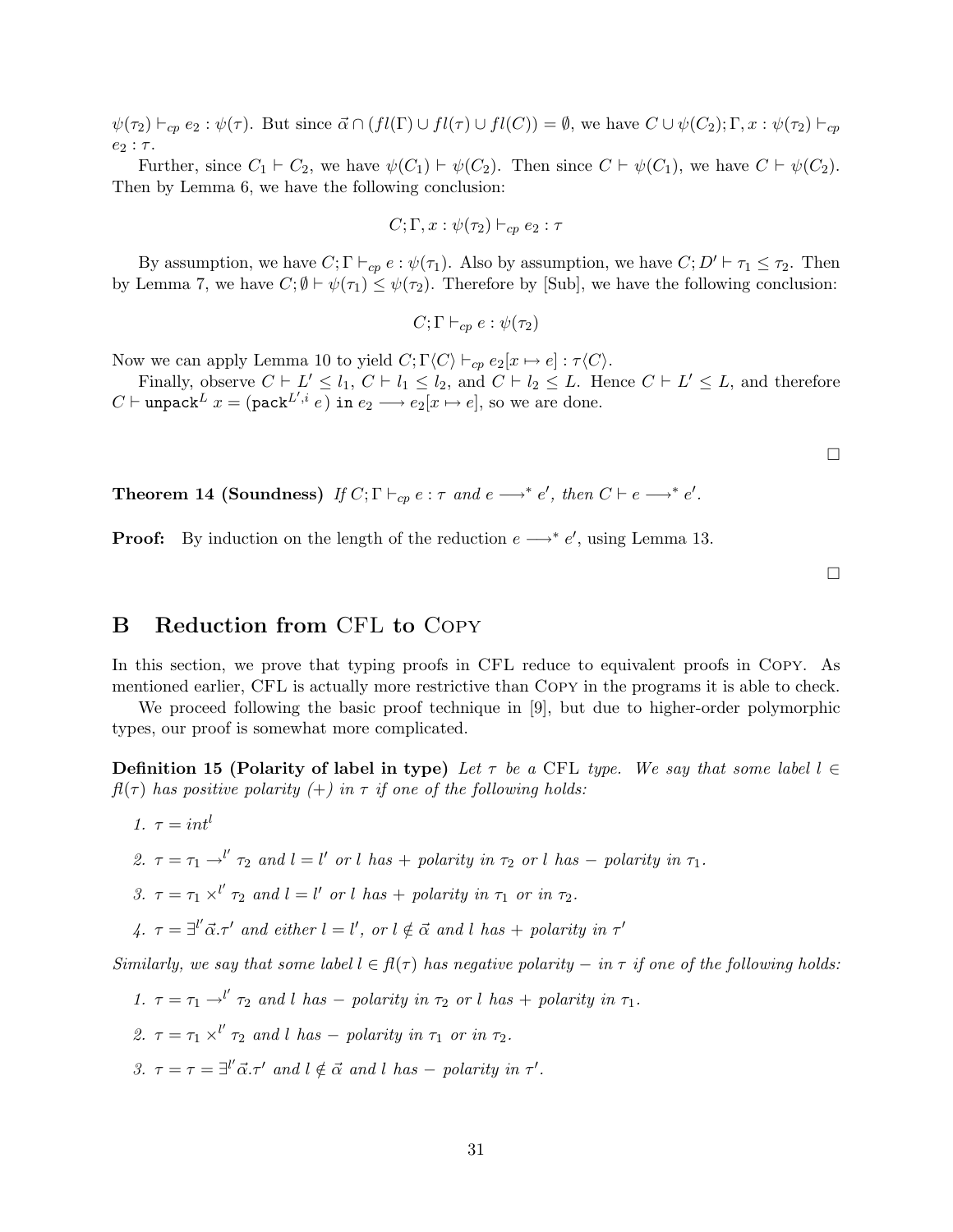**Definition 16 (Polarized constraint sets)** Let C be a set of flow constraints, let  $\tau$  be a CFL type and let  $F \subseteq \mathcal{H}(\tau)$ . We say that C is p-polarized with respect to  $\tau$  and F, written  $C \triangleright^p_I$  $_{F}^{p}\tau ,\; i\!f\!\!\!\!/$ the following conditions hold for all  $l \in F$ :

- 1. whenever  $C \vdash l \leq l'$  with  $l \neq l'$ , then l has polarity  $\bar{p}$  in  $\tau$ .
- 2. whenever  $C \vdash l' \leq l$  with  $l \neq l'$ , then l has polarity p in  $\tau$ .

**Lemma 17** If l has polarity p in  $\tau$ ,  $I; D \vdash \tau \preceq^i_{p'} \tau' : \phi$ , and  $l \notin D$ , then  $I \vdash l \preceq^i_{p \cdot p'} \phi(l)$ , where  $p \cdot p = + \text{ and } p \cdot \bar{p} = -$ .

**Proof:** Induction over the instantiation  $I; D \vdash \tau \preceq^i_{p'} \tau' : \phi$ : Case [Inst-Int]. We have

$$
[\text{Inst-Int}] \frac{I; D \vdash l \preceq^i_{p'} l' : \phi}{I; D \vdash int^l \preceq^i_{p'} int^{l'} : \phi}
$$

Since  $l \notin D$ , we conclude that  $I; D \vdash l \leq_p^i l' : \phi$  can only have been proved by [Inst-Index-1]. Thus

$$
[\text{Index-Index-1}] \frac{I \vdash l \preceq^i_{p'} l' \quad \{(l, l')\} \in \phi}{I; \emptyset; \emptyset \vdash l \preceq^i_{p'} l' : \phi}
$$

From this we get  $l' = \phi(l)$  and  $I \vdash l \preceq^i_{p'} \phi(l)$ . But l has + polarity in int<sup>l</sup>., and by definition,  $p' \cdot + = p'$ , and thus we have  $I \vdash l \preceq_{p' \cdot +}^{i} \phi(l)$ .

Case [Inst-Pair]. We have

$$
I; D \vdash l_1 \preceq_{p'}^i l_2 : \phi
$$
  
[Inst-Pair] 
$$
\frac{I; D \vdash \tau_1 \preceq_{p'}^i \tau_1' : \phi \qquad I; D \vdash \tau_2 \preceq_{p'}^i \tau_2' : \phi}{I; D \vdash \tau_1 \times^{l_1} \tau_2 \preceq_{p'}^i \tau_1' \times^{l_2} \tau_2' : \phi}
$$

There are two cases:

- $l = l_1$ . Then as in the previous case, since  $l \notin D$  we get  $l_2 = \phi(l_1)$  and  $I \vdash l \preceq^i_{p'} \phi(l)$  from [Inst-Index-1]. Then, since l has polarity  $+$  in  $\tau_1 \times^l \tau_2$ , we have  $I \vdash l \preceq^i_{p'+l} \phi(l)$ .
- $l \in \mathcal{H}(\tau_i)$   $(i = 1, 2)$ . Then by Definition 15, l has polarity p in  $\tau_i$ . Then by induction we have  $I \vdash l \preceq^i_{p \cdot p'} \phi(l)$

Case [Inst-Fun]. We have

$$
I; D \vdash l_1 \preceq_{p'}^i l_2 : \phi
$$
  
[Inst-Fun] 
$$
\frac{I; D \vdash \tau_1 \preceq_{p'}^i \tau_1' : \phi \qquad I; D \vdash \tau_2 \preceq_{p'}^i \tau_2' : \phi}{I; D \vdash \tau_1 \rightarrow^{l_1} \tau_2 \preceq_{p'}^i \tau_1' \rightarrow^{l_2} \tau_2' : \phi}
$$

There are three cases:

•  $l = l_1$ . Then since  $l \notin D$ , as before by [Inst-Index-1] we have  $l_2 = \phi(l_1)$  and  $I \vdash l \preceq^i_{p'} \phi(l)$ . Since l has polarity + in  $\tau_1 \rightarrow^{l} \tau_2$ , we then have  $I \vdash l \preceq^i_{p'+l} \phi(l)$ .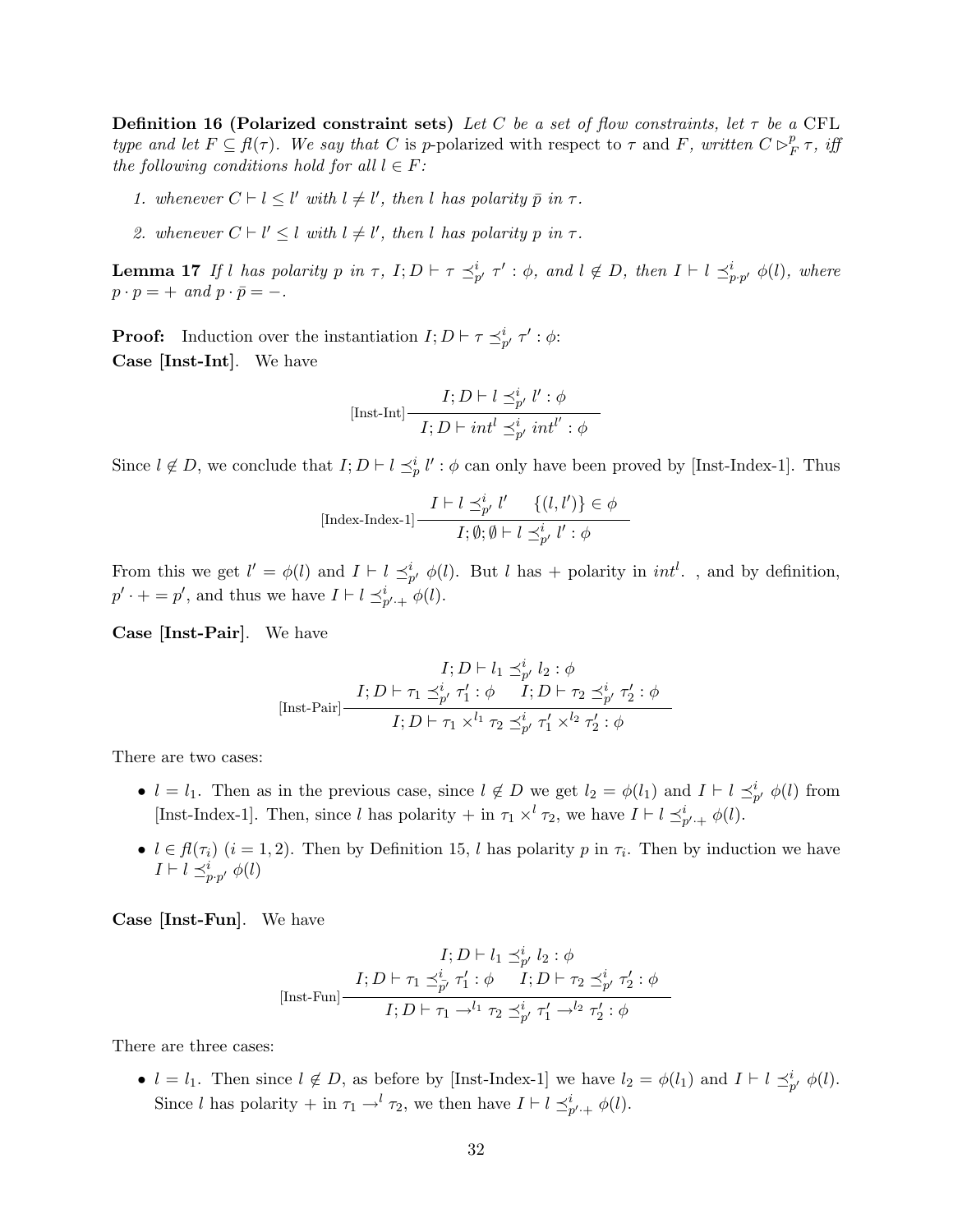- $l \in \mathcal{H}(\tau_1)$ . By Definition 15, l has polarity  $\bar{p}$  in  $\tau_1$ . Then by induction we have  $I \vdash l \preceq_{\bar{p}, \bar{p'}}^i \phi(l)$ But since  $\bar{p} \cdot \bar{p'} = p \cdot p'$ , this is equivalent to  $I \vdash l \preceq_{p \cdot p'}^i \phi(l)$ .
- $l \in \mathcal{H}(\tau_2)$ . By Definition 15, l has polarity p in  $\tau_2$ . As before, by induction we then have  $I \vdash l \preceq_{p \cdot p'}^i \phi(l).$

Case [Inst-∃]. We have

$$
D' = D \oplus \vec{\alpha} \qquad I; D' \vdash \tau_1 \preceq_{p'}^i \tau_2 : \phi
$$

$$
I; D \vdash l_1 \preceq_{p'}^i l_2 : \phi
$$

$$
I; D \vdash \exists^{l_1} \vec{\alpha}. \tau_1 \preceq_{p'}^i \exists^{l_2} \vec{\alpha}. \tau_2 : \phi
$$

There are two cases:

- Case  $l = l_1$ . Then since  $l \notin D$ , by [Inst-Index-1] we have  $l_2 = \phi(l_1)$  and  $I \vdash l \preceq^i_{p'} \phi(l)$ . Since l has polarity + in  $\exists^{l_1} \vec{\alpha}.\tau_1$ , we then have  $I \vdash l \preceq^i_{p'+l} \phi(l)$ .
- Case  $l \in \mathcal{H}(\tau_1)$ . We may assume  $l \notin \vec{\alpha}$ , since otherwise  $l \notin \mathcal{H}(\exists^{l_1} \vec{\alpha}.\tau_1)$ . Therefore  $l \notin D'$ . Further, by Definition 15 the polarity of l in  $\tau_1$  is p. Then by induction we have  $I \vdash l \preceq_{p \cdot p'}^i \phi(l)$ .

Definition 18 (Instantiation context) Every application of an [Inst]

$$
I; \emptyset \vdash \tau \preceq^i_+ \tau' : \phi
$$

$$
[Inst] \frac{dom(\phi) = \vec{\alpha} \quad I \vdash \vec{l} \preceq^i_+ \vec{l} \quad I \vdash \vec{l} \preceq^i_- \vec{l}}{I; C; \Gamma, f : (\forall \vec{\alpha}.\tau, \vec{l}) \vdash_{CFL} f^i : \tau'}
$$

defines a positive instantiation context  $\langle C, I, \vec{\alpha}, \vec{l}, \tau, \phi, +, i \rangle$ .

Every application of [Pack]

$$
I; C; \Gamma \vdash_{CFL} e : \tau' \qquad I; \emptyset \vdash \tau \preceq^i_{-} \tau' : \phi
$$

$$
[Pack] \qquad \qquad \overline{dom(\phi) = \vec{\alpha}} \qquad \qquad C \vdash L \le l
$$

$$
I; C; \Gamma \vdash_{CFL} \text{pack}^{L,i} e : \exists^l \vec{\alpha} . \tau
$$

defines a negative instantiation context  $\langle C, I, \vec{\alpha}, \tau, \phi, -, i \rangle$ 

Since there is a unique i for every [Inst] or [Pack] rule, we define  $InstCtx(i, D)$  to be the instantiation context defined at the rule identified by i in the CFL derivation  $\mathcal{D}$ .

Definition 19 (Closure) Let C and I be CFL constraints. The we define the closure of the constraints as  $C^I = \{l_1 \leq l_2 \mid I; C \vdash l_1 \leadsto_m l_2\}.$ 

**Definition 20** A set of instantiation constraints I is normal if whenever  $I \vdash l_1 \preceq^i_{p} l_2$  and  $I \vdash$  $l_3 \preceq_n^j$  $p<sub>p'</sub> l<sub>4</sub> with  $l_1 \neq l_2$  and  $l_3 \neq l_4$ , then  $l_2 \neq l_3$ .$ 

**Definition 21** A positive instantiation context  $\langle C, I, \vec{\alpha}, \vec{l}, \tau, \phi, +, i \rangle$  is normal if

 $\Box$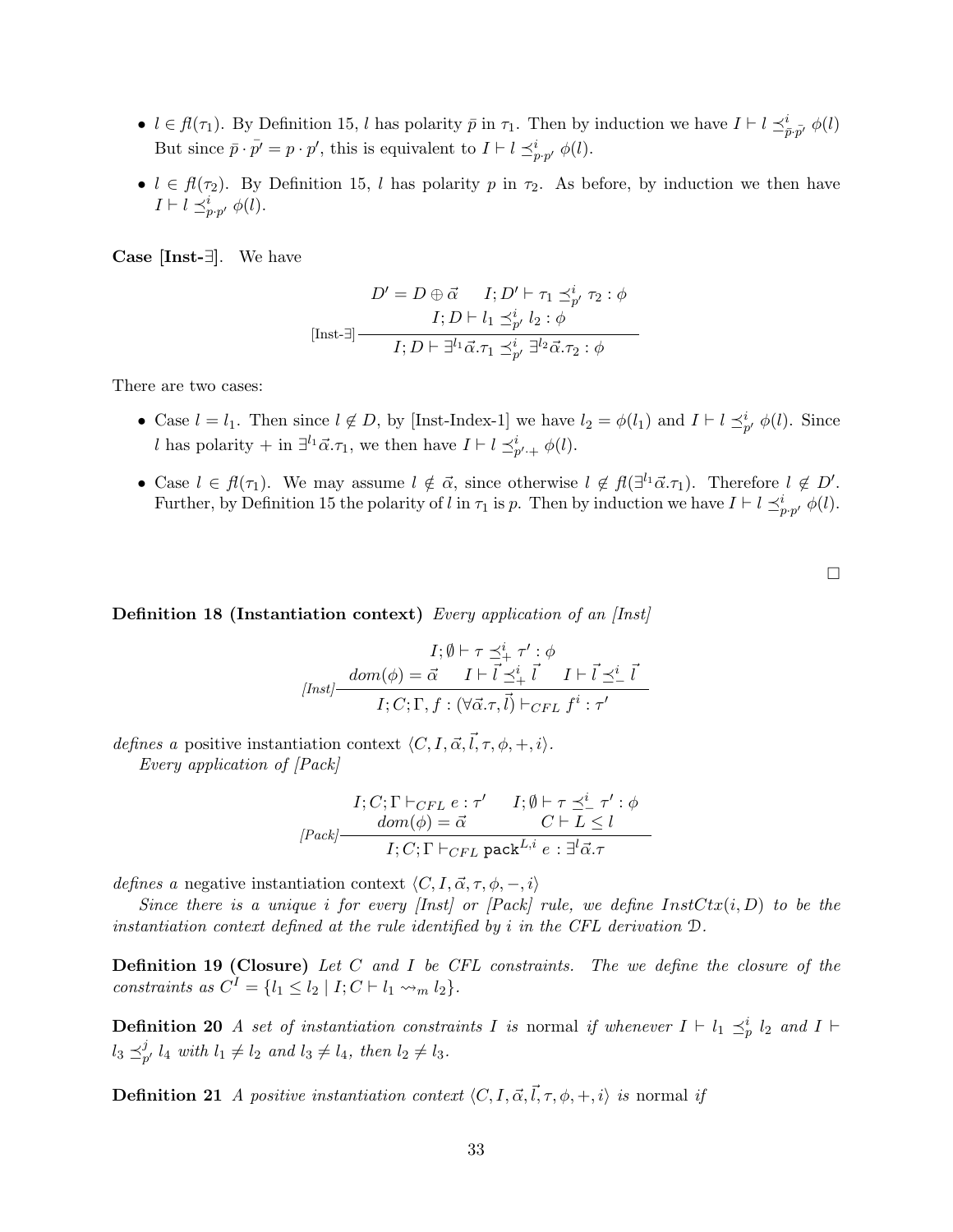$$
[\text{LubL}] \frac{C \vdash l_1 \le l \quad \cdots \quad C \vdash l_n \le l}{C \vdash (\bigsqcup_{i=1}^{n} l_i) \le l}
$$

$$
[\text{LubR}] \frac{j \in \{1, \ldots, n\}}{C \vdash l_j \le (\bigsqcup_{i=1}^{n} l_i)}
$$

#### Figure 15: Extended Subtype Relation

- 1.  $I; \emptyset \vdash \tau \preceq^i_p \tau' : \phi$
- 2.  $\vec{\alpha} \cap \vec{l} = \emptyset$
- 3.  $C \triangleright_{\vec{\alpha}}^+$  $^+_{\vec{\alpha}}$   $^{\tau}$
- 4.  $I \vdash \vec{l} \preceq^i_{+} \vec{l}$  and
- 5. I is normal

Notice that by definition of  $C \rhd_{\tilde{\sigma}}^p$  $\frac{p}{\vec{\alpha}} \tau$  we also have  $\vec{\alpha} \subseteq f(\tau)$ . We will define normal negative instantiation contexts after proving some important lemmas.

In order to show how derivations in CFL relate to derivations in Copy, we will need to relate types  $(\forall \vec{\alpha}.\tau,l)$  with types  $\forall \vec{\alpha}[C].\tau$ , and similarly for existential types. However, notice that these types may be quantified over different variables—in the Copy type, we may quantify over variables appearing in  $\tau$  and C, whereas in the CFL type we only explicitly quantify over variables appearing in  $\tau$ . To make these match, we need to observe that if a variable appears in C and not in  $\tau$  or l, then it is an intermediate variable—the only thing that we really need to capture is how it induces constraints among variables that appear in  $\tau$ . Hence we add to our system formal joins  $(\bigsqcup_{i=1}^n l_i)$  of label variables. In the course of the proof, we will replace all intermediate variables in with joins among the variables in  $\tau$ , the variables in l, and constants. Figure 15 gives additional rules we use when checking  $C \vdash l_1 \leq l_2$  in addition to containment  $\{l_1 \leq l_2\} \in C$ . For the remainder of this section, we write  $C \vdash C'$  if for all  $\{l_1 \leq l_2\} \in C'$  we have  $C \vdash l_1 \leq l_2$ .

Formally, we define  $\Phi_S(l) = \{l' \in S \cup L \mid C^I \vdash l' \leq l\}$ . For a set of labels S, we then define a substitution

 $\psi_S(l) = \begin{cases} l & l \in S \cup L \\ l & l \in S \end{cases}$  $\bigcup \Phi_S(l)$  otherwise

Finally, for a set of labels S, we define  $C_S^I = \psi_S(C^I)$ , i.e., we replace labels in  $C^I$  that are not in  $S$  by the least-upper bound of labels in  $\tilde{S}$  that flow to it.

**Lemma 22** If  $S \subseteq S'$ , then  $C_{S'}^I \vdash C_S^I$ .

**Proof:** Pick some  $l \in S$ . Then in  $C_S^I$ , there are two cases. Either l is mapped to itself, if  $l \in S$ , or *l* is mapped to  $\bigcup \Phi_S(l)$ . Now suppose  $C^I \vdash l_1 \leq l_2$ . If  $l_1 \in S$  and  $l_2 \in S$  then  $C_S^I \vdash l_1 \leq l_2$  and  $C_{S'}^I \vdash l_1 \leq l_2$  by the above reasoning. If  $l_1 \notin S$  and  $l_2 \notin S$ , then we have  $C_S^I \vdash \bigsqcup \Phi_S(l_1) \leq \bigsqcup \Phi_S(l_2)$ . Then by [LubL] and [LubR], there exists an  $l'_2 \in \Phi_S(l_2)$  such that for all  $l'_1 \in \Phi_S(l_1)$ , we have  $C_S^I \vdash l'_1 \le l'_2$ , and notice that  $l'_1, l'_2 \in S \subseteq S'$ . Thus we have  $C_{S'}^I \vdash l'_1 \le l'_2$ . But since this holds for all  $l'_1$  and some  $l'_2$ , by [LubL] and [LubR] we have  $C_{S'}^I \vdash \bigsqcup \Phi_S(l_1) \leq \bigsqcup \Phi_S(l_2)$ . The reasoning for the other possibilities for  $l_1$  and  $l_2$  is similar.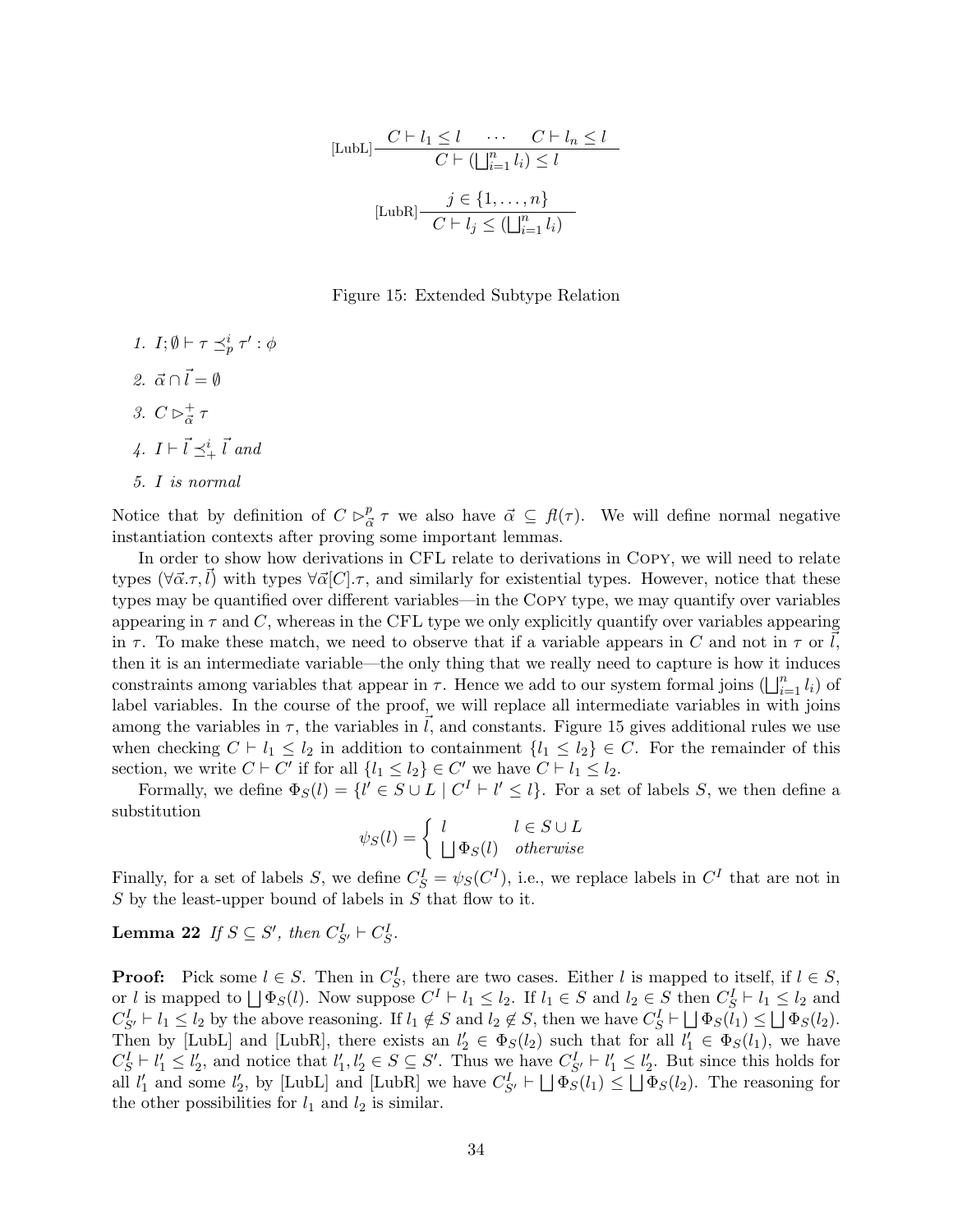**Lemma 23** If  $S \subseteq S'$ , then  $\psi_S(C_{S'}^I) = C_S^I$ .

**Lemma 24** If  $\langle C, I, \vec{\alpha}, \vec{l}, \tau, \phi, +, i \rangle$  is a normal positive instantiation context, then  $C^I \triangleright^p_{\vec{\alpha}}$  $\frac{p}{\vec{\alpha}}$   $\tau$ .

**Proof:** We will show one case; the other polarity is similar. Suppose  $C^I \vdash l \leq l'$  with  $l \neq l'$  and  $l \in \vec{\alpha}$ . Then we have  $I; C \vdash l \leadsto_m l'$ . We need to show that l has polarity  $\bar{p}$  in  $\tau$ . The proof is by induction on the derivation of  $I; C \vdash l \leadsto_m l'$ .

**Case [Level].** We have  $C \vdash l \leq l'$ . But then since the instantiation context is normal,  $C \rhd_{\overline{a}}^p$  $\frac{p}{\vec{\alpha}}\,\tau,$ and thus l has polarity  $\bar{p}$  in  $\tau$ .

**Case [Trans]**. We have  $I; C \vdash l \leadsto_m l''$  and  $I; C \vdash l'' \leadsto_m l'$ . By induction,  $I; C \vdash l \leadsto_m l''$  implies that l has polarity  $\bar{p}$  in  $\tau$ .

**Case [Constant].** This case cannot occur, because we assume  $l \in \vec{\alpha}$ .

**Case [Match]**. We have  $I \vdash l_1 \preceq_l^i l$ ,  $I; C \vdash l_1 \leadsto_m l_2$ , and  $I \vdash l_2 \preceq_l^i l'$ . Then suppose for a contradiction that  $l_1 \neq l$ . Since  $l \in \vec{\alpha}$  and  $\vec{\alpha} \cap \vec{l} = \emptyset$ , we have  $I \vdash l \preceq_{p'}^i \phi(l)$  with  $\phi(l) \neq l$ . Then since the instantiation context is normal, we have  $l \neq l$ , a contradiction. Thus  $l_1 = l$ . But then we have  $I; C \vdash l \leadsto_m l_2$ , and so by induction we have that l has polarity  $\bar{p}$  in  $\tau$ .

 $\Box$ 

Intuitively, the following lemma shows that subsets of  $C^{I}$  are closed with respect to substitutions  $\phi$  that correspond to instantiation constraints. In order to show this, we extend a substitution  $\phi$ to a substitution  $\phi$ , which is the same as  $\phi$  except that intermediate variables are replaced by joins. We will use this lemma in proving correspondence between [Inst] and [Pack] rules of the two systems. Below we write L for the set of constant labels.

Given a normal positive instantiation context  $\langle C, I, \vec{\alpha}, \vec{l}, \tau, \phi, +, i \rangle$ , we define  $\Phi_i = \Phi_{S_i}$  where  $S_i = \vec{\alpha} \cup \vec{l} \cup L.$ 

**Lemma 25** Let  $\langle C, I, \vec{\alpha}, \vec{l}, \tau, \phi, +, i \rangle$  be a normal positive instantiation context. If  $\vec{\alpha} \cup \vec{l} \subseteq S'$  and  $\phi(S') \subseteq S$ , then  $C_S^I \vdash \hat{\phi}(C_{S'}^I)$ , where

$$
\hat{\phi}(l) = \begin{cases} \phi(l) & l \in \vec{\alpha} \\ l & l \in \vec{l} \cup L \\ \Box \hat{\phi}(\Phi_i(l)) & otherwise \end{cases}
$$

**Proof:** Suppose  $\{l'_1 \leq l'_2\} \in \hat{\phi}(C_{S'}^I)$ . Then there are  $l_1, l_2 \in S'$  such that  $\{l_1 \leq l_2\} \in C_{S'}^I$ , where  $\hat{\phi}(l_1) = l'_1$  and  $\hat{\phi}(l_2) = l'_2$ , and thus  $C^I \vdash l_1 \leq l_2$  by Lemma 22. Notice we can assume  $l_1 \neq l_2$ , since otherwise the proof is trivial. We can also assume without loss of generality that neither  $l_1$ nor  $l_2$  is a join, because if it is, we can use [LubL] and [LubR] to reduce the inequality to a set of inequalities among labels, as in Lemma 22. So then we need to show  $C_S^I \vdash l'_1 \leq l'_2$ . There are nine possible cases, depending on where each of  $l \in \{l_1, l_2\}$  appears:

1.  $l \in \vec{l} \cup L$ , and so  $\hat{\phi}(l) = l$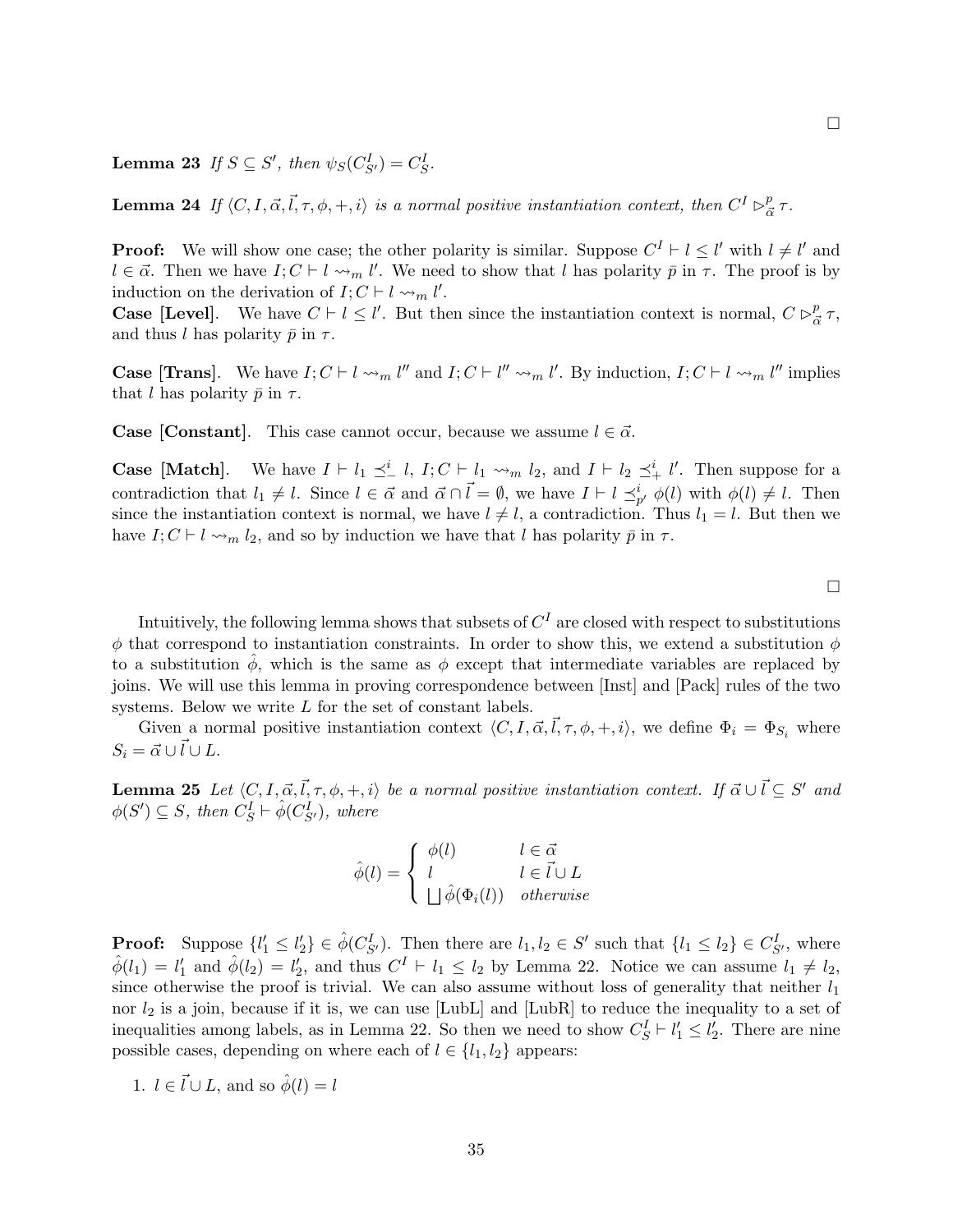- 2.  $l \in \vec{\alpha}$ , and so  $\hat{\phi}(l) = \phi(l)$  (this is disjoint from the first case since the instantiation context is normal)
- 3. otherwise  $\hat{\phi}(l) = \bigsqcup \hat{\phi}(\Phi_i(l))$

We proceed by case analysis.

- 1.  $l_1 \in \vec{l} \cup L$  and  $l'_1 = \hat{\phi}(l_1) = l_1$ . The cases for  $l_2$  are:
	- (a)  $l_2 \in \vec{l} \cup L$  and  $l'_2 = \hat{\phi}(l_2) = l_2$ . Then since  $C^I \vdash l_1 \leq l_2$  and  $l'_i = l_i$ , we have  $C^I \vdash l'_1 \leq l_2$ . And since  $\phi(S') \subseteq S$ , we have  $l'_1, l'_2 \in S$ . Thus  $C_S^I \vdash l'_1 \leq l'_2$ .
	- (b)  $l_2 \in \vec{\alpha}$  and  $l'_2 = \hat{\phi}(l_2) = \phi(l_2)$ . Then since the instantiation context is normal, we have  $C \rhd_{\bar{\alpha}}^p$  $\frac{p}{\alpha}$   $\tau$ . Then by Lemma 24 we have  $C^{I} \triangleright_{\bar{\alpha}}^{p}$  $\frac{p}{\vec{\alpha}} \tau$ . But then since  $C^I \vdash l_1 \leq l_2$  and  $l_2 \in \vec{\alpha}$ , we know  $l_2$  has polarity p in  $\tau$ . Then since  $l_2 \notin \vec{l}$ , by Lemma 17 we have  $I \vdash l_2 \preceq^i_{+} \phi(l_2)$ , since  $p \cdot p = +$  and in the instantiation  $D = \emptyset$ . Since the instantiation context is normal, we either have  $l_1 \in \vec{l}$  or  $l_1 \in L$ , all of which imply  $I \vdash l_1 \preceq^i_{\pm} l_1$  (the former by [Inst] or [Pack], and the latter by [Constant]). Then by [Match], we have

$$
\text{[Match]}\frac{I \vdash l_1 \preceq^i_\text{--} \phi(l_1) \qquad I; C \vdash l_1 \leadsto_m l_2 \qquad I \vdash l_2 \preceq^i_\text{+} \phi(l_2)}{I; C \vdash \phi(l_1) \leadsto_m \phi(l_2)}
$$

and so  $C^I \vdash l'_1 \leq l'_2$ . Since  $\phi(S') \subseteq S$ , we have  $l'_1, l'_2 \in S$ . Thus  $C_S^I \vdash l'_1 \leq l'_2$ .

- (c) Otherwise  $l'_2 = \hat{\phi}(l_2) = \bigsqcup \hat{\phi}(\Phi_i(l_2))$  Then since  $C^I \vdash l_1 \leq l_2$  and either  $l_1 \in \vec{l}$ , or  $l_1 \in L$ , we have  $l_1 \in \Phi_i(l_2)$ . Since  $\hat{\phi}(l_1) = l_1$ , we have  $l_1 \in \hat{\phi}(\Phi_i(l_2))$ . But then from [LubR], we get  $C^I \vdash l_1 \leq \hat{\phi}(l_2) = \bigsqcup \hat{\phi}(\Phi_i(l_2)).$  And since  $\phi(S') \subseteq S$ , we have  $l'_1 \in S$  and thus  $C_S^I \vdash l'_1 \leq l'_2.$
- 2.  $l_1 \in \vec{\alpha}$ . Then  $l'_1 = \hat{\phi}(l_1) = \phi(l_1)$ . The cases for  $l_2$  are:
	- (a)  $l_2 \in \vec{l} \cup L$  and  $\hat{\phi}(l_2) = l_2$ . This is analogous to case 1(b). Since the instantiation context is normal, we have  $C \triangleright^p_{\bar{\rho}}$  $\frac{p}{\vec{\alpha}}\tau$ . Then by Lemma 24, we have  $C^{I} \rhd_{\vec{\alpha}}^{p}$  $\frac{p}{\vec{\alpha}} \tau$ . But since  $C^I \vdash l_1 \leq l_2$ and  $l_1 \in \vec{\alpha}$ , we know that  $l_1$  has polarity  $\bar{p}$  in  $\tau$ . Then since  $l_1 \notin \vec{l}$ , Then by Lemma 17, we have  $I \vdash l_1 \preceq^i \phi(l_1)$ , since  $\bar{p} \cdot p = -$  and in the instantiation  $D = \emptyset$ . Since the instantiation context is normal and either  $l_2 \in \vec{l}$  or  $l_2 \in L$ , we also have  $I \vdash l_2 \preceq^i_{\pm} l_2$ . Then by [Match], we have

$$
\text{[Match]}\frac{I \vdash l_1 \preceq^i_{-} \hat{\phi}(l_1) \qquad I; C \vdash l_1 \leadsto_m l_2 \qquad I \vdash l_2 \preceq^i_{+} \hat{\phi}(l_2)}{I; C \vdash \hat{\phi}(l_1) \leadsto_m \hat{\phi}(l_2)}
$$

and so  $C^I \vdash l'_1 \leq l'_2$ . And since  $\phi(S') \subseteq S$ , we have  $l'_1, l'_2 \in S$ . Thus  $C_S^I \vdash l'_1 \leq l'_2$ .

(b)  $l_2 \in \vec{\alpha}$  and  $\hat{\phi}(l_2) = \phi(l_2)$ . As in 2(a) above, we have  $C^I \triangleright^p_{\vec{\alpha}}$  $_{\vec{\alpha}}^p \tau$ . Since  $C^I \vdash l_1 \leq l_2, l_1 \in \vec{\alpha}$ ,  $l_1 \notin \vec{l}$ , and  $l_2 \in \vec{\alpha}$ , we know that  $l_1$  has polarity  $\vec{p}$  in  $\tau$  and  $l_2$  has polarity  $p$  in  $\tau$ , and in the instantiation  $D = \emptyset$ . Then by Lemma 17, we have  $I \vdash l_1 \preceq_l^i l'_1$  and  $I \vdash l_2 \preceq_l^i l'_2$ . Then we have

$$
\text{[Match]} \frac{I \vdash l_1 \preceq^i_{-} \hat{\phi}(l_1) \qquad I; C \vdash l_1 \leadsto_m l_2 \qquad I \vdash l_2 \preceq^i_{+} \hat{\phi}(l_2)}{I; C \vdash \hat{\phi}(l_1) \leadsto_m \hat{\phi}(l_2)}
$$

so  $C^I \vdash l'_1 \leq l'_2$ . And since  $\phi(S') \subseteq S$ , we have  $l'_1, l'_2 \in S$ . Thus  $C_S^I \vdash l'_1 \leq l'_2$ .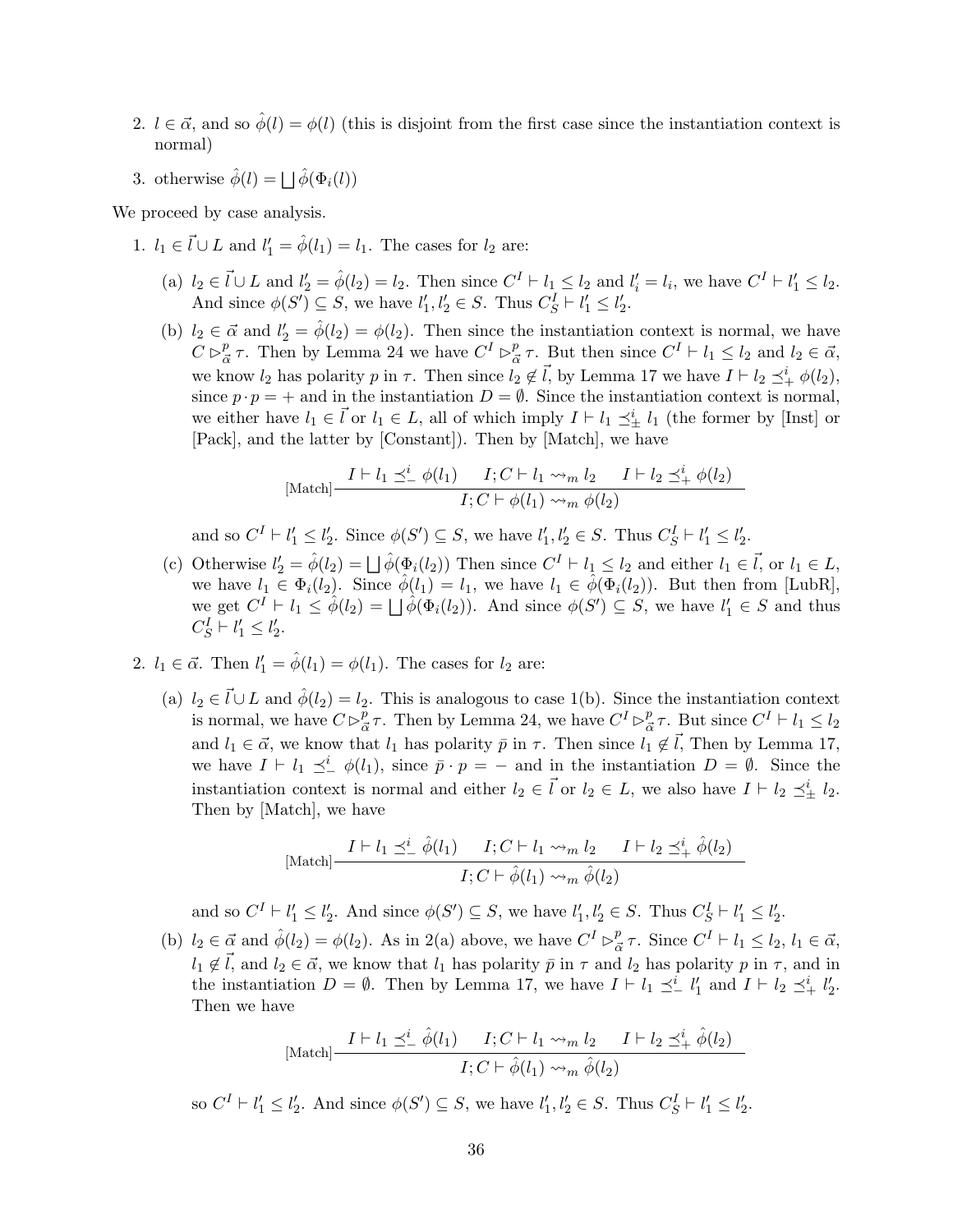- (c) Otherwise  $l'_2 = \hat{\phi}(l_2) = \bigsqcup \hat{\phi}(\Phi_i(l_2))$ . Then since  $C^I \vdash l_1 \leq l_2$  and  $l_1 \in \vec{\alpha}$ , we have  $l_1 \in \vec{\alpha}$  $\Phi_i(l_2)$ . So then  $l'_1 = \hat{\phi}(l_1) \in \hat{\phi}(\Phi_i(l_2))$ . Then from [LubR] we have  $C^I \vdash l'_1 \leq \bigsqcup \hat{\phi}(\Phi_i(l_2))$ . And since  $\phi(S') \subseteq S$ , we have  $l'_1 \in S$ . Therefore  $C_S^I \vdash l'_1 \leq l'_2$ .
- 3. Otherwise,  $l'_1 = \hat{\phi}(l_1) = \bigsqcup \hat{\phi}(\Phi_i(l_1))$ . The cases for  $l_2$  are:
	- (a)  $l_2 \in \vec{l} \cup L$  and  $\hat{\phi}(l_2) = \phi(l_2) = l_2$ . Then since  $C^I \vdash l_1 \leq l_2$ , we have  $C^I \vdash l' \leq l_2$  for all  $l' \in \Phi_i(l_1)$  (and  $l' \in S'$  by assumption) by [Trans] and [LubL] in Figure 14. Moreover, for each  $l' \in \Phi_i(l_1)$ , there are two cases.

i.  $l' \in \vec{l} \cup L$ . Apply case 1(a) to show  $C_S^I \vdash \hat{\phi}(l') \leq l'_2$ .

ii.  $l' \in \vec{\alpha}$ . Apply case 2(a) to show  $C_S^I \vdash \hat{\phi}(l') \leq l'_2$ .

Thus for all  $l' \in \Phi_i(l_1)$ , we have  $C_S^I \vdash \hat{\phi}(l') \leq l'_2$ . Then by [LubL], we have  $C_S^I \vdash$  $\bigsqcup \hat{\phi}(\Phi_i(l_1)) \leq \hat{\phi}(l_2)$ , or  $C_S^I \vdash l'_1 \leq l'_2$ .

- (b)  $l_2 \in \vec{\alpha}$  and  $\hat{\phi}(l_2) = \phi(l_2)$ . Since  $C^I \vdash l_1 \leq l_2$ , we have  $C^I \vdash l' \leq l_2$  for all  $l' \in \Phi_i(l_1)$ by [Trans] (and  $l' \in S'$  by assumption). For each  $l' \in \Phi_i(l_1)$ , there are two cases. If  $l' \in \vec{l} \cup L$ , apply case 1(b) to show  $C_S^{\vec{l}} \vdash \hat{\phi}(l') \leq l'_2$ . If  $l' \in \vec{\alpha}$ , apply case 2(b) to show  $C_S^I \vdash \hat{\phi}(l') \leq l'_2$ . Then by [LubL] as before,  $C_S^I \vdash l'_1 \leq l'_2$ .
- (c) Otherwise  $l'_2 = \hat{\phi}(l_2) = \bigsqcup \hat{\phi}(\Phi_i(l_2))$ . Then since  $C^I \vdash l_1 \leq l_2$ , we have  $C^I \vdash l' \leq l_2$  for all  $l' \in \Phi_i(l_1)$  by [Trans]. But then  $\Phi_i(l_1) \subseteq \Phi_i(l_2) \subseteq S'$ . Therefore  $\hat{\phi}(\Phi_i(l_1)) \subseteq \hat{\phi}(\Phi_i(l_2)) \subseteq S'$ . S. Then by [LubR] we have  $C^I \vdash l' \leq (\bigsqcup \hat{\phi}(\Phi_i(l_2)))$  for all  $l' \in \hat{\phi}(\Phi_i(l_1))$ , and so by [LubL] we have  $C^I \vdash (\bigsqcup \hat{\phi}(\Phi_i(l_1))) \leq (\bigsqcup \hat{\phi}(\Phi_i(l_2)))$ . Since  $\hat{\phi}(\Phi_i(l_1)) \subseteq \hat{\phi}(\Phi_i(l_2)) \subseteq S$ , we have  $C_S^I \vdash l'_1 \leq l'_2$ .

 $\Box$ 

**Definition 26** A negative instantiation context  $\langle C, I, \vec{\alpha}, \tau, \phi, -, i \rangle$  is normal if

- 1.  $I; \emptyset \vdash \tau \preceq^i_p \tau' : \phi$
- 2.  $C \rhd_{\vec{\alpha}}^ \overline{\vec{\alpha}}$   $\tau$
- 3.  $f(\tau') \cap \vec{\alpha} = \emptyset$
- 4. I is normal

Next we define a notion of a *normal* CFL *derivation*, which intuitively is one that corresponds directly to a derivation in Copy.

**Definition 27 (Normal CFL derivation)** A CFL derivation  $\mathcal{D}$  is normal if

- 1. Every instantiation context  $InstCtx(i, D)$  is normal
- 2. For all universal types  $(\forall \vec{\alpha}.\tau,\vec{l})$ , it is the case that  $\vec{\alpha} = f(\tau) \setminus \vec{l}$ .
- 3. For all existential types  $\exists^{\vec{l}} \vec{\alpha} \cdot \tau l$ , it is the case that  $C^I_{\vec{\alpha}} \rhd_{\vec{\alpha}}^ \frac{1}{\vec{\alpha}}\tau$ , *i.e.*, the constraint sets in translated existential types are always negatively polarized with respect to the base type.
- 4. All polymorphic types created in [Let] and [Pack] have distinct bound labels  $\vec{\alpha}$ .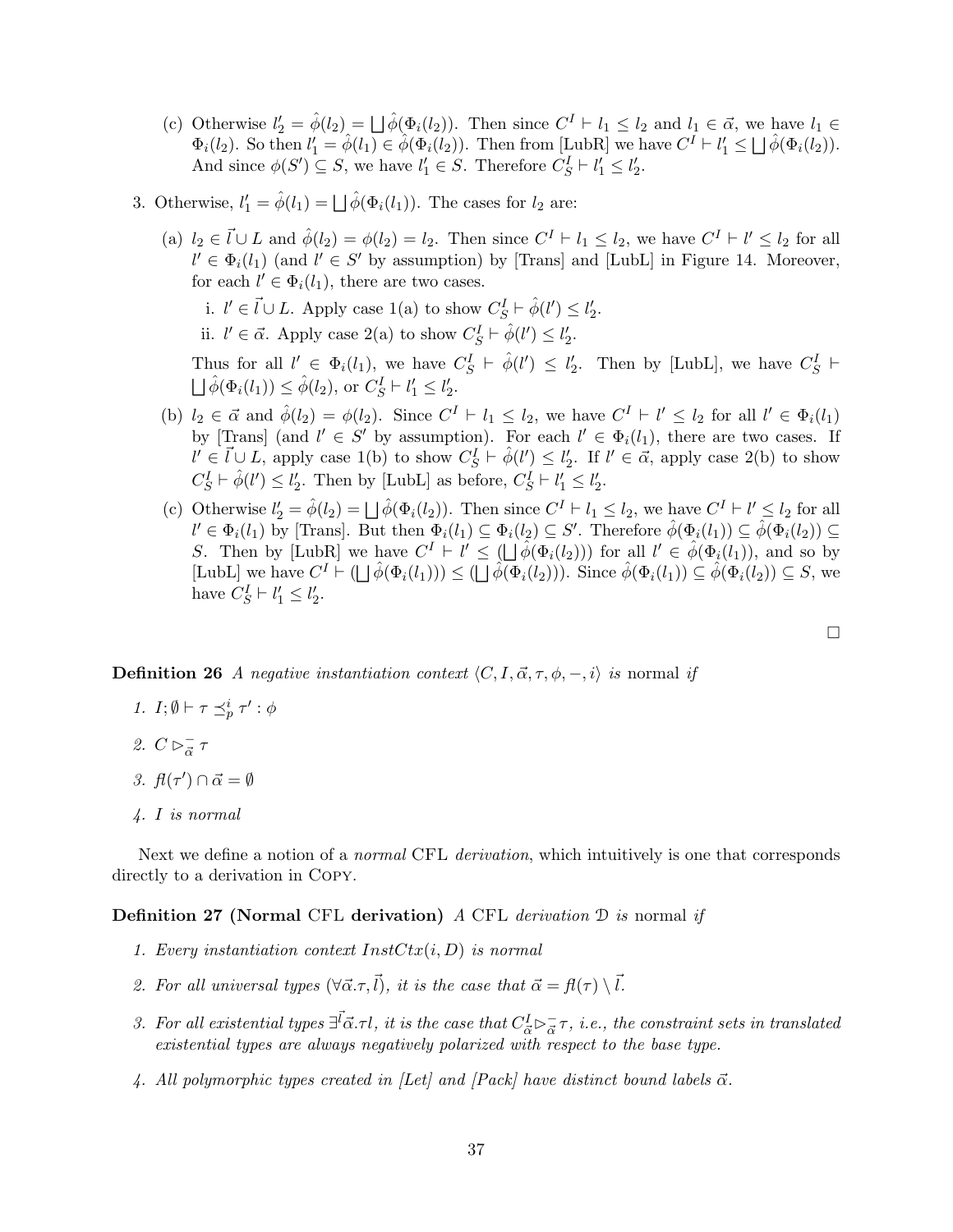5. For every two sub-derivations  $\mathcal{D}_1$ ,  $\mathcal{D}_2$  in  $\mathcal{D}_2$ , where  $\mathcal{D}_1$  is not a part of  $\mathcal{D}_2$  and conversely, the only common labels between  $\mathcal{D}_1$  and  $\mathcal{D}_2$  are in the  $\Gamma$  assumptions and concluding types of  $\mathcal{D}_1$ and  $\mathcal{D}_2$ .

Notice that every sub-derivation of a normal CFL derivation is normal.

**Lemma 28** If  $I; C; \Gamma \vdash_{CFL} e : \tau$ , then there exists a normal CFL derivation  $I'; C'; \Gamma \vdash_{CFL} e : \tau$ .

**Proof:** We walk through the conditions. Satisfying conditions 4 and 5 is a matter of picking fresh labels wherever possible. Condition 2 is satisfied by construction of [Let] and [Fix]. And condition 1 follows by reasoning similar to [9]. Observe that reasoning similar to Lemma 33 below shows that  $C \rhd_{\bar{\alpha}}^p$  $\frac{p}{\vec{\alpha}} \tau$  at uses of [Pack].

The only tricky condition to show is 3. We sketch the proof. Consider the constraints generated in the  $e_2$  sub-derivation portion of [Unpack]:

$$
I;C;\Gamma,x:\tau\vdash_{CFL} e_2:\tau'
$$

Within the body of  $e_2$ , we can assume that [Sub] is always applied after x. Thus for any l appearing positively in  $\tau$ , we will only generate constraints  $l \leq l'$ , and vice-versa for labels appearing negatively. Thus the constraints generated in this portion of the derivation are negatively polarized with respect to  $\tau$  and  $\vec{\alpha}$ , and so far  $C_{\vec{\alpha}}^I \rhd_{\vec{\alpha}}^ \frac{1}{\alpha}$   $\tau$ , since transitively closing these constraints does not affect polarity, and neither does restricting to  $\vec{\alpha}$ .

Otherwise, suppose we have an application of [Sub] with

$$
C; \emptyset; \emptyset \vdash \exists^{l'_1} \vec{\alpha_1} . \tau_1 \leq \exists^{l'_2} \vec{\alpha_2} . \tau_2
$$

Then let  $l_i \in \vec{\alpha_i}$  be labels in the same positions in  $\tau_i$ . Each occurs with the same polarity. Suppose the  $l_i$  appear positively. Then [Sub-Index-2] generates the constraint  $C \vdash l_1 \leq l_2$ . Clearly we have violated the polarity restriction for  $l_2$  in C. However, observe that in  $C_{\vec{\alpha_2}}^I$ , we have that  $l_1$  is the join of no elements, and this holds transitively even with more applications of [Sub], since they can only add lower bounds to  $l_2$  that do not appear in  $\vec{\alpha_2}$ . (Only [Unpack] can add constraints in the other direction, and once we unpack something we cannot re-pack it in the same scope). Thus this constraint is vacuous, and we ignore it for computing polarities. (If we did not ignore these constraints, then [LubL] would allow us to put any label on the right hand side of a constraint, in any constraint system.) Similarly, if the  $l_i$  appear negatively, [Sub] generates the constraint  $C \vdash l_2 \leq l_1$ , but in  $C_{\alpha_2}^I$ , we have that  $l_1$  is the join of some elements including  $l_2$ , which is again vacuous, and more applications of [Sub] can only add upper bounds to  $l_2$  that do not appear in  $\vec{\alpha_2}$ .

Otherwise, suppose we have an application of [Inst] with

$$
I; \emptyset \vdash \exists^{l'_1} \vec{\alpha}.\tau_1 \preceq^i_+ \exists^{l'_2} \vec{\alpha}.\tau_2
$$

Then [Inst-Index-2] generates no constraints, and reasoning about the type  $\exists^{l'_1} \vec{\alpha} . \tau_1$  shows that positively occurring labels in  $\tau_1$  can only have lower bounds and negatively occurring labels can only have upper bounds.

Finally, otherwise suppose we have an application of [Pack] with

$$
I;\emptyset \vdash \exists^{l'_2}\vec{\alpha}.\tau_2 \preceq^i_{-} \exists^{l'_1}\vec{\alpha}.\tau_1
$$

Then [Inst-Index-2] generates no constraints, and reasoning about the type  $\exists^{l'_1} \vec{\alpha} . \tau_1$  shows that positively occurring labels in  $\tau_1$  can only have upper bounds and negatively occurring labels can only have lower bounds.

The cases of uses of [Sub], [Pack], and [Inst] deeper in a type are similar.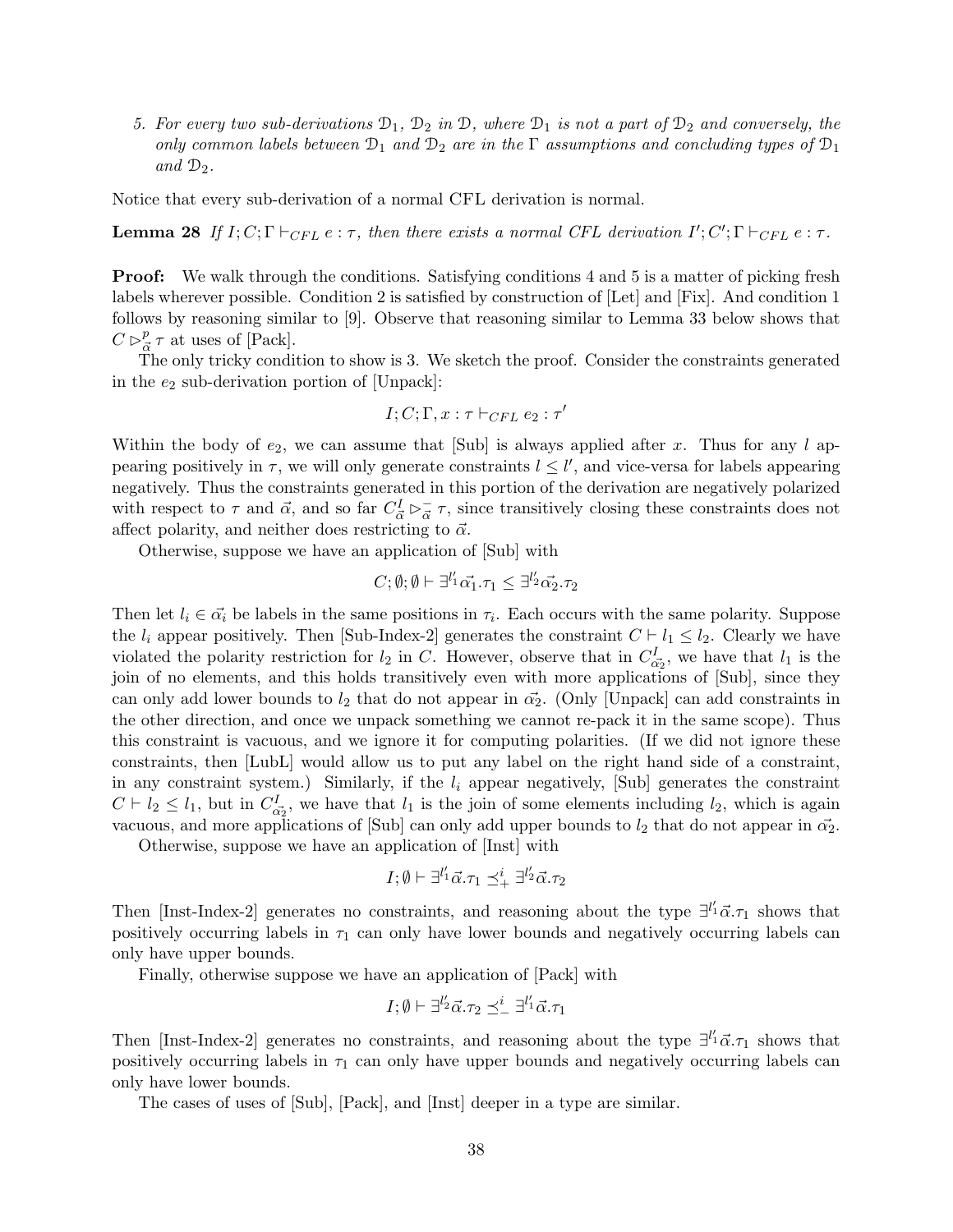$$
\Psi_{C,I}(int^{l}) = int^{l} \n\Psi_{C,I}(\tau_1 \to^l \tau_2) = \Psi_{C,I}(\tau_1) \to^l \Psi_{C,I}(\tau_2) \n\Psi_{C,I}(\tau_1 \times^l \tau_2) = \Psi_{C,I}(\tau_1) \times^l \Psi_{C,I}(\tau_2) \n\Psi_{C,I}(\exists^l \vec{\alpha}.\tau) = \exists^l \vec{\alpha} [C_{\vec{\alpha}}^I] . (\Psi_{C,I}(\tau)) \n\Psi_{C,I}(\Gamma, f : (\forall \vec{\alpha}.\tau, \vec{l})) = \Psi_{C,I}(\Gamma), f : \forall \vec{\alpha} [C_{(\vec{\alpha} \cup \vec{l})}^I] . (\Psi_{C,I}(\tau)) \n\Psi_{C,I}(\Gamma, x : \tau) = \Psi_{C,I}(\Gamma), (\Psi_{C,I}(\tau))
$$

Figure 16: Translation from CFL types to Copy types

Finally, we can prove that for every normal CFL derivation, there exists an equivalent Copy derivation. Intuitively, a program type checks under CFL constraints  $I$  and  $C$ , then it should type check under COPY with constraints  $C<sup>I</sup>$  (this turns out not quite to work; see below). When translating the derivation, we also need to choose the constraint systems for polymorphic Copy types, and these systems are implicit in CFL. Rehof, Fahndrich, and Das [9] choose  $C<sup>I</sup>$  as the constraint system for all polymorphic types. However, this does not work in our system, because existentials are higher-order. We could translate the type  $(\forall \vec{\alpha}.(\exists^{l'} \vec{\alpha'},\tau), \vec{l})$  to  $\forall \vec{\beta}[C^{\vec{l}}].(\exists^{l'} \vec{\beta'}[C^{\vec{l}}].\tau)$ , but when we instantiate the latter, the instantiation might cause substitutions on some of the variables in the  $C<sup>I</sup>$  of the existential type. Instead, for existentials, we put in a subset of  $C<sup>I</sup>$  that is restricted to the bound labels in the type. By construction of the CFL system, these bound labels can never mix with free labels. Similarly, for universal types, we plug in  $C<sup>I</sup>$  restricted to the bound labels and the free labels of the universal; for universals, free labels do not cause problems, because they are not first-class. Figure 16 defines a translation function  $\Psi_{C,I}$  that takes COPY types and transforms them to CFL types. For an existential  $\exists^{l} \vec{\alpha}.\tau$ , we choose as the COPY constraints  $C^I_{\vec{\alpha}}$ . The strong hypothesis in [Unpack] in Figure 10 guarantees that this is safe, because quantified labels can never mix with non-quantified labels. For universal types, on the other hand, we allow quantified types to be constrained by non-quantified types, and thus for a type  $(\forall \vec{\alpha}.\tau, l)$ we choose the constraints  $C^I_{(\vec{\alpha} \cup \vec{l})}$ . Intuitively, these are exactly the labels that "matter" to a caller of the quantified type—those that are bound in the type and those that may be free in the type. Any other labels (for example, intermediate labels constructed in the function body) are irrelevant except for their effects on  $\vec{\alpha}$  and  $\vec{l}$ .

**Lemma 29** For any substitution  $\phi$ , we have  $\phi(\Psi_{C,I}(\tau)) = \Psi_{C,I}(\phi(\tau)).$ 

**Proof:** By induction on the definition of  $\Psi_{C,I}$ . The interesting cases are existentials and universals. Letting  $\phi'(l) = l$  for  $l \in \vec{\alpha}$  and  $\phi'(l) = \phi(l)$  otherwise, we have

$$
\phi(\Psi_{C,I}(\exists^{l}\vec{\alpha}.\tau)) = \phi(\exists^{l}\vec{\alpha}[\vec{C}^{I}_{\vec{\alpha}}].(\Psi_{C,I}(\tau)))
$$
\n
$$
= \exists^{\phi(l)}\vec{\alpha}[\phi'(\vec{C}^{I}_{\vec{\alpha}}].\phi'(\Psi_{C,I}(\tau)))
$$
\n
$$
= \exists^{\phi(l)}\vec{\alpha}[\vec{C}^{I}_{\vec{\alpha}}].\phi'(\Psi_{C,I}(\tau)))
$$
\nby definition of  $\phi'$ \n
$$
= \exists^{\phi(l)}\vec{\alpha}[\vec{C}^{I}_{\vec{\alpha}}].\Psi_{C,I}(\phi'(\tau)))
$$
 by induction\n
$$
= \Psi_{C,I}(\phi(\exists^{l}\vec{\alpha}.\tau))
$$

**Lemma 30** For any set S, we have  $\psi_{(f(\Gamma) \cup S)}(\Psi_{C,I}(\Gamma)) = \Psi_{C,I}(\Gamma)$ .

39

 $\Box$ 

 $\Box$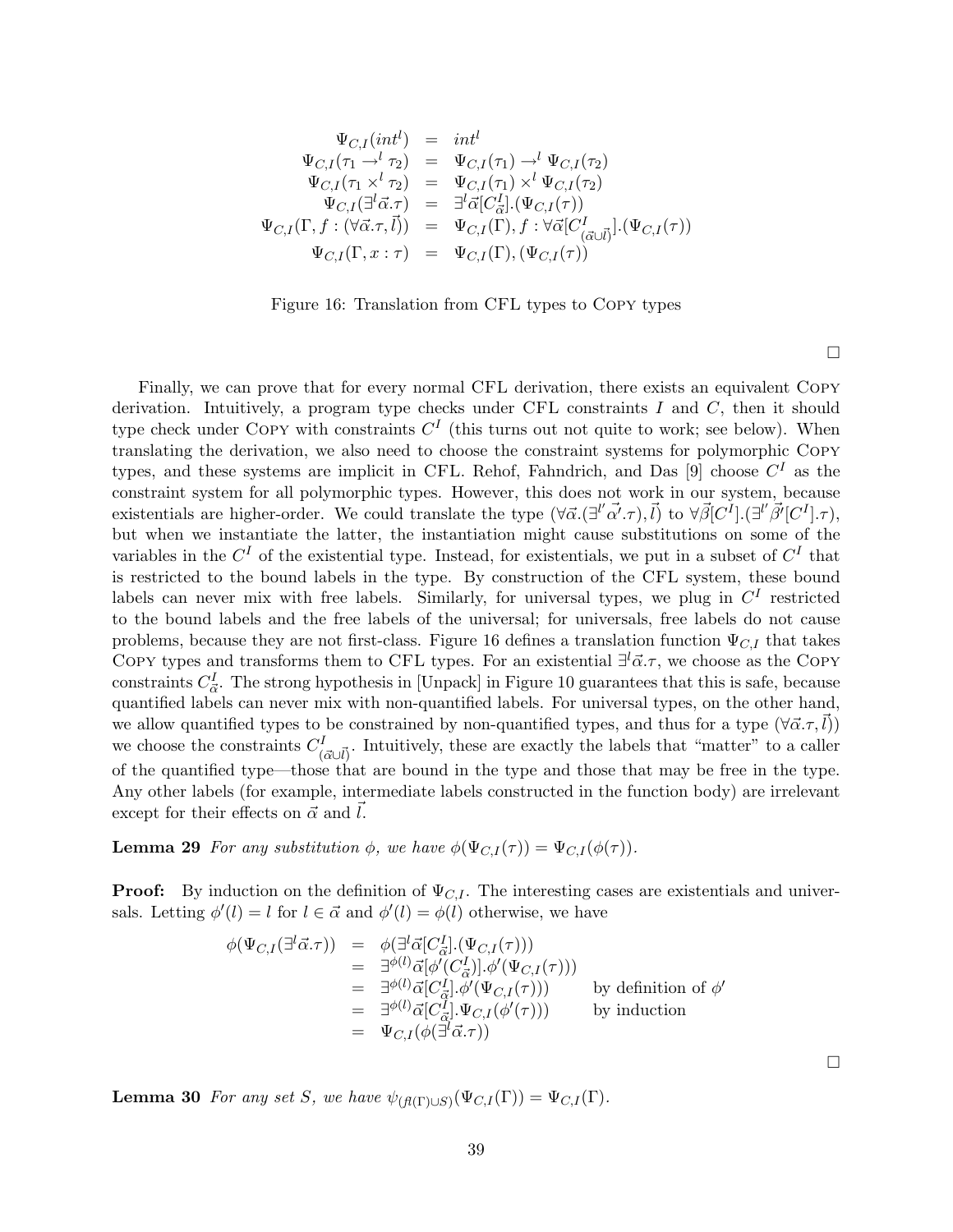**Proof:** The proof is by induction. Let  $\psi = \psi_{(f(\Gamma) \cup S)}$ . For regular types  $\tau$  in the range of  $\Gamma$ , we have  $\psi(\Psi_{C,I}(\tau)) = \Psi_{C,I}(\psi(\tau))$  by Lemma 29. But since  $\tau$  is in the range of  $\Gamma$ ,  $\psi(\tau) = \tau$ .

For universals, let  $\psi'(l) = l$  for  $l \in \vec{\alpha}$  and  $\psi'(l) = \psi(l)$  otherwise, and then we have

$$
\psi(\Psi_{C,I}((\forall \vec{\alpha}.\tau,\vec{l}))) = \psi(\forall \vec{\alpha}[C^I_{(\vec{\alpha}\cup\vec{l})}].(\Psi_{C,I}(\tau)))
$$
  
\n
$$
= \forall \vec{\alpha}[\psi'(C^I_{(\vec{\alpha}\cup\vec{l})}].\psi'(\Psi_{C,I}(\tau))
$$
  
\n
$$
= \forall \vec{\alpha}[C^I_{(\vec{\alpha}\cup\vec{l})}].\psi'(\Psi_{C,I}(\tau)) \qquad \text{Since } \vec{l} \in \mathcal{H}(\Gamma)
$$
  
\n
$$
= \forall \vec{\alpha}[C^I_{(\vec{\alpha}\cup\vec{l})}].\Psi_{C,I}(\psi'(\tau)) \qquad \text{by Lemma 29}
$$
  
\n
$$
= \Psi_{C,I}(\psi((\forall \vec{\alpha}.\tau,\vec{l})))
$$

Lemma 31  $f(\Psi_{C,I}(\tau)) = f(\tau)$ 

**Proof:** By induction on the definition of  $\Psi_{C,I}$ . The only interesting case is  $\Psi_{C,I}(\exists^{l}\vec{\alpha}.\tau)$  =  $\exists^{l} \vec{\alpha}[C_{\vec{\alpha}}^{I}](\Psi_{C,I}(\tau))$ . By induction, we have  $\vec{\mu}(\Psi_{C,I}(\tau)) = \vec{\mu}(\tau)$ . Then observe that  $\vec{\mu}(C_{\vec{\alpha}}^{I}) = \vec{\alpha}$ . Thus  $\begin{split} &f(\exists^l\vec{\alpha}[\overline{C}^I_{\vec{\alpha}}].(\Psi_{C,I}(\tau)))=\{l\}\cup((fl(\Psi_{C,I}(\tau))\cup fl(\overline{C}^I_{\vec{\alpha}}))\setminus\vec{\alpha})=\{l\}\cup((fl(\Psi_{C,I}(\tau))\setminus\vec{\alpha})=\{l\}\cup(fl(\tau)\setminus\vec{\alpha})=\{l\}\cup(f\setminus\vec{\alpha})\} \end{split}$  $\mathit{fl}(\exists^l\vec{\alpha}.\tau).$ 

 $\Box$ 

**Lemma 32** Given types from a normal derivation,  $f(\Psi_{C,I}(\Gamma)) \subseteq f(\Gamma)$ .

**Proof:** The interesting case (ignoring the environment and focusing on the  $\forall$  type) is  $\Psi_{C,I}((\forall \vec{\alpha}. \tau, \vec{l}))$  =  $\forall \vec{\alpha} [C^I_{(\vec{\alpha} \cup \vec{l})}] . (\Psi_{C,I}(\tau))$ . Since the derivation is normal,  $\vec{\alpha} = \vec{\mu}(\tau) \setminus \vec{l}$ . Thus

$$
\begin{array}{rcl}\n\mathit{fl}(\forall \vec{\alpha} [C^I_{(\vec{\alpha} \cup \vec{l})}] . (\Psi_{C,I}(\tau))) & = & \left( \mathit{fl}(C^I_{(\vec{\alpha} \cup \vec{l})}) \cup \mathit{fl}(\Psi_{C,I}(\tau)) \right) \setminus \vec{\alpha} \\
& \subseteq & \left( \vec{\alpha} \cup \vec{l} \cup \mathit{fl}(\tau) \right) \setminus \vec{\alpha} \\
& = & \vec{l} \cup (\mathit{fl}(\tau) \setminus \vec{\alpha}) \\
& = & \mathit{fl}((\forall \vec{\alpha} \cdot \tau, \vec{l}))\n\end{array}
$$

**Lemma 33** Given a type  $\exists^{l} \vec{\alpha}$ . $\tau$  from a normal CFL derivation, we have  $C_{\vec{\alpha}}^{I} \rhd_{\vec{\alpha}}^{-}$  $\frac{1}{\vec{\alpha}}\tau$ , *i.e.*, the constraint sets in translated existential types are always negatively polarized with respect to the base type.

Proof:

 $\Box$ 

 $\Box$ 

**Lemma 34** Let  $\langle C, I, \vec{\alpha}, \tau, \phi, -, i \rangle$  be a negative instantiation context in a normal CFL derivation. If  $\vec{\alpha} \subseteq S'$  and  $\phi(S') \subseteq S$ , then  $C_S^I \vdash \check{\phi}(C_{S'}^I)$ , where

$$
\check{\phi}(l) = \begin{cases} \phi(l) & l \in \vec{\alpha} \\ l & l \in L \\ \Box \check{\phi}(\Phi_i(l)) & otherwise \end{cases}
$$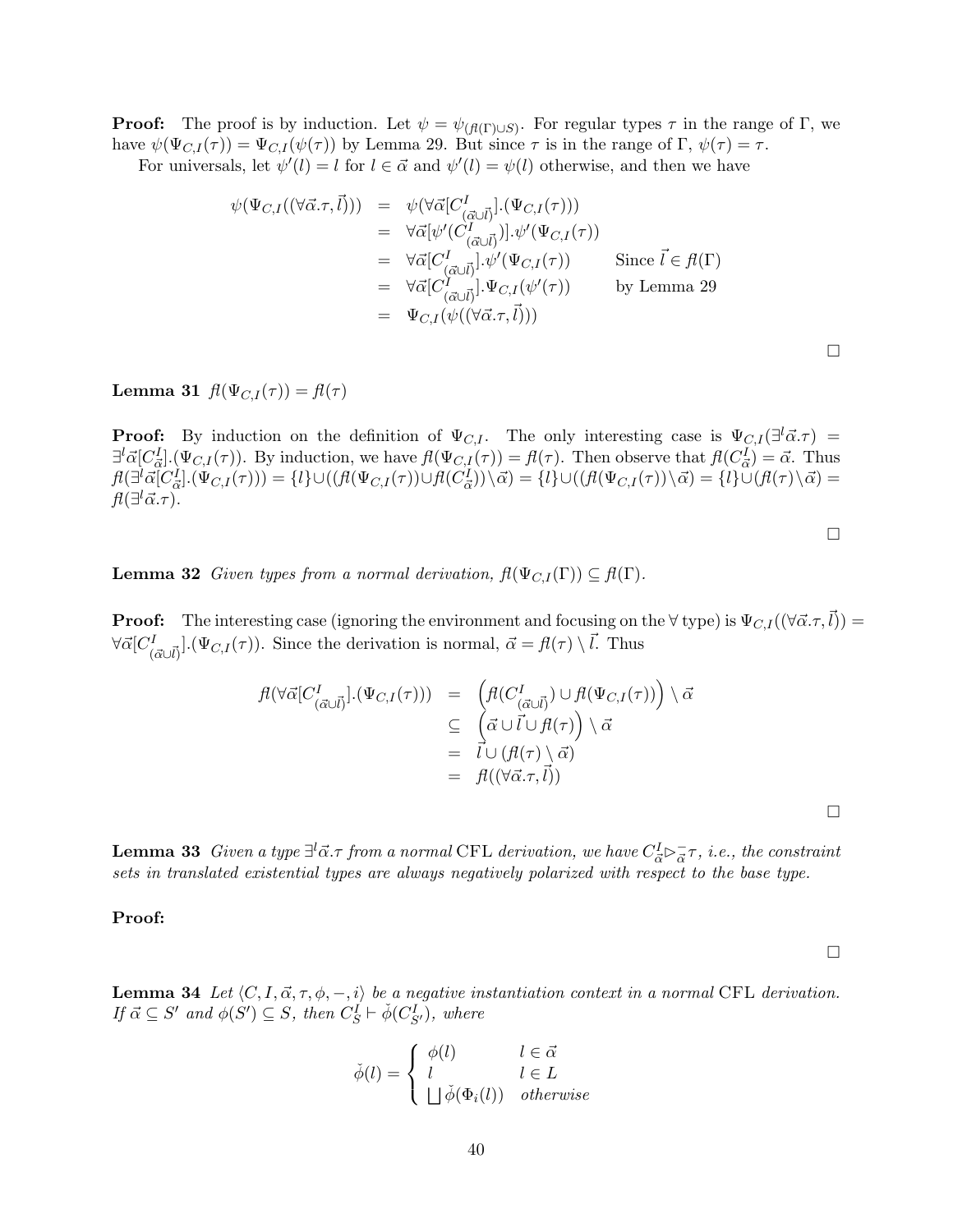**Proof:** The proof is the same as in Lemma 25, observing that all  $l \in \vec{\alpha}$  only appear on the left-hand side of an instantiation constraint, by [Inst-Index-2] and assumption that the derivation is normal.

 $\Box$ 

In order to translate subtyping derivations, we also need to translate the  $D$  from Figure 11 into the D of Figure 7. We define  $\Psi_{C,I}(\emptyset) = \emptyset$ , and  $\Psi_{C,I}(D \oplus \vec{\alpha}) = (\Psi_{C,I}(D))[l \mapsto \Psi_{C,I}(D) + 1, \forall l \in \vec{\alpha}].$ 

Lemma 35 If  $C; D; D \vdash l \leq l'$  then  $C_{(l,l')}^I; \Psi_{C,I}(D) \vdash_{cp} l \leq l'.$ 

**Proof:** By induction on  $C; D; D \vdash l \leq l'$ . Case [Sub-Index-1]. We have

$$
[\text{Sub-Index-1 (CFL)]} \frac{C \vdash l \leq l'}{C; \emptyset; \emptyset \vdash l \leq l'}
$$

Then since  $\Psi_{C,I}(\emptyset) = \emptyset$  and  $\emptyset(l) = \emptyset(l') = 0$ , we have

$$
(\Psi_{C,I}(D))(l) = (\Psi_{C,I}(D))(l') = 0
$$
  
[Sub-Label-1 (Copy)]
$$
\frac{C_{(l,l')}^I \vdash l \le l'}{C_{(l,l')}^I; \Psi_{C,I}(D) \vdash_{cp} l \le l'}
$$

Case [Sub-Index-2]. We have

$$
[\text{Sub-Index-2 (CFL)]} \frac{C \vdash l_j \le l_j}{C; D \oplus \{l_1, \dots, l_n\}; D \oplus \{l_1, \dots, l_n\} \vdash l_j \le l_j}
$$

Notice that by assumption both  $D_i$ 's must be the same. Also, notice that  $\Psi_{C,I}(D\oplus\{l_1,\ldots,l_n\})(l_j)$ 0 by definition.

$$
[\text{Sub-Label-2 (Copy)}] \frac{(\Psi_{C,I}(D \oplus \{l_1,\ldots,l_n\}))(l) > 0}{C_{(l_j)}^I; \Psi_{C,I}(D \oplus \{l_1,\ldots,l_n\}) \vdash_{cp} l_j \leq l_j}
$$

Case [Sub-Index-3]. We have

$$
[\text{Sub-Index-3 (CFL)}] \frac{C; D; D \vdash l \leq l' \quad l \neq l_i \quad l' \neq l_j \quad \forall i, j \in [1..n]}{C; D \oplus \{l_1, \dots, l_n\}; D \oplus \{l_1, \dots, l_n\} \vdash l \leq l'}
$$

By induction,  $C_{(l,l')}^I$ ;  $\Psi_{C,I}(D) \vdash_{cp} l \leq l'$ . Let  $\vec{\alpha} = \{l_1,\ldots,l_n\}$ . Then since  $l,l' \neq l_i$  for any i, we have  $(\Psi_{C,I}(D \oplus \vec{\alpha}))(l) = (\Psi_{C,I}(D))(l)$  and  $(\Psi_{C,I}(D \oplus \vec{\alpha}))(l') = (\Psi_{C,I}(D))(l')$ . Then there are two cases:

1. If  $C_{(l,l')}^I$ ;  $\Psi_{C,I}(D) \vdash_{cp} l \leq l'$  by [Sub-Label-1 (COPY)], then  $(\Psi_{C,I}(D))(l) = (\Psi_{C,I}(D))(l') = 0$ . But then  $(\Psi_{C,I}(D \oplus \vec{\alpha})(l) = (\Psi_{C,I}(D \oplus \vec{\alpha})(l')) = 0$ , so we have

$$
(\Psi_{C,I}(D \oplus \vec{\alpha}))(l) = (\Psi_{C,I}(D \oplus \vec{\alpha}))(l') = 0
$$
  
[Sub-Label-1 (Copy)]
$$
\frac{C_{(l,l')}^I \vdash l \leq l'}{C_{(l,l')}^I; \Psi_{C,I}(D \oplus \vec{\alpha}) \vdash_{cp} l \leq l'}
$$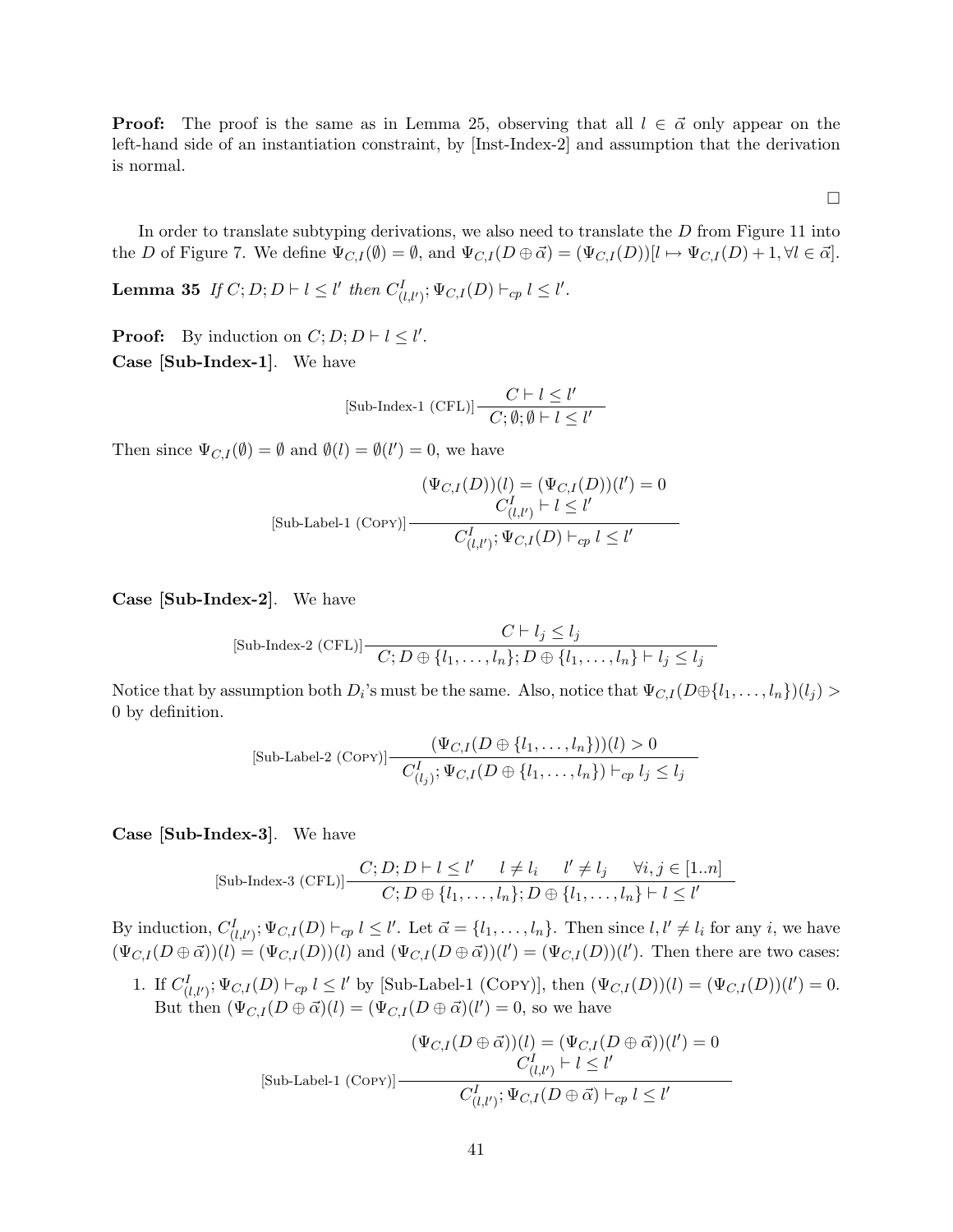2. If  $C_{(l,l')}^I$ ;  $\Psi_{C,I}(D) \vdash_{cp} l \leq l'$  by [Sub-Label-2 (COPY)], then  $(\Psi_{C,I}(D))(l) > 0$  and  $l = l'$ , and therefore  $(\Psi_{C,I}(D \oplus \vec{\alpha}))$  (*l*) > 0, and so we have

$$
[\text{Sub-Label-2 (Copy)}] \frac{(\Psi_{C,I}(D \oplus \vec{\alpha}))(l) > 0}{C_{(l,l')}^I; \Psi_{C,I}(D \oplus \vec{\alpha}) \vdash_{cp} l \leq l'}
$$

 $\Box$ 

**Lemma 36 (Subtyping reduction from CFL to COPY)** Let  $\mathcal{D}$  be a normal CFL derivation of  $C; D; D \vdash \tau \leq \tau'.$  Then  $C^I_{(\tau, \tau')}; \Psi_{C,I}(D) \vdash_{cp} \Psi_{C,I}(\tau) \leq \Psi_{C,I}(\tau').$ 

Proof: By induction on the given CFL derivation. Case [Sub-Int]. We have

$$
[\text{Sub-Int (CFL)]} \frac{C; D; D \vdash l \leq l'}{C; D; D \vdash int^{l} \leq int^{l'}}
$$

Then by Lemma 35 we have  $C_{(l,l')}^I$ ;  $\Psi_{C,I}(D) \vdash_{cp} l \leq l'$ . But then we have

$$
[\text{Sub-Int (COPY)}] \frac{C_{(l,l')}^I \colon \Psi_{C,I}(D) \vdash_{cp} l \le l'}{C_{(l,l')}^I \colon \Psi_{C,I}(D) \vdash_{cp} int^l \le int^{l'}}
$$

**Case [Sub-Pair], [Sub-Fun].** By induction, using Lemma 35 and the definition of  $\Psi_{C,I}$ .

Case [Sub-∃]. We have

$$
D_1 = D \oplus \alpha_1^* \n D_2 = D \oplus \alpha_2^*
$$
  
\n
$$
[Sub\text{-} \exists ] \frac{C; D_1; D_2 \vdash \tau_1 \le \tau_2 \quad C; D; D \vdash l_1 \le l_2}{C; D; D \vdash \exists^{l_1} \alpha_1^*.\tau_1 \le \exists^{l_2} \alpha_2^*.\tau_2}
$$

Let  $T = \{l_1, l_2\} \cup (f(\ell(\tau_1)\backslash \vec{\alpha_1}) \cup (f(\ell(\tau_2)\backslash \vec{\alpha_2})$ . Let  $\phi$  be an alpha-renaming such that  $\phi(\vec{\alpha_2}) = \vec{\alpha_1}$ . This is always well-defined by the assumption that the derivation is normal and by the subtyping rules of Figure 11. Then  $\phi(D_2) = D_1$ , and thus since  $C; D_1; D_2 \vdash \tau_1 \leq \tau_2$ , we have  $C; D_1; D_1 \vdash \tau_1 \leq \phi(\tau_2)$ . Then by induction we have  $C^I_{(\tau_1,\phi(\tau_2))}$ ;  $\Psi_{C,I}(D_1) \vdash_{cp} \Psi_{C,I}(\tau_1) \leq \Psi_{C,I}(\phi(\tau_2))$ . But notice that by [Sub-Label-2] in Figure 7, no (nontrivial) constraints between variables in  $\Psi_{C,I}(D_1)$  are ever generated. Thus we have  $C^I_{((\tau_1,\phi(\tau_2))\setminus\vec{\alpha_1})}$ ;  $\Psi_{C,I}(D_1) \vdash_{cp} \Psi_{C,I}(\tau_1) \leq \Psi_{C,I}(\phi(\tau_2))$ . Notice that by definition of  $\phi$ , we have

$$
((\textit{fl}(\tau_1) \setminus \vec{\alpha_1}) \cup (\textit{fl}(\tau_2) \setminus \vec{\alpha_2})) = ((\textit{fl}(\tau_1) \setminus \vec{\alpha_1}) \cup (\phi(\textit{fl}(\tau_2)) \setminus \vec{\alpha_1}))
$$

And thus by Lemmas 22 and 29 we have  $C_T^I$ ;  $\Psi_{C,I}(D_1) \vdash_{cp} \Psi_{C,I}(\tau_1) \leq \phi(\Psi_{C,I}(\tau_2)).$ 

Also by Lemmas 35 and 22 we have  $C_T^I, \Psi_{C,I}(D) \vdash l_1 \leq l_2$ .

We need to show that  $C_{\vec{\alpha_1}}^I \vdash \phi(C_{\vec{\alpha_2}}^I)$ . Since the derivation is normal, we have  $C_{\vec{\alpha_2}}^I \rhd_{\vec{\alpha_2}}^ \bar{a_2}$   $\tau_2$ . Observe that by the subtyping rules in Figure 11, for label  $l \in \vec{\alpha_2}$ , if l has polarity + in  $\tau_2$  then  $\phi(l) \leq l$ , and if l has polarity – in  $\tau_2$  then  $l \leq \phi(l)$ .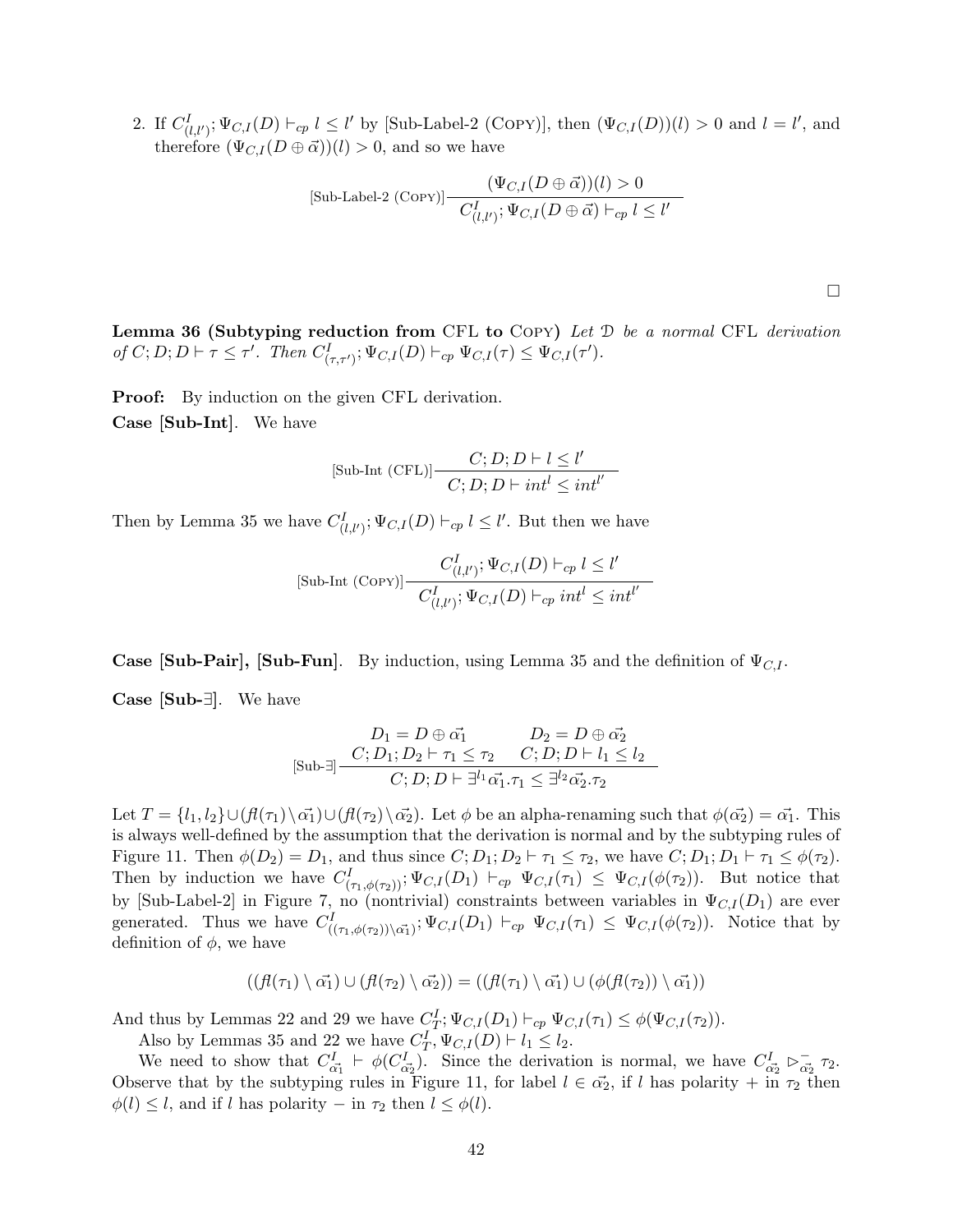Pick a label  $l \in \vec{\alpha_2}$ . Suppose that  $C_{\vec{\alpha_2}}^I \vdash l' \leq l$ . Then by definition, l has polarity – in  $\tau_2$ . Thus  $l \leq \phi(l)$ . By construction, l' is a join of the constants and labels in  $\vec{\alpha_2}$ , and by [LubL], we have that for all labels  $l'' \in l'$  we have  $C_{\vec{\alpha_2}}^I \vdash l'' \leq l'$ . Then  $l''$  has polarity  $+$  in  $\tau_2$ , and thus  $\phi(l'') \leq l''$ . But then  $C^I \vdash \phi(l'') \leq \phi(l)$ . And since this holds for all  $l'' \in l'$ , by [LubL] we have  $C^I_{\vec{\alpha_1}} \vdash \phi(l'') \leq \phi(l)$ , since  $\phi(l''), \phi(l) \in \vec{\alpha_1}.$ 

Similarly, Suppose that  $C_{\alpha_2}^I \vdash l \leq l'$ . Then by definition, l has polarity + in  $\tau_2$ , and hence  $\phi(l) \leq l$ . By construction, l' is a join of the constants and labels in  $\vec{\alpha_2}$ . There are two cases. If  $C_{\vec{\alpha_2}}^I \vdash l \leq (l \sqcup S)$  by [LubR] for some set S, there is nothing to prove, since by [LubR] we have  $C_{\vec{\alpha_1}}^I \vdash \phi(l) \leq (\phi(l) \sqcup \phi(S)).$  Otherwise, we have  $C_{\vec{\alpha_2}}^I \vdash l \leq l''$  for some  $l' \in \vec{\alpha_2}$ . Then  $l''$  has polarity – in  $\tau_2$ , and thus  $l'' \leq \phi(l'')$ . Then  $C^I \vdash \phi(l) \leq \phi(l'')$ , and thus  $C^I_{\vec{\alpha_1}} \vdash \phi(l) \leq \phi(l'')$ , since  $\phi(l), \phi(l'') \in \vec{\alpha_1}.$ 

Thus we have  $C_{\vec{\alpha_1}}^I \vdash \phi(C_{\vec{\alpha_2}}^I)$ . Notice that there is not requirement that these constraints are part of  $C_T^I$ , which follows the COPY system pattern that constraints on existential types do not "leak" out to the outer constraint context upon subtyping them.

Finally, by alpha-conversion we have  $\exists^{l_2} \vec{\alpha_2} [C_{\vec{\alpha_2}}^I] \cdot \tau_2 = \exists^{l_2} \phi(\vec{\alpha_2}) [\phi(C_{\vec{\alpha_2}}^I)] \cdot \phi(\tau_2)$ Thus we have

$$
C_{\vec{\alpha_1}}^I \vdash \phi(C_{\vec{\alpha_2}}^I)
$$
\n
$$
D_1 = (\Psi_{C,I}(D))[l \mapsto (\Psi_{C,I}(D))(l) + 1, \forall l \in \vec{\alpha_1}]
$$
\n
$$
C_T^I; D_1 \vdash \Psi_{C,I}(\tau_1) \le \phi(\Psi_{C,I}(\tau_2))
$$
\n
$$
C_T^I; \Psi_{C,I}(D) \vdash l_1 \le l_2
$$
\n
$$
C_T^I; \Psi_{C,I}(D) \vdash \exists^{l_1} \vec{\alpha_1} [C_{\vec{\alpha_1}}^I].\Psi_{C,I}(\tau_1) \le \exists^{l_2} \vec{\alpha_2} [C_{\vec{\alpha_2}}^I].\Psi_{C,I}(\tau_2)
$$

**Theorem 37 (Reduction from CFL to COPY)** Let  $\mathcal{D}$  be a normal CFL derivation of  $I; C; \Gamma \vdash_{CFL}$  $e: \tau$ . Then  $C^I_{(f(\Gamma)\cup f(\tau))}$ ;  $\Psi_{C,I}(\Gamma) \vdash_{cp} e: \Psi_{C,I}(\tau)$ .

 $\Box$ 

Proof: By induction on the given CFL derivation. As a shorthand notation in the proof, we define  $C_{\Gamma}^{I}$  as  $C_{\beta(\Gamma)}^{I}$ ,  $C_{\tau}^{I}$  as  $C_{\beta(\tau)}^{I}$ , and we use commas in place of unions when subscripting. Case [Id]. We have

$$
\text{[Id (CFL)]} \frac{1}{I;C;\Gamma,x:\tau \vdash_{CFL} x:\tau}
$$

Thus trivially

$$
\left[\text{Id } (\text{Copy})\right] \quad \overline{C^I_{(\Gamma,\tau)}; \Psi_{C,I}(\Gamma), x : \Psi_{C,I}(\tau) \vdash_{cp} x : \Psi_{C,I}(\tau)}
$$

Case [Int]. We have

$$
[\text{Int (CFL)}] \frac{C \vdash L \leq l}{I; C; \Gamma \vdash_{CFL} n^L : int^l}
$$

Then since  $C \vdash L \leq l$  and  $l \in \mathcal{H}(int^{l}) = \{l\}$  we have  $C_{(\Gamma,l)}^{I} \vdash L \leq l$ . Thus

$$
\text{[Int (CoPY)]} \frac{C^I_{(\Gamma,l)} \vdash L \le l}{C^I_{(\Gamma,l)}; \Psi_{C,I}(\Gamma) \vdash_{cp} n^L : int^l}
$$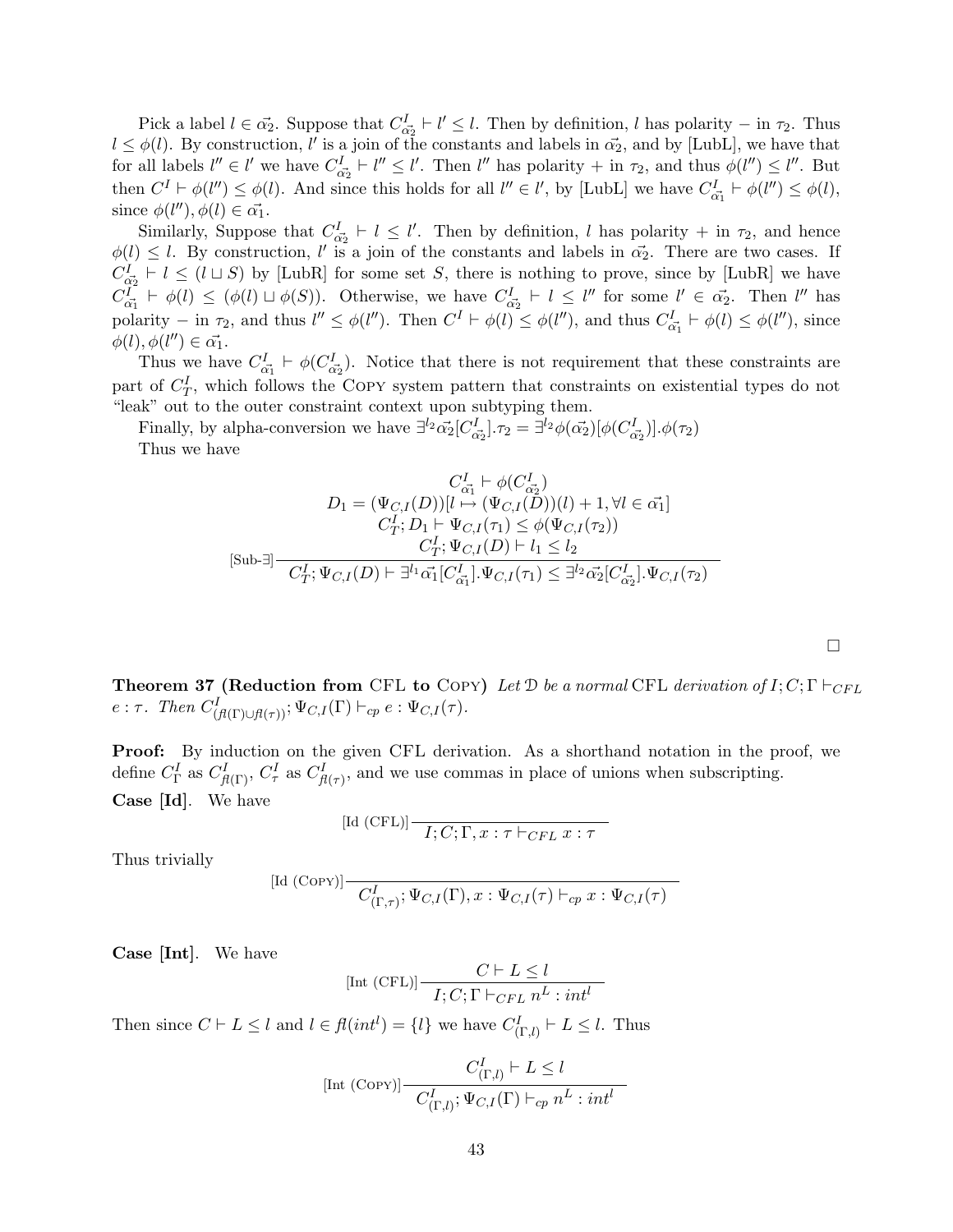and  $\Psi_{C,I}(int^l) = int^l$ .

Case [Lam]. We have

$$
\text{[Lam (CFL)]} \frac{I; C; \Gamma, x: \tau \vdash_{CFL} e: \tau' \quad C \vdash L \le l}{I; C; \Gamma \vdash_{CFL} \lambda^L x. e: \tau \rightarrow^l \tau'}
$$

Then since  $l \in fl(\tau \to^l \tau')$  we have  $C^I_{(\Gamma,\tau,\tau',l)} \vdash L \leq l$ . By induction,  $C^I_{(\Gamma,\tau,\tau')}$ ;  $\Psi_{C,I}(\Gamma),x$ :  $\Psi_{C,I}(\tau) \vdash_{cp} e : \Psi_{C,I}(\tau')$ . Then by Lemmas 22 and 6, we have  $C^I_{(\Gamma,\tau,\tau',l)}$ ;  $\Psi_{C,I}(\Gamma), x : \Psi_{C,I}(\tau) \vdash_{cp} e$ :  $\Psi_{C,I}(\tau')$ . Thus we have

$$
\text{[Lam (COPY)]} \frac{C_{(\Gamma,\tau,\tau',l)}^I; \Psi_{C,I}(\Gamma), x : \Psi_{C,I}(\tau) \vdash_{cp} e : \Psi_{C,I}(\tau') \quad C_{(\Gamma,\tau,\tau',l)}^I \vdash L \le l}{C_{(\Gamma,\tau,\tau',l)}^I; \Psi_{C,I}(\Gamma) \vdash_{cp} \lambda^L x.e : \Psi_{C,I}(\tau) \rightarrow^l \Psi_{C,I}(\tau')}
$$

and  $\Psi_{C,I}(\tau \to^l \tau') = \Psi_{C,I}(\tau) \to^l \Psi_{C,I}(\tau').$ 

Case [App]. We have

$$
I; C; \Gamma \vdash_{CFL} e_1 : \tau \to^l \tau'
$$
  
\n
$$
I; C; \Gamma \vdash_{CFL} e_2 : \tau
$$
  
\n
$$
[App (CFL)] \xrightarrow{C \vdash l \leq L} I; C; \Gamma \vdash_{CFL} e_1 @^L e_2 : \tau'
$$

Let  $\psi = \psi_{(\Gamma, \tau')}$ . By induction,  $C^I_{(\Gamma, \tau, \tau', l)}$ ;  $\Psi_{C, I}(\Gamma) \vdash_{cp} e_1 : \Psi_{C, I}(\tau) \rightarrow^l \Psi_{C, I}(\tau')$ . Then

$$
\psi(C^I_{(\Gamma,\tau,\tau',l)});\psi(\Psi_{C,I}(\Gamma))\vdash_{cp} e_1:\psi(\Psi_{C,I}(\tau)\rightarrow^l\Psi_{C,I}(\tau'))
$$

But  $\psi(C^I_{(\Gamma,\tau,\tau',l)}) = C^I_{(\Gamma,\tau')}$  and  $\psi(\Psi_{C,I}(\Gamma)) = \Psi_{C,I}(\Gamma)$  by Lemma 30. Similarly,  $\psi(\Psi_{C,I}(\tau')) =$  $\Psi_{C,I}(\tau')$ . Thus

$$
C^I_{(\Gamma,\tau')},\Psi_{C,I}(\Gamma)\vdash_{cp} e_1:\psi(\Psi_{C,I}(\tau))\to^{\psi(l)}\Psi_{C,I}(\tau')
$$

Also by induction,  $C_{(\Gamma,\tau)}^I$ ;  $\Psi_{C,I}(\Gamma) \vdash_{cp} e_2 : \Psi_{C,I}(\tau)$ , and by similar reasoning and Lemma 22 we get  $C^I_{(\Gamma,\tau')}$ ;  $\Psi_{C,I}(\Gamma) \vdash_{cp} e_2 : \psi(\Psi_{C,I}(\tau))$ .

Finally, since  $C \vdash l \leq L$ , we have  $C^I_{(\Gamma, \tau')} \vdash \psi(l) \leq \psi(L)$  or  $C^I_{(\Gamma, \tau')} \vdash \psi(l) \leq L$ . But then we have

$$
C_{\left(\Gamma,\tau'\right)}^I; \Psi_{C,I}(\Gamma) \vdash_{cp} e_1 : \psi(\Psi_{C,I}(\tau)) \to^{\psi(l)} \Psi_{C,I}(\tau')
$$
\n
$$
[App (Corp)] \frac{C_{\left(\Gamma,\tau'\right)}^I; \Psi_{C,I}(\Gamma) \vdash_{cp} e_2 : \psi(\Psi_{C,I}(\tau)) \quad C_{\left(\Gamma,\tau'\right)}^I \vdash \psi(l) \le L}{C_{\left(\Gamma,\tau'\right)}^I; \Psi_{C,I}(\Gamma) \vdash_{cp} e_1 @^L e_2 : \Psi_{C,I}(\tau')}
$$

Case [Pair], [Proj], [Cond]. Similar to [App].

Case [Sub]. We have

$$
[\text{Sub (CFL)}] \frac{I; C; \Gamma \vdash_{CFL} e : \tau \quad C; \emptyset \vdash \tau \leq \tau'}{I; C; \Gamma \vdash_{CFL} e : \tau'}
$$

By induction and Lemma 22, we have  $C^I_{(\Gamma,\tau,\tau')}$ ;  $\Psi_{C,I}(\Gamma) \vdash_{cp} e : \Psi_{C,I}(\tau)$ . Let  $\psi = \psi_{(\Gamma,\tau')}$ . Then

$$
\psi(C^I_{(\Gamma, \tau, \tau')}); \psi(\Psi_{C,I}(\Gamma)) \vdash_{cp} e : \psi(\Psi_{C,I}(\tau))
$$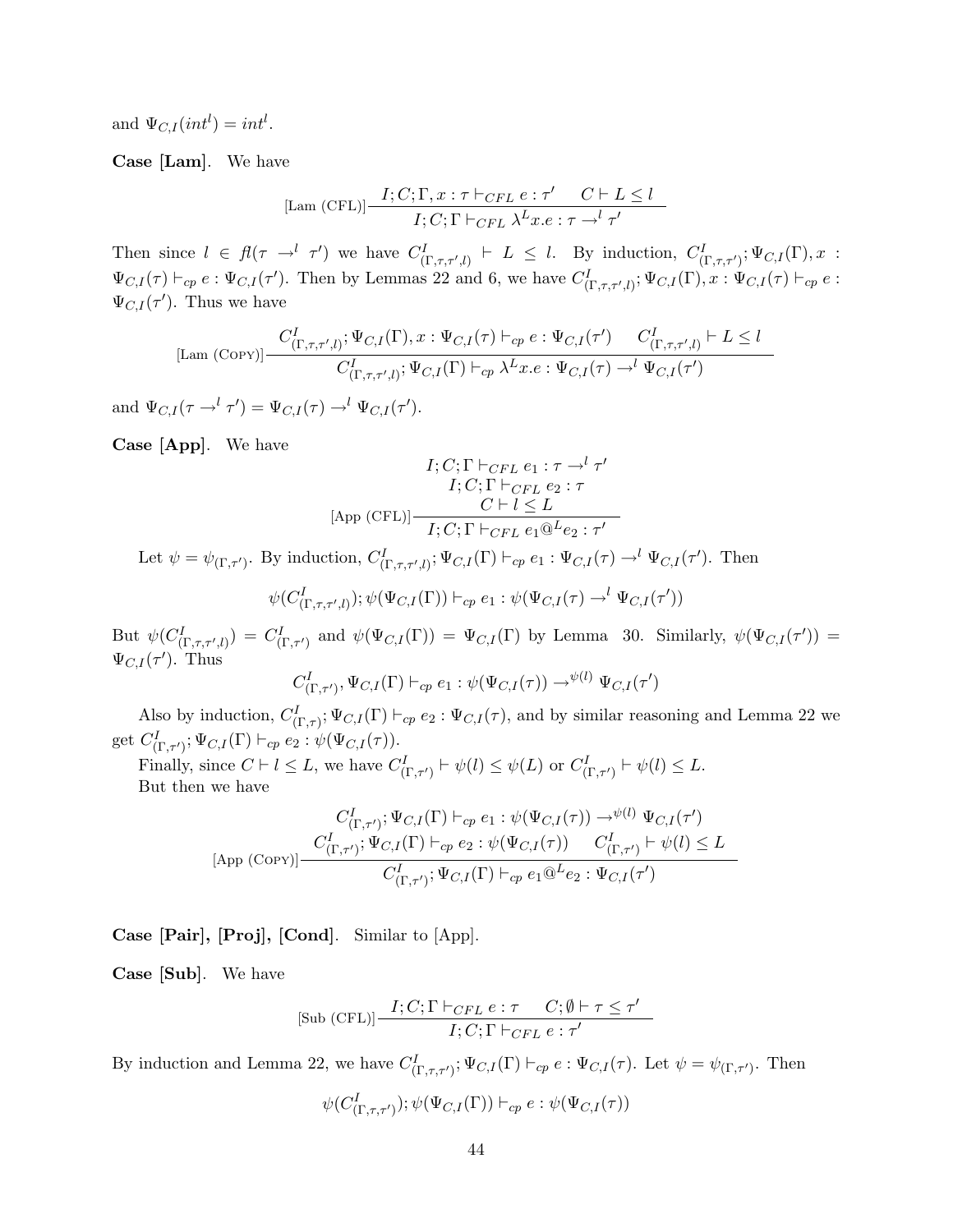But by Lemma 30 we have  $\psi(\Psi_{C,I}(\Gamma)) = \Psi_{C,I}(\Gamma)$ . And  $\psi(C_{(\Gamma,\tau,\tau')}^I) = C_{(\Gamma,\tau')}^I$ . Thus we have

$$
C^I_{(\Gamma, \tau')}; \Psi_{C,I}(\Gamma) \vdash_{cp} e : \psi(\Psi_{C,I}(\tau))
$$

Next, by Lemma 36, we have  $C^I_{(\tau,\tau')} \vdash_{cp} \Psi_{C,I}(\tau) \leq \Psi_{C,I}(\tau')$ . Thus by Lemma 22 we have  $C^I_{(\Gamma,\tau,\tau')} \vdash_{cp} \Psi_{C,I}(\tau) \leq \Psi_{C,I}(\tau')$  Then

$$
\psi(C^I_{(\Gamma,\tau,\tau')})\vdash_{cp} \psi(\Psi_{C,I}(\tau))\leq \psi(\Psi_{C,I}(\tau'))
$$

But  $\psi(\Psi_{C,I}(\tau')) = \Psi_{C,I}(\psi(\tau'))$  by Lemma 29, and  $\Psi_{C,I}(\psi(\tau')) = \Psi_{C,I}(\tau')$  by definition of  $\psi$ . And  $\psi(C^I_{(\Gamma,\tau,\tau')})=C^I_{(\Gamma,\tau')}.$  Thus by Lemma 22 we have

$$
C^I_{(\Gamma,\tau')} \vdash_{cp} \psi(\Psi_{C,I}(\tau)) \leq \Psi_{C,I}(\tau')
$$

Then we have

$$
C^I_{(\Gamma,\tau')}; \Psi_{C,I}(\Gamma) \vdash_{cp} e : \psi(\Psi_{C,I}(\tau))
$$
  
[Sub (CoPr)] 
$$
\frac{C^I_{(\Gamma,\tau')}; \emptyset \vdash_{cp} \psi(\Psi_{C,I}(\tau)) \leq \Psi_{C,I}(\tau')}{C^I_{(\Gamma,\tau')}; \Psi_{C,I}(\Gamma) \vdash_{cp} e : \Psi_{C,I}(\tau')}
$$

Case [Let]. We have

$$
I; C; \Gamma \vdash_{CFL} e_1 : \tau_1 \quad I; C; \Gamma, f : (\forall \vec{\alpha} . \tau_1, \vec{l}) \vdash_{CFL} e_2 : \tau_2
$$
  
\n
$$
\vec{\alpha} = f(\tau_1) \setminus \vec{l} \quad \vec{l} = f(\Gamma)
$$
  
\n
$$
I; C; \Gamma \vdash_{CFL} \text{let } f = e_1 \text{ in } e_2 : \tau_2
$$

By induction, we have  $C_{(\Gamma,\tau_1)}^I$ ;  $\Psi_{C,I}(\Gamma) \vdash_{cp} e_1 : \Psi_{C,I}(\tau_1)$ . But  $\vec{l} = fl(\Gamma)$ , and  $\vec{\alpha} = fl(\tau_1) \setminus \vec{l}$ . Thus  $f(I(\Gamma) \cup f(I(\tau_1) = \vec{\alpha} \cup \vec{l}.$  Therefore  $C^I_{(\vec{\alpha}, \vec{l})}; \Psi_{C,I}(\Gamma) \vdash_{cp} e_1 : \Psi_{C,I}(\tau_1)$ .

Then since  $\vec{l} = \mathcal{H}(\Gamma)$ , by induction we also have  $C^I_{(\Gamma,\tau_2)}$ ;  $\Psi_{C,I}(\Gamma_{cp}), f : \forall \vec{\alpha}[C^I_{(\vec{\alpha},\vec{l})}](\Psi_{C,I}(\tau_1)) \vdash_{cp}$  $e_2 : \Psi_{C,I}(\tau_2)$ .

Finally, by Lemma 31 we have  $f(\Psi_{C,I}(\tau_1)) = f(\tau_1)$ , and by Lemma 32 we have  $f(\Psi_{C,I}(\Gamma)) \subseteq$  $f(\Gamma)$ . Thus

$$
\vec{\alpha} = f(\tau_1) \setminus \vec{l} \subseteq \left( f(l(\Psi_{C,I}(\tau_1)) \cup f(l(C^I_{(\vec{\alpha},\vec{l})}) \right) \setminus f(l(\Psi_{C,I}(\Gamma))
$$

Therefore we can apply [Let] rule of the Copy system to prove

$$
C_{(\vec{\alpha},\vec{l})}^I; \Psi_{C,I}(\Gamma) \vdash_{cp} e_1 : \Psi_{C,I}(\tau_1)
$$

$$
C_{(\Gamma,\tau_2)}^I; \Psi_{C,I}(\Gamma_{cp}), f : \forall \vec{\alpha} [C_{(\vec{\alpha},\vec{l})}^I.(\Psi_{C,I}(\tau_1)) \vdash_{cp} e_2 : \Psi_{C,I}(\tau_2)
$$

$$
\vec{\alpha} \subseteq \left( fl(\Psi_{C,I}(\tau_1)) \cup fl(C_{(\vec{\alpha},\vec{l})}^I) \right) \setminus fl(\Psi_{C,I}(\Gamma))
$$

$$
C_{(\Gamma,\tau_2)}^I; \Psi_{C,I}(\Gamma) \vdash_{cp} \text{let } f = e_1 \text{ in } e_2 : \Psi_{C,I}(\tau_2)
$$

Case [Fix]. Similar to [Let] and [Inst]

Case [Inst]. We have

$$
I; C; \emptyset \vdash \tau \preceq^i_+ \tau' : \phi
$$
  
[Inst (CFL)]
$$
\frac{dom(\phi) = \vec{\alpha} \quad I \vdash \vec{l} \preceq^i_+ \vec{l} \quad I \vdash \vec{l} \preceq^i_- \vec{l}}{I; C; \Gamma, f : (\forall \vec{\alpha}.\tau, \vec{l}) \vdash_{CFL} f^i : \tau'}
$$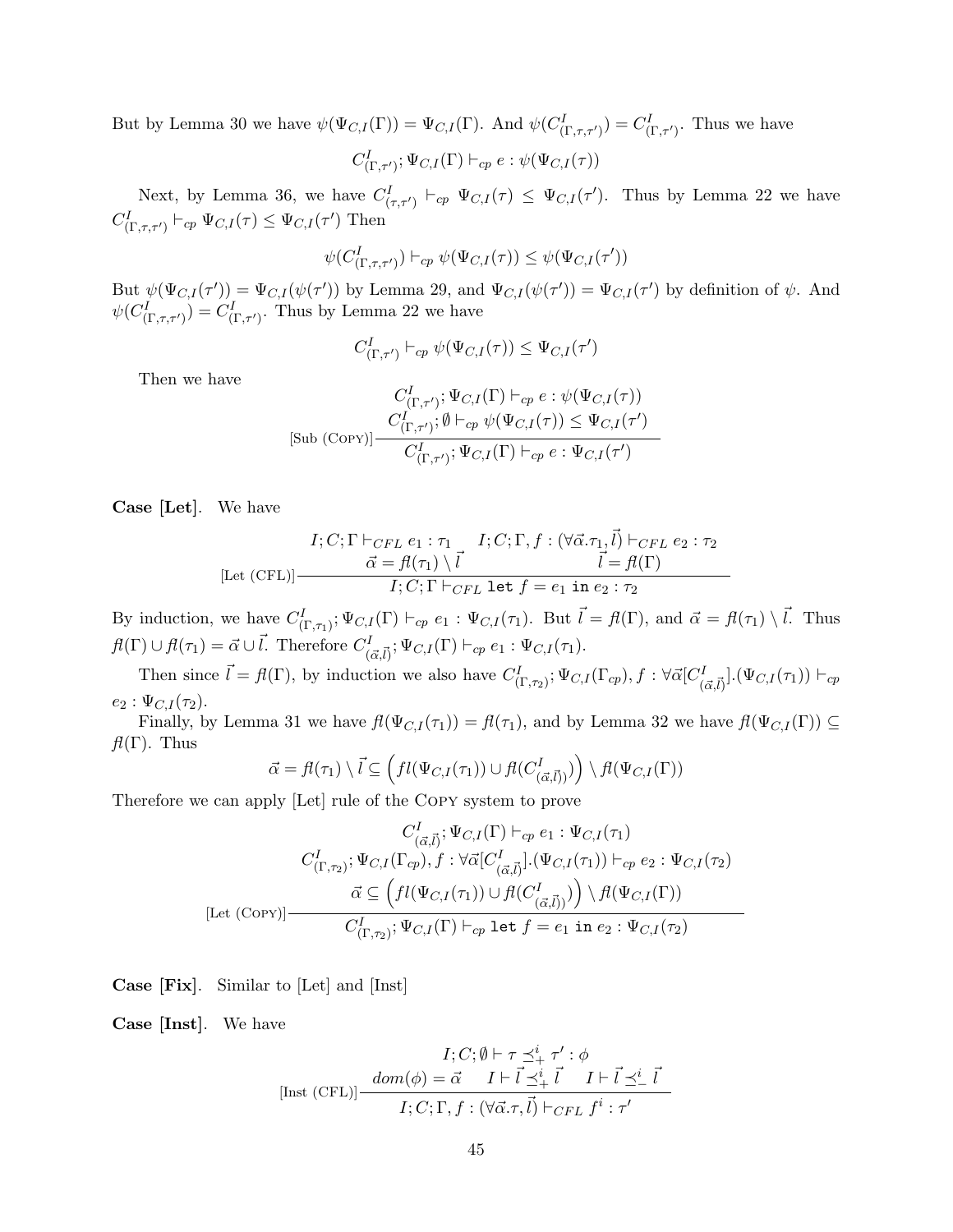By definition  $\Psi_{C,I}((\forall \vec{\alpha}.\tau,\vec{l})) = \forall \vec{\alpha}[C^I_{(\vec{\alpha},\vec{l})}]. (\Psi_{C,I}(\tau)).$  Notice that  $\vec{l}$  is the set of free labels at the point where f was bound by  $[Let]$  or  $[Fix]$ , and that this use of  $[Inst]$  is nested inside that derivation. Thus  $\vec{l} \subseteq \vec{H}(\Gamma)$ , and by [Inst (CFL)] we have  $\phi(\vec{l}) = \vec{l}$ . Further, since  $\phi(\tau) = \tau'$  we have  $\phi(\vec{\alpha}) \subseteq \vec{H}(\tau')$ . Thus  $\phi(\vec{\alpha} \cup \vec{l}) \subseteq \vec{\mu}(\tau') \cup \vec{\mu}(\Gamma)$ . Then by Lemma 25, we have  $C_{(\Gamma,\tau')}^I \vdash \hat{\phi}(C_{(\vec{\alpha},\vec{l})}^I)$ .

Thus we can apply the [Inst] rule of Copy:

$$
\text{[Inst (COPY)]} \frac{C_{(\Gamma,\tau')}^I \vdash \hat{\phi}(C_{(\vec{\alpha},\vec{l})}^I)}{C_{(\Gamma,\tau')}^I; \Psi_{C,I}(\Gamma), f : \forall \vec{\alpha}[C_{(\vec{\alpha},\vec{l})}^I.(\Psi_{C,I}(\tau)) \vdash_{cp} f^i : \hat{\phi}(\Psi_{C,I}(\tau))}
$$

Finally, by Lemma 29 we have  $\hat{\phi}(\Psi_{C,I}(\tau)) = \Psi_{C,I}(\hat{\phi}(\tau)) = \Psi_{C,I}(\tau'),$ 

Case [Pack]. We have

$$
I; C; \Gamma \vdash_{CFL} e : \tau' \qquad I; C; \emptyset \vdash \tau \preceq_{-}^{i} \tau' : \phi
$$

$$
[Pack (CFL)] \frac{dom(\phi) = \vec{\alpha} \qquad C \vdash L \le l}{I; C; \Gamma \vdash_{CFL} pack^{L,i} e : \exists^{l} \vec{\alpha} . \tau}
$$

Since  $C \vdash L \leq l$  we have  $C^I_{(\Gamma,l,\tau')} \vdash L \leq l$ . By definition  $\Psi_{C,I}(\exists^l \vec{\alpha}.\tau) = \exists^l \vec{\alpha}[C^I_{\vec{\alpha}}] \cdot (\Psi_{C,I}(\tau))$ . By induction and Lemma 22 we have  $C^I_{(\Gamma,l,\tau')}, \Psi_{C,I}(\Gamma) \vdash e : \Psi_{C,I}(\tau')$ . But  $\phi(\tau) = \tau'$ , so by Lemma 29 we have  $\Psi_{C,I}(\tau') = \phi(\Psi_{C,I}(\tau))$ . Also, since the instantiation context is normal, and since  $\phi(\vec{\alpha}) \subseteq \vec{\mu}(\tau')$ , by Lemma 34 we have  $C^I_{(\Gamma,l,\tau')} \vdash \check{\phi}(C^I_{\vec{\alpha}})$ . Putting this together yields

$$
C_{(\Gamma,l,\tau')}^I; \Psi_{C,I}(\Gamma) \vdash_{cp} e : \check{\phi}(\Psi_{C,I}(\tau)) \qquad C_{(\Gamma,l,\tau')}^I \vdash \check{\phi}(C_{\vec{\alpha}}^I)
$$
  

$$
C_{(\Gamma,l,\tau')}^I \vdash L \leq l
$$
  
[Pack (Copy)]
$$
\overline{C_{(\Gamma,l,\tau')}^I; \Psi_{C,I}(\Gamma) \vdash_{cp} \text{pack}^{L,i} e : \exists^l \vec{\alpha}[C_{\vec{\alpha}}^I] \cdot (\Psi_{C,I}(\tau))}
$$

Let  $\psi = \psi_{(\Gamma, l, (\tau \setminus \vec{\alpha}))}$ . Then we have

$$
\psi(C^I_{(\Gamma,l,\tau')});\psi(\Psi_{C,I}(\Gamma))\vdash_{cp}\mathsf{pack}^{L,i}e:\psi(\exists^l\vec{\alpha}[C^I_{\vec{\alpha}}].(\Psi_{C,I}(\tau)))
$$

Notice that  $f(\tau) \setminus \vec{\alpha} \subseteq f(\tau')$ . Then  $\psi(C^I_{(\Gamma, l, \tau')}) = C^I_{(\Gamma, l, (\tau \setminus \vec{\alpha}))}$ . And by Lemma 30 we have  $\psi(\Psi_{C,I}(\Gamma)) = \Psi_{C,I}(\Gamma)$ . Finally,  $\psi(\exists^l \vec{\alpha}[C_{\vec{\alpha}}^I](\Psi_{C,I}(\tau))) = \exists^l \vec{\alpha}[C_{\vec{\alpha}}^I](\Psi_{C,I}(\tau))$ , since  $\psi(l) = l$  by definition, all the labels in  $C_{\vec{\alpha}}^I$  are bound, and since  $f(\Psi_{C,I}(\tau)) = f(\tau)$  by Lemma 31 and the only unbound labels of  $\tau$  are those in  $f(\tau) \setminus \vec{\alpha}$ , which  $\psi$  does not affect by definition. Thus

$$
C_{(\Gamma, l, (\tau \setminus \vec{\alpha}))}^I; \Psi_{C, I}(\Gamma) \vdash_{cp} \mathsf{pack}^{L, i} e: \exists^l \vec{\alpha} [C^I_{\vec{\alpha}}]. (\Psi_{C, I}(\tau))
$$

Case [Unpack]. We have

$$
I; C; \Gamma \vdash_{CFL} e_1 : \exists^l \vec{\alpha}.\tau \qquad I; C; \Gamma, x : \tau \vdash_{CFL} e_2 : \tau'
$$

$$
\vec{l} = f\ell(\Gamma) \cup (f\ell(\tau) \setminus \vec{\alpha}) \cup f\ell(\tau') \cup L \qquad \vec{\alpha} \subseteq f\ell(\tau) \setminus \vec{l} \qquad C \vdash l \leq L
$$

$$
\forall l \in \vec{\alpha}, l' \in \vec{l}. (I; C \not\vdash l \leadsto_m l' \text{ and } I; C \not\vdash l' \leadsto_m l)
$$

$$
I; C; \Gamma \vdash_{CFL} \text{unpack} L \ x = e_1 \text{ in } e_2 : \tau'
$$